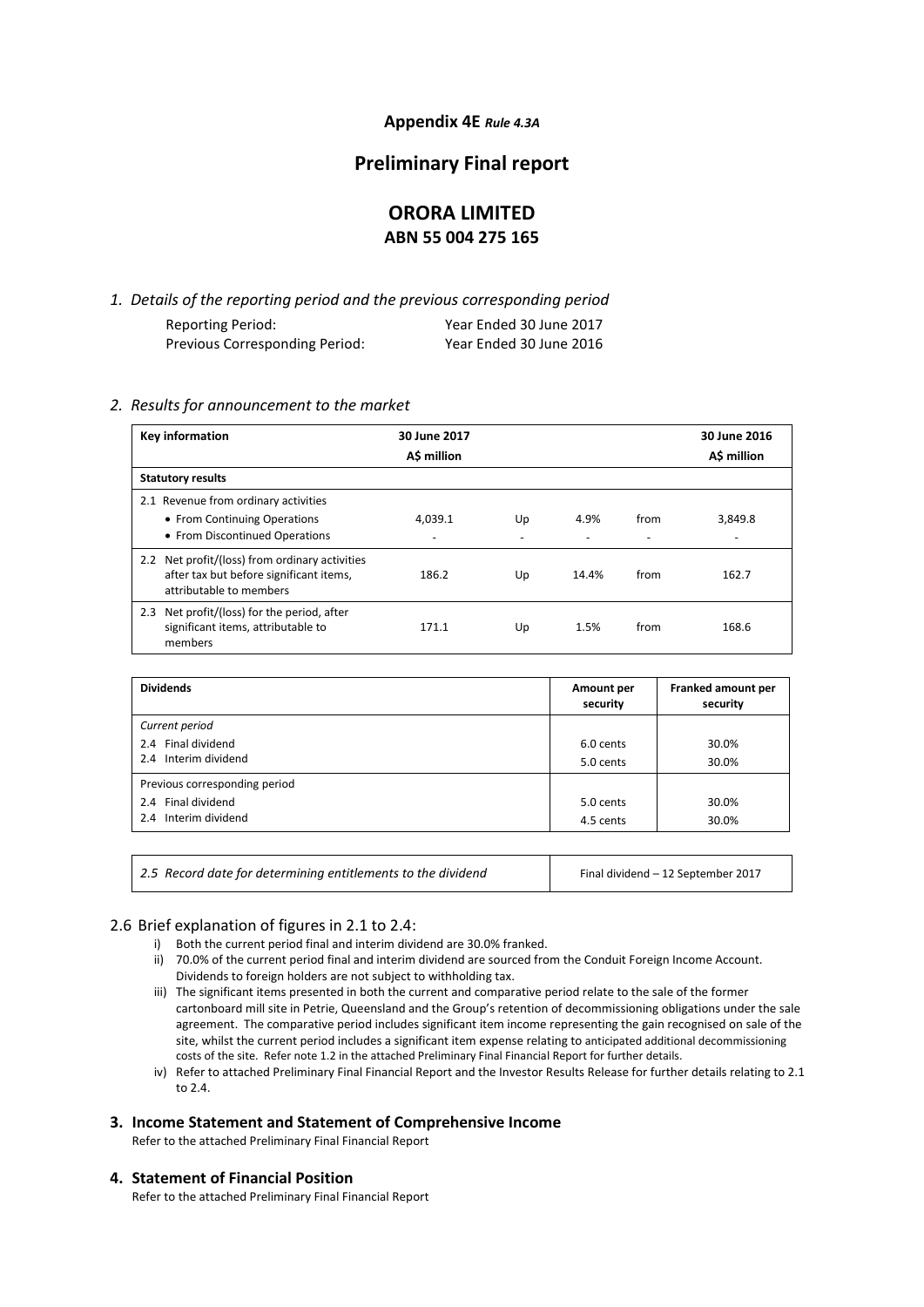# **5. Statement of Cash Flows**

Refer to the attached Preliminary Final Financial Report

# **6. Statement of Retained Earnings**

Refer to the attached Preliminary Final Financial Report, Note 2.4.3 Retained Earnings

### **7. Details of individual dividends and payment dates**

Refer to the attached Preliminary Final Financial Report, Note 2.2 Dividends

### **8. Details of dividend reinvestment plan**

The Dividend Reinvestment Plan (DRP) is in operation. No discount is available under the DRP in respect of the FY17 final dividend. The issue price for the FY17 final dividend will be calculated based on the arithmetic average of the weighted average market price for the ten ASX trading days from 18 to 29 September 2017, inclusive. The last date for receipt of election notices for the DRP is 13 September 2017. Shares allotted under the DRP rank equally with existing fully paid ordinary shares of Orora Limited.

# **9. Net tangible assets**

|                                                  | Current period | 30 June 2016 |
|--------------------------------------------------|----------------|--------------|
| Net tangible asset backing per ordinary security | \$0.91         | \$0.93       |

### **10. Control gained over entities having a material effect**

Refer to the attached Preliminary Final Financial Report, Note 6.2 Acquisition of Controlled Businesses

**11. Details of associates and joint venture entities**  Not applicable

### **12. Significant information**

Refer to the attached Investor Results Release

**13. For foreign entities, which set of accounting standards is used in compiling the report** Not applicable

#### **14. Commentary on results for the period**

Refer to the attached Preliminary Final Financial Report, Note 1.3 Earnings per Share and the attached Investor Results Release

## **15 This report is based on accounts which have been audited.**

The audit report, which is unmodified, will be made available with the Company's financial report, which also contains the Directors' Report (including the audited Remuneration Report) and Directors' Declaration. These will all be released to the ASX at the same time as part of the Company's Annual Report which is nearing completion and will be released on approximately 15 September 2017.

............................................................

Ann Stubbings Company Secretary

Dated: 10 August 2017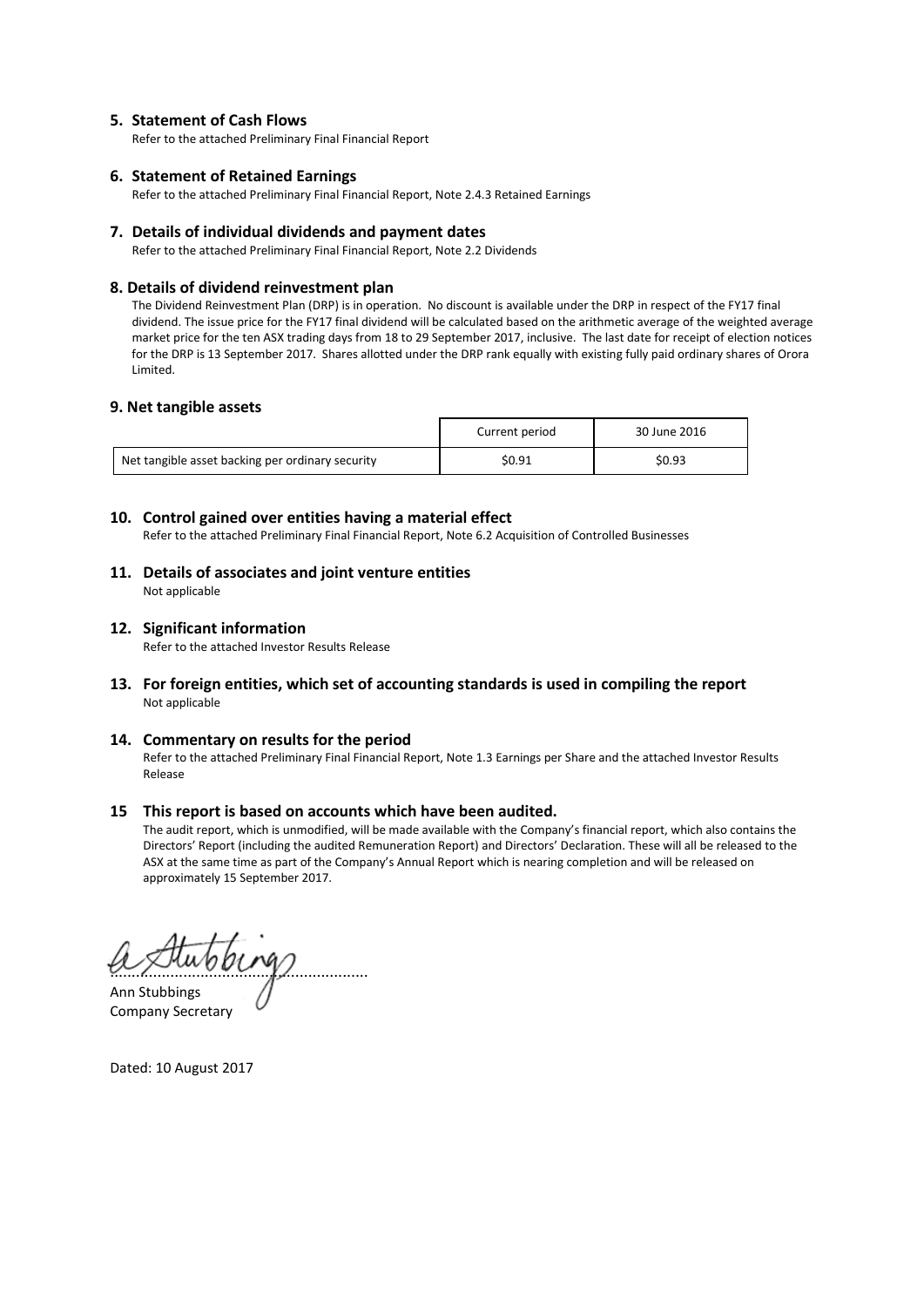# **ORORA LIMITED ABN: 55 004 275 165**

# **ANNUAL FINANCIAL REPORT**

# **FOR THE FINANCIAL YEAR ENDED 30 JUNE 2017**

**10 August 2017**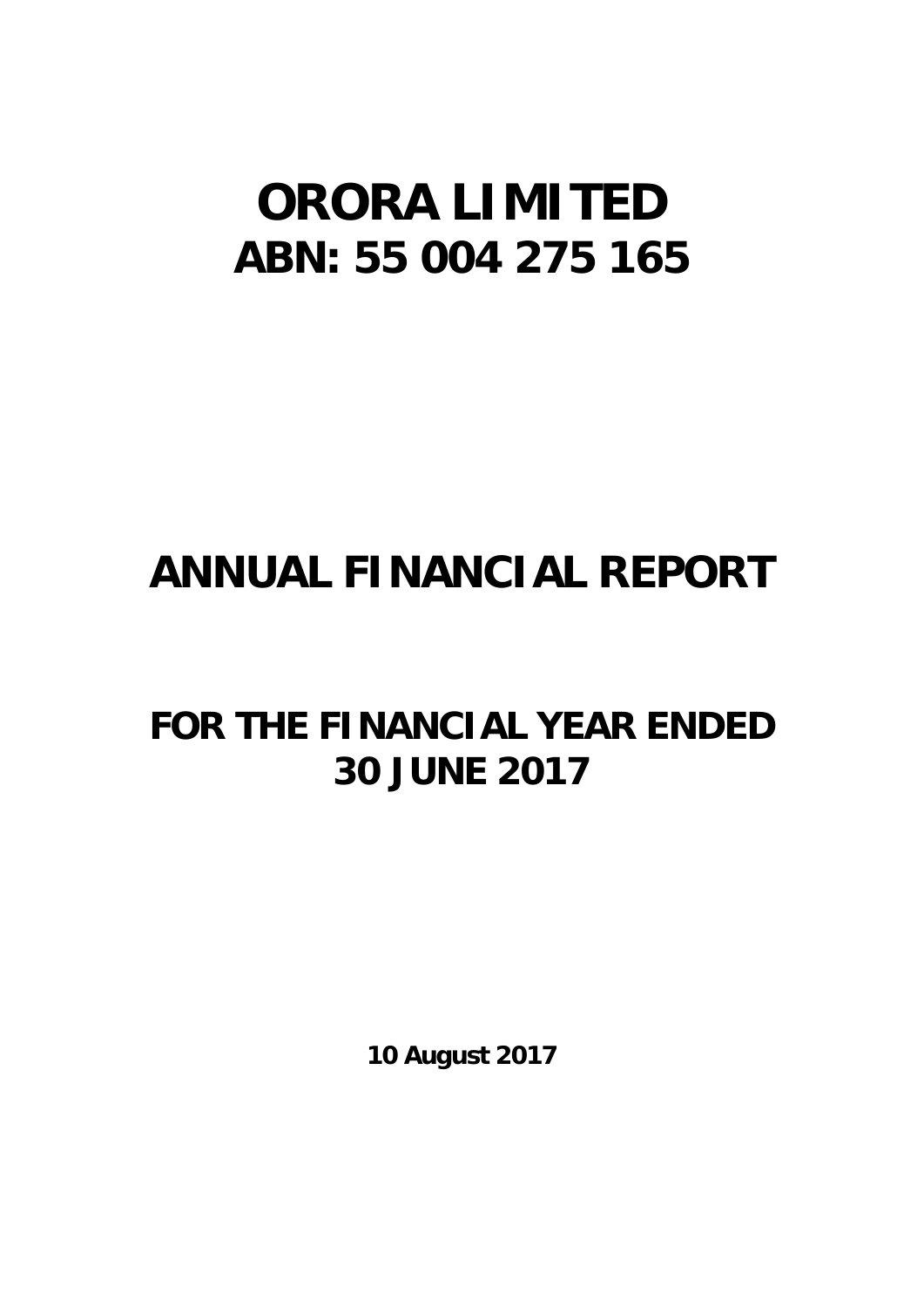# Financial Report

This is the financial report of Orora Limited (the Company) and its subsidiaries (collectively referred to as the Group).

The financial report has been prepared in a style that attempts to make the report less complex and more relevant to shareholders. The note disclosures have been grouped into a number of sections with each section also including details of the accounting policies applied in producing the relevant note, along with details of any key judgements and estimates used.

Notes to the financial statements provide information required by statute, accounting standards or Listing Rules to explain a particular feature of the financial statements. The notes which follow also provide explanation and additional disclosures to assist readers in their understanding and interpretation Annual Report and the financial statements.

#### **Contents**

| Financial                 | <b>Income Statement</b><br>Page 1        |                                           |                                              |                              |                                     |                                                                   |                                                                          |  |  |  |
|---------------------------|------------------------------------------|-------------------------------------------|----------------------------------------------|------------------------------|-------------------------------------|-------------------------------------------------------------------|--------------------------------------------------------------------------|--|--|--|
| statements                | Statement of Comprehensive Income        |                                           |                                              |                              |                                     |                                                                   | Page 2                                                                   |  |  |  |
|                           | <b>Statement of Financial Position</b>   |                                           |                                              |                              |                                     |                                                                   | Page 3                                                                   |  |  |  |
|                           | Statement of Changes in Equity<br>Page 4 |                                           |                                              |                              |                                     |                                                                   |                                                                          |  |  |  |
|                           | Cash Flow Statement<br>Page 5            |                                           |                                              |                              |                                     |                                                                   |                                                                          |  |  |  |
| Notes to the<br>financial | About this report<br>Page 6              |                                           |                                              |                              |                                     |                                                                   |                                                                          |  |  |  |
| statements                | <b>Results for the</b><br>year           | <b>Capital structure</b><br>and financing | <b>Assets and liabilities</b>                | <b>Income Tax</b>            | <b>Financial risk</b><br>management | <b>Group structure</b>                                            | Other                                                                    |  |  |  |
|                           | 1.1 Segment<br>results                   | 2.1 Capital<br>management                 | 3.1 Trade and<br>other<br>receivables        | 4.1 Income tax<br>expense    | 5.1 Market risks                    | 6.1 Principal<br>subsidiary<br>undertakings<br>and<br>investments | 7.1 Share-based<br>compensation                                          |  |  |  |
|                           | 1.2 Significant<br>items                 | 2.2 Dividends                             | 3.2 Inventories                              | 4.2 Deferred tax<br>balances | 5.2 Credit risk                     | 6.2 Acquisition of<br>controlled<br><b>businesses</b>             | 7.2 Auditors<br>remuneration                                             |  |  |  |
|                           | 1.3 Earnings per<br>share (EPS)          | 2.3 Net debt                              | 3.3 Trade and<br>other payables              |                              | 5.3 Liquidity and<br>funding risk   | 6.3 Orora<br><b>Employee</b><br><b>Share Trust</b>                | 7.3 Commitments<br>and contingent<br>liabilities                         |  |  |  |
|                           | 1.4 Income                               | 2.4 Equity                                | 3.4 Other assets                             |                              | 5.4 Hedging<br>instruments          |                                                                   | 7.4 Orora Limited                                                        |  |  |  |
|                           | 1.5 Operating costs                      |                                           | 3.5 Property, plant<br>and equipment         |                              |                                     |                                                                   | 7.5 Deed of Cross<br>Guarantee                                           |  |  |  |
|                           |                                          |                                           | 3.6 Intangible<br>assets                     |                              |                                     |                                                                   | 7.6 Related party<br>transactions                                        |  |  |  |
|                           |                                          |                                           | 3.7 Impairment of<br>non-financial<br>assets |                              |                                     |                                                                   | 7.7 Key<br>Management<br>Personnel                                       |  |  |  |
|                           |                                          |                                           | 3.8 Provisions                               |                              |                                     |                                                                   | 7.8 Subsequent<br>events                                                 |  |  |  |
|                           |                                          |                                           |                                              |                              |                                     |                                                                   | 7.9 New and<br>amended<br>accounting<br>standards and<br>interpretations |  |  |  |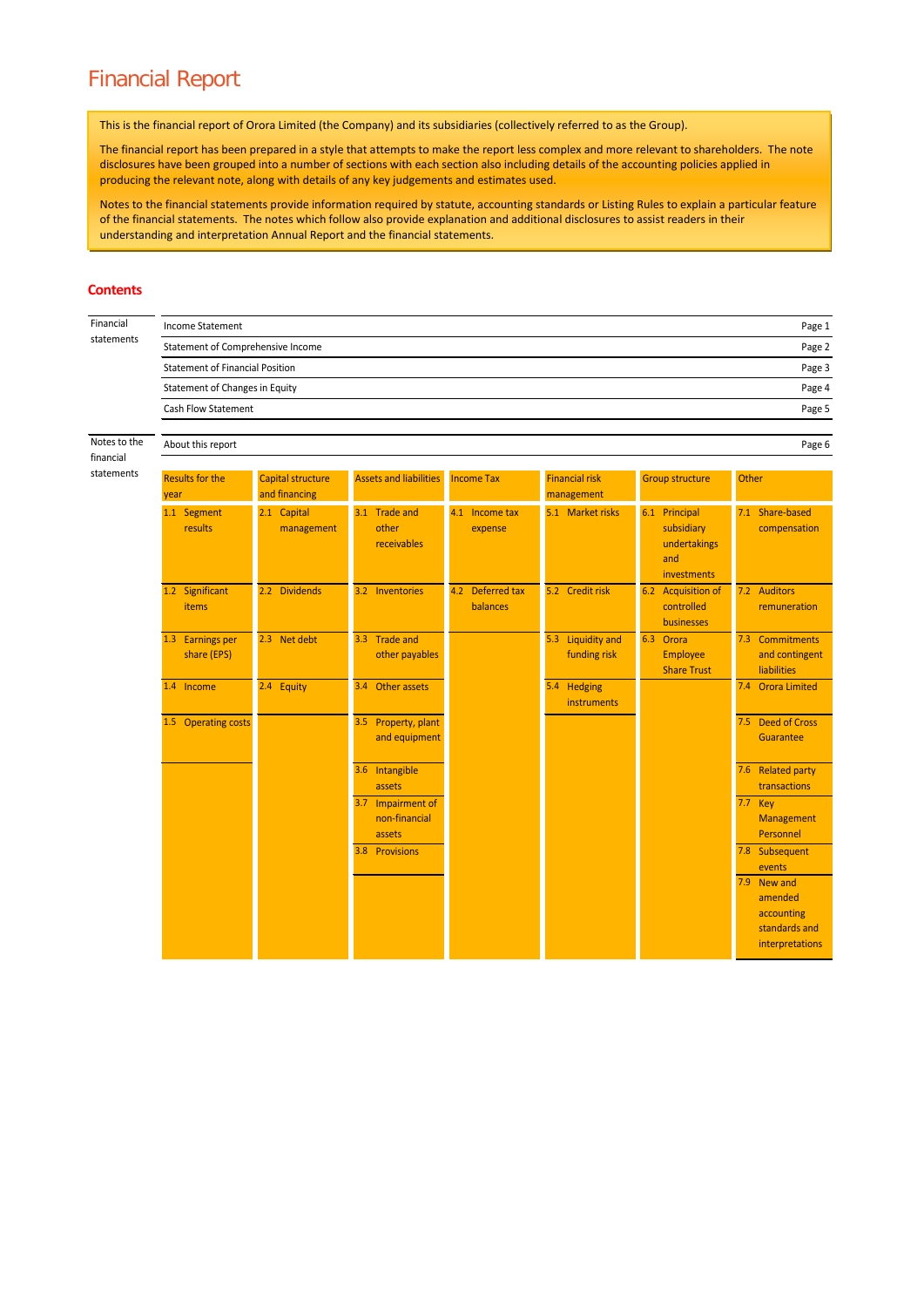# Income Statement

For the financial year ended 30 June 2017

| \$ million                                                                                   | <b>Note</b> | 2017                  | 2016                  |
|----------------------------------------------------------------------------------------------|-------------|-----------------------|-----------------------|
| Sales revenue<br>Cost of sales                                                               | 1.1         | 4,039.1<br>(3, 274.6) | 3,849.8<br>(3, 135.2) |
| <b>Gross profit</b>                                                                          |             | 764.5                 | 714.6                 |
| Other income                                                                                 | 1.4         | 17.1                  | 21.8                  |
| Sales and marketing expenses                                                                 |             | (200.2)               | (191.1)               |
| General and administration expenses                                                          |             | (300.7)               | (264.8)               |
| <b>Profit from operations</b>                                                                | 1.1         | 280.7                 | 280.5                 |
|                                                                                              |             |                       |                       |
| Finance income                                                                               |             | 0.2                   | 0.4                   |
| Finance expenses                                                                             |             | (37.8)                | (41.5)                |
| <b>Net finance costs</b>                                                                     |             | (37.6)                | (41.1)                |
| Profit before related income tax expense                                                     |             | 243.1                 | 239.4                 |
|                                                                                              |             |                       |                       |
| Income tax expense                                                                           | 4.1         | (72.0)                | (70.8)                |
| Profit for the financial period attributable to the owners of Orora Limited <sup>(1)</sup>   |             | 171.1                 | 168.6                 |
|                                                                                              |             |                       |                       |
| \$ million                                                                                   |             | <b>Cents</b>          | Cents                 |
| Profit per share attributable to the ordinary equity holders of Orora Limited <sup>(1)</sup> |             |                       |                       |
| Basic earnings per share                                                                     | 1.3         | 14.3                  | 14.1                  |
| Diluted earnings per share                                                                   | 1.3         | 14.1                  | 13.9                  |

 $^{(1)}$  Profit for the current period includes an after tax significant item expense of \$15.1 million relating to anticipated additional decommissioning costs at the former cartonboard mill site in Petrie, Queensland (refer note 1.2). The Petrie site was sold on 20 July 2015 and an after tax gain on sale of \$5.9 million was recognised in profit in the comparative period. Excluding these Petrie related impacts on the results of the Group, basic earnings per share is 15.6 cents (2016: 13.6 cents) and diluted earnings per share 15.3 cents (2016: 13.4<br>cents), refer note 1.3.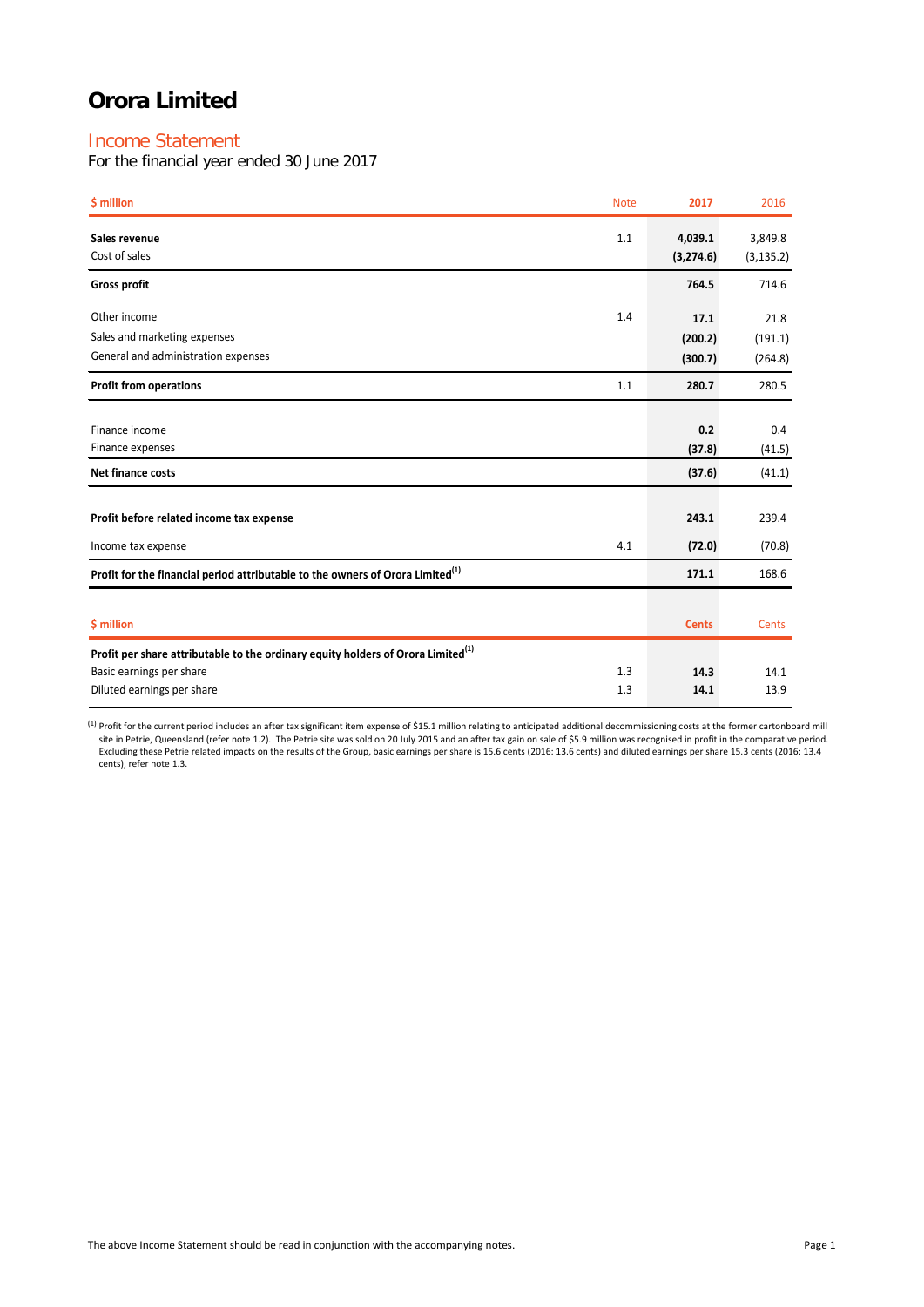# Statement of Comprehensive Income

For the financial year ended 30 June 2017

| \$ million                                                                                      | 2017  | 2016   |
|-------------------------------------------------------------------------------------------------|-------|--------|
| Profit for the financial period                                                                 | 171.1 | 168.6  |
| Other comprehensive income/(expense)                                                            |       |        |
| Items that may be reclassified to profit or loss:                                               |       |        |
| Cash flow hedge reserve                                                                         |       |        |
| Unrealised gains/(losses) on cash flow hedges                                                   | (2.5) | (13.7) |
| Realised losses/(gains) transferred to profit or loss                                           | 13.7  | (2.6)  |
| Realised losses transferred to non-financial assets                                             | 1.0   |        |
| Time value of options                                                                           |       | (0.4)  |
| Tax effect                                                                                      | (3.7) | 4.9    |
| <b>Exchange fluctuation reserve</b>                                                             |       |        |
| Exchange differences on translation of foreign operations                                       | (3.9) | 5.2    |
| Net investment hedge of foreign operations                                                      | (0.4) | 8.3    |
| Tax effect                                                                                      |       | (0.3)  |
| Other comprehensive income for the financial period, net of tax                                 | 4.2   | 1.4    |
| Total comprehensive income for the financial period attributable to the owners of Orora Limited | 175.3 | 170.0  |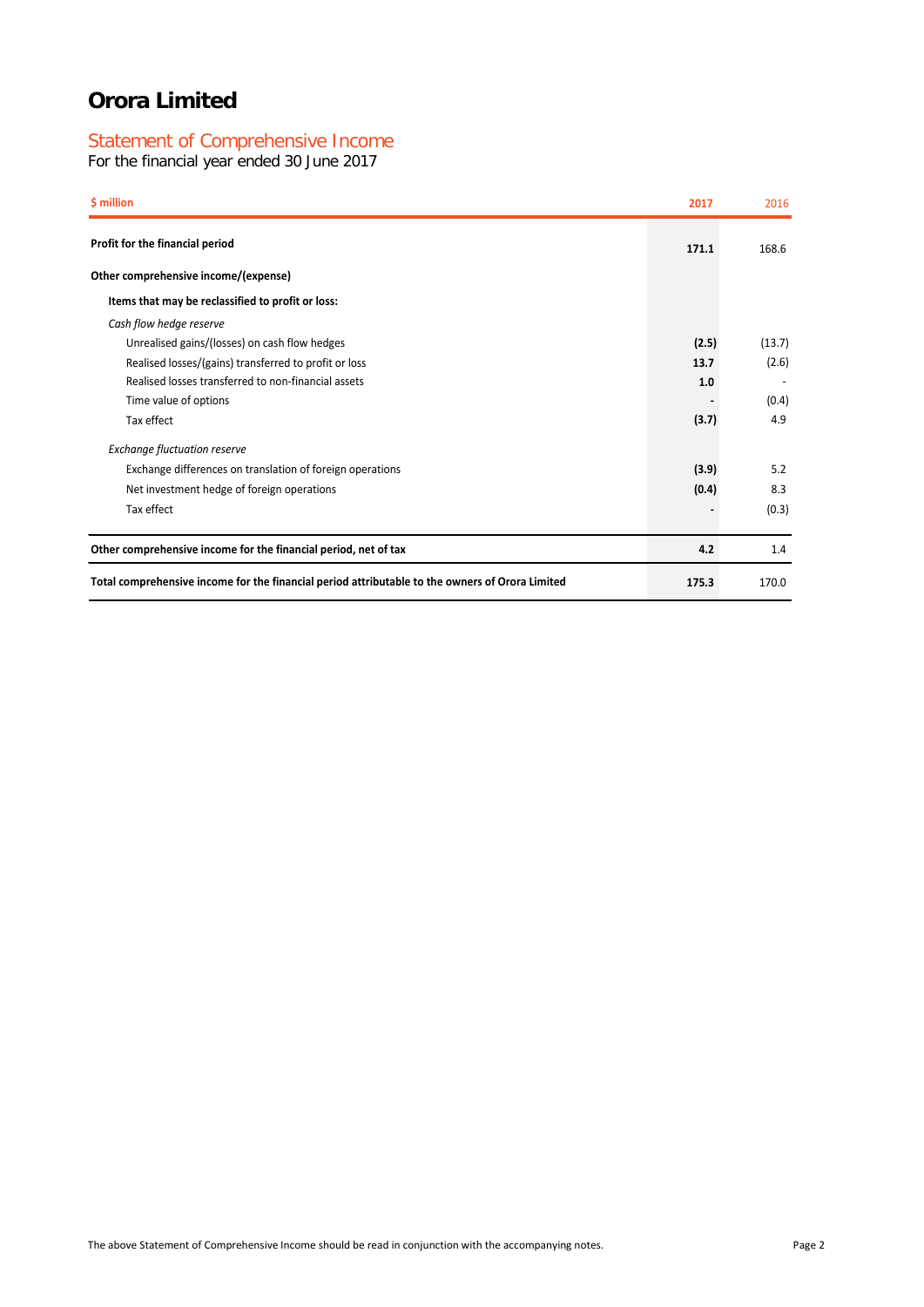# Statement of Financial Position

As at 30 June 2017

| \$ million                                                      | <b>Note</b> | 2017                     | 2016    |
|-----------------------------------------------------------------|-------------|--------------------------|---------|
| <b>Current assets</b>                                           |             |                          |         |
| Cash and cash equivalents                                       | 2.3         | 58.5                     | 66.1    |
| Trade and other receivables                                     | 3.1         | 571.6                    | 515.8   |
| Inventories                                                     | 3.2         | 492.6                    | 459.4   |
| Derivatives                                                     | 5.4         | 1.3                      | 0.7     |
| Other current assets                                            | 3.4         | 46.1                     | 39.3    |
| Current tax receivable                                          |             | $\overline{\phantom{a}}$ | 1.4     |
| <b>Total current assets</b>                                     |             | 1,170.1                  | 1,082.7 |
| <b>Non-current assets</b>                                       |             |                          |         |
|                                                                 | 3.5         | 1,648.6                  | 1,564.3 |
| Property, plant and equipment<br>Goodwill and intangible assets | 3.6         | 446.5                    | 378.2   |
| Derivatives                                                     | 5.4         | 0.2                      | 0.1     |
| Other non-current assets                                        | 3.4         | 97.8                     | 104.6   |
| <b>Total non-current assets</b>                                 |             | 2,193.1                  | 2,047.2 |
|                                                                 |             |                          |         |
| <b>Total assets</b>                                             |             | 3,363.2                  | 3,129.9 |
| <b>Current liabilities</b>                                      |             |                          |         |
| Trade and other payables                                        | 3.3         | 826.9                    | 708.5   |
| Interest-bearing liabilities                                    | 2.3         | 21.1                     |         |
| Derivatives                                                     | 5.4         | 7.8                      | 13.7    |
| <b>Current tax liabilities</b>                                  |             | 2.8                      |         |
| Provisions                                                      | 3.8         | 126.8                    | 111.2   |
| <b>Total current liabilities</b>                                |             | 985.4                    | 833.4   |
|                                                                 |             |                          |         |
| <b>Non-current liabilities</b>                                  |             |                          |         |
| Other payables                                                  |             | 40.5                     | 28.5    |
| Interest-bearing liabilities                                    | 2.3         | 711.4                    | 695.7   |
| Derivatives                                                     | 5.4         | 5.8                      | 12.3    |
| Deferred tax liabilities                                        | 4.2         | 49.1                     | 32.2    |
| Provisions                                                      | 3.8         | 24.2                     | 30.2    |
| <b>Total non-current liabilities</b>                            |             | 831.0                    | 798.9   |
| <b>Total liabilities</b>                                        |             | 1,816.4                  | 1,632.3 |
| <b>NET ASSETS</b>                                               |             | 1,546.8                  | 1,497.6 |
|                                                                 |             |                          |         |
| <b>Equity</b>                                                   |             |                          |         |
| Contributed equity                                              | 2.4.1       | 508.7                    | 513.1   |
| Treasury shares                                                 | 2.4.1       | (36.4)                   | (31.3)  |
| Reserves                                                        | 2.4.2       | 144.0                    | 136.8   |
| Retained earnings                                               | 2.4.3       | 930.5                    | 879.0   |
| <b>TOTAL EQUITY</b>                                             |             | 1,546.8                  | 1,497.6 |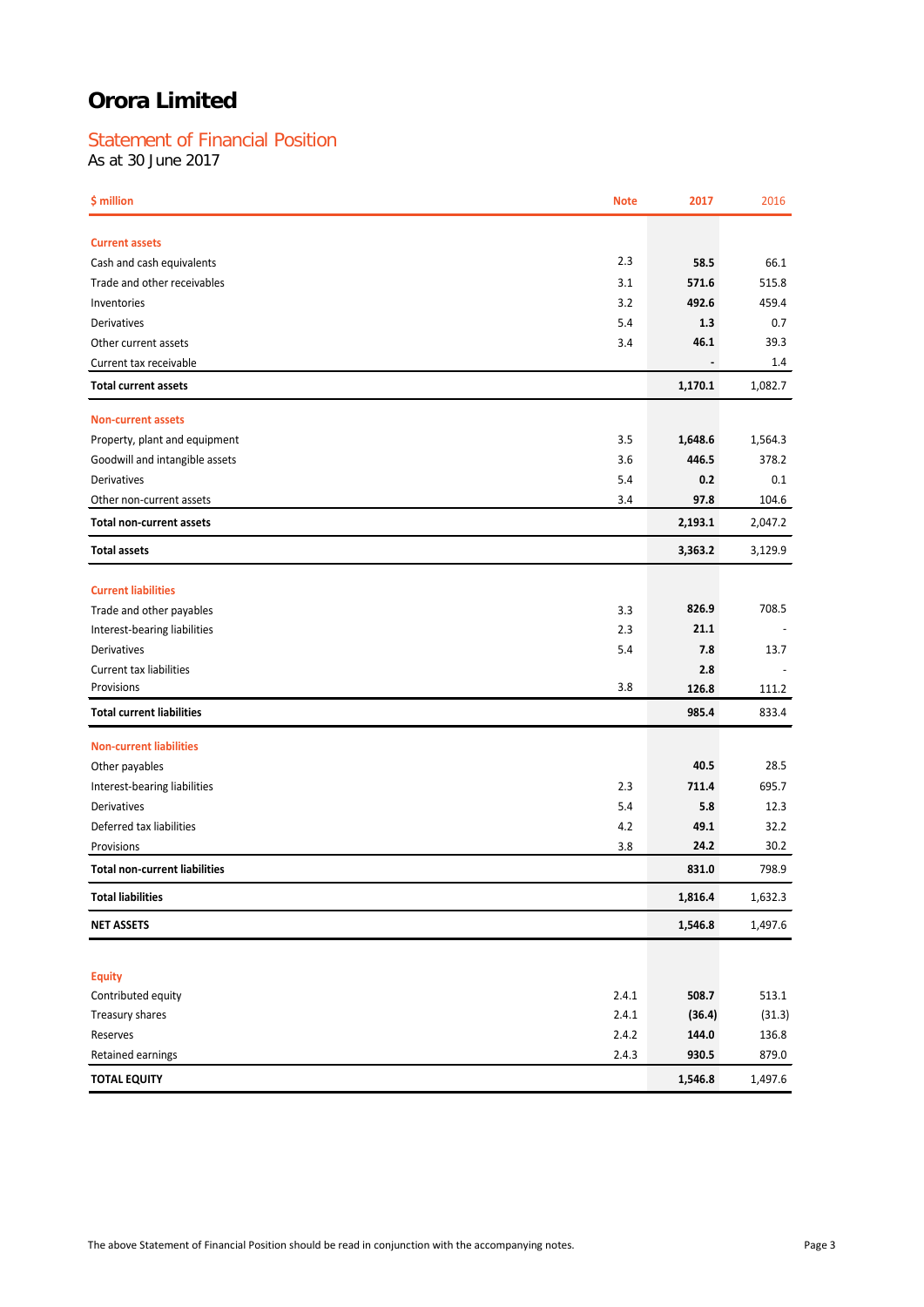# Statement of Changes in Equity

For the financial year ended 30 June 2017

|                                                           |               |                           | <b>Attributable to owners of Orora Limited</b> |                    |                         |                             |                          |                        |  |  |
|-----------------------------------------------------------|---------------|---------------------------|------------------------------------------------|--------------------|-------------------------|-----------------------------|--------------------------|------------------------|--|--|
|                                                           |               |                           | <b>Cash flow hedge</b>                         | <b>Share-based</b> |                         | <b>Exchange fluctuation</b> |                          | <b>Total</b><br>equity |  |  |
| \$ million                                                | <b>Note</b>   | <b>Contributed equity</b> | reserve                                        | payment reserve    | <b>Demerger reserve</b> | reserve                     | <b>Retained earnings</b> |                        |  |  |
| Balance at 1 July 2015                                    |               | 502.7                     | (3.6)                                          | 6.9                | 132.9                   | (9.0)                       | 812.1                    | 1,442.0                |  |  |
| Net profit for the financial period                       | 2.4.3         |                           |                                                |                    |                         |                             | 168.6                    | 168.6                  |  |  |
| Other comprehensive income/(loss):                        |               |                           |                                                |                    |                         |                             |                          |                        |  |  |
| Unrealised losses on cash flow hedges                     |               |                           | $(13.7)^{(1)}$                                 |                    |                         |                             |                          | (13.7)                 |  |  |
| Realised gains transferred to profit or loss              |               |                           | $(2.6)$ <sup>(1)</sup>                         |                    |                         |                             |                          | (2.6)                  |  |  |
| Time value of options                                     |               |                           | (0.4)                                          |                    |                         |                             |                          | (0.4)                  |  |  |
| Exchange differences on translation of foreign operations |               |                           | ÷.                                             |                    |                         | 13.5                        |                          | 13.5                   |  |  |
| Deferred tax                                              |               |                           | 4.9                                            |                    |                         | (0.3)                       |                          | 4.6                    |  |  |
| Total other comprehensive income/(loss)                   |               | $\sim$                    | (11.8)                                         |                    |                         | 13.2                        |                          | 1.4                    |  |  |
| Transactions with owners in their capacity as owners:     |               |                           |                                                |                    |                         |                             |                          |                        |  |  |
| Purchase of treasury shares                               | 2.4.1         | (21.3)                    |                                                |                    |                         |                             |                          | (21.3)                 |  |  |
| Dividends paid                                            | 2.2 & 2.4.3   | $\overline{a}$            |                                                |                    |                         |                             | (101.7)                  | (101.7)                |  |  |
| Settlement of options and performance rights              | 2.4.1         | 0.4                       |                                                | (0.4)              |                         |                             | ٠                        |                        |  |  |
| Share-based payment expense                               | 7.1           |                           |                                                | 8.6                |                         |                             |                          | 8.6                    |  |  |
| Balance at 1 July 2016                                    |               | 481.8                     | (15.4)                                         | 15.1               | 132.9                   | 4.2                         | 879.0                    | 1,497.6                |  |  |
| Net profit for the financial period                       | 2.4.3         |                           |                                                |                    |                         |                             | 171.1                    | 171.1                  |  |  |
| Other comprehensive income/(loss):                        |               |                           |                                                |                    |                         |                             |                          |                        |  |  |
| Unrealised losses on cash flow hedges                     |               |                           | $(2.5)$ <sup>(1)</sup>                         |                    |                         |                             |                          | (2.5)                  |  |  |
| Realised losses transferred to profit or loss             |               |                           | 13.7 $(1)$                                     |                    |                         |                             |                          | 13.7                   |  |  |
| Realised losses transferred to non-financial assets       |               |                           | $1.0$ (1)                                      |                    |                         |                             |                          | 1.0                    |  |  |
| Exchange differences on translation of foreign operations |               |                           |                                                |                    |                         | (4.3)                       |                          | (4.3)                  |  |  |
| Deferred tax                                              |               |                           | (3.7)                                          |                    |                         |                             |                          | (3.7)                  |  |  |
| Total other comprehensive income/(loss)                   |               | $\overline{\phantom{a}}$  | 8.5                                            |                    |                         | (4.3)                       |                          | 4.2                    |  |  |
| Transactions with owners in their capacity as owners:     |               |                           |                                                |                    |                         |                             |                          |                        |  |  |
| Proceeds received from employees on exercise of options   | 2.4.1         | 6.2                       |                                                |                    |                         |                             |                          | 6.2                    |  |  |
| Shares granted on business acquisition transaction        | 2.4.1 & 6.2.2 | 2.1                       |                                                |                    |                         |                             |                          | 2.1                    |  |  |
| Purchase of treasury shares                               | 2.4.1         | (23.9)                    |                                                |                    |                         |                             |                          | (23.9)                 |  |  |
| Dividends paid                                            | 2.2 & 2.4.3   |                           |                                                |                    |                         |                             | (119.6)                  | (119.6)                |  |  |
| Settlement of options and performance rights              | 2.4.1         | 6.1                       |                                                | (6.1)              |                         |                             |                          |                        |  |  |
| Share-based payment expense                               | 7.1           |                           |                                                | 9.1                |                         |                             |                          | 9.1                    |  |  |
| Balance at 30 June 2017                                   |               | 472.3                     | (6.9)                                          | 18.1               | 132.9                   | (0.1)                       | 930.5                    | 1,546.8                |  |  |

(1) During the 12-months to 30 June 2017 losses relating to the valuation of forward exchange contracts of \$2.9 million and gains of \$0.4 million, relating to the valuation of interest rate swap contracts, were recognised million and \$0.4 million, respectively). In addition, losses of \$7.3 million (2016: gains of \$4.8 million) relating to the forward exchange contracts and losses of \$6.4 million (2016: losses \$2.2 million) relating to inter whilst losses of \$1.0 million relating to forward exchange contracts was transferred to non-financial assets. Refer to note 5.4 for further information on these derivative instruments.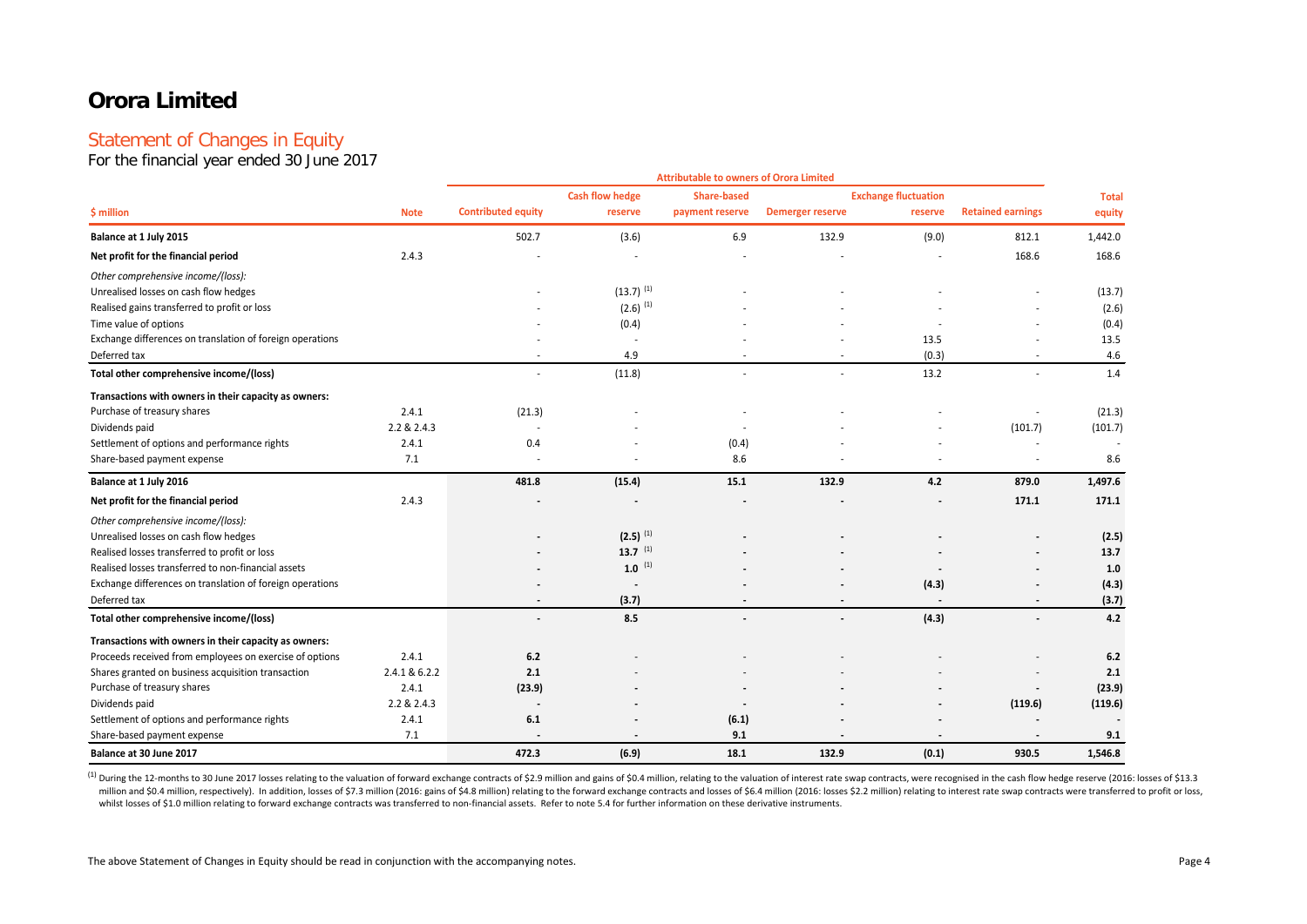# Cash Flow Statement

For the financial year ended 30 June 2017

| \$ million                                                                                                                          | <b>Note</b> | 2017          | 2016          |
|-------------------------------------------------------------------------------------------------------------------------------------|-------------|---------------|---------------|
| Cash flows from/(used in) operating activities                                                                                      |             |               |               |
| Profit for the financial period                                                                                                     |             | 171.1         | 168.6         |
| Depreciation                                                                                                                        | 1.5         | 108.7         | 101.2         |
| Amortisation of intangible assets                                                                                                   | 1.5         | 7.4           | 6.3           |
| Net impairment losses on property, plant and equipment, intangibles, receivables and inventory                                      |             | 2.9           | 6.6           |
| Net finance costs                                                                                                                   |             | 37.6          | 41.1          |
| Net gain on disposal of non-current assets<br>Fair value loss on financial instruments at fair value through income statement       | 1.4         | (4.3)<br>0.1  | (8.3)<br>1.7  |
| Dividends from other entities                                                                                                       |             |               | (0.1)         |
| Share-based payment expense                                                                                                         | 1.5         | 9.1           | 8.6           |
| Other sundry items                                                                                                                  |             | 19.8          | 19.5          |
| Income tax expense                                                                                                                  | 4.1         | 72.0          | 70.8          |
| Operating cash inflow before changes in working capital and provisions                                                              |             | 424.4         | 416.0         |
| - (Increase)/Decrease in prepayments and other operating assets                                                                     |             | (8.3)         | (5.4)         |
| - Increase/(Decrease) in provisions                                                                                                 |             | 11.5          | (12.0)        |
| - (Increase)/Decrease in trade and other receivables                                                                                |             | (58.5)        | (43.5)        |
| - (Increase)/Decrease in inventories                                                                                                |             | (43.7)        | 2.7           |
| - Increase/(Decrease) in trade and other payables                                                                                   |             | 109.2         | 28.8<br>386.6 |
| Dividends received                                                                                                                  |             | 434.6         | 0.1           |
| Interest received                                                                                                                   |             | 0.2           | 0.4           |
| Interest and borrowing costs paid                                                                                                   |             | (34.5)        | (29.6)        |
| Income tax paid                                                                                                                     |             | (49.1)        | (52.5)        |
| Net cash inflow from operating activities                                                                                           |             | 351.2         | 305.0         |
|                                                                                                                                     |             |               |               |
| Cash flows from/(used in) investing activities                                                                                      |             |               |               |
| Repayment of loans to associated companies and other persons                                                                        |             | 0.5           |               |
| Payments for acquisition of controlled entities and businesses, net of cash acquired                                                |             | (134.9)       | (120.2)       |
| Payments for property, plant and equipment and intangible assets                                                                    | 1.1         | (157.1)       | (110.1)       |
| Proceeds on disposal of non-current assets                                                                                          |             | 20.0          | 30.6          |
| Net cash flows used in investing activities                                                                                         |             | (271.5)       | (199.7)       |
| Cash flows used in financing activities                                                                                             |             |               |               |
| Proceeds from exercise of employee share options                                                                                    |             | 6.2           |               |
| Payments for treasury shares                                                                                                        | 2.4.1       | (23.9)        | (21.3)        |
| Proceeds from borrowings                                                                                                            |             | 1,391.0       | 2,648.9       |
| Repayment of borrowings                                                                                                             |             | (1,345.0)     | (2,634.1)     |
| Principal lease repayments                                                                                                          |             | (0.2)         |               |
| Dividends paid and other equity distributions                                                                                       | 2.2         | (119.6)       | (101.7)       |
| Net cash flows used in financing activities                                                                                         |             | (91.5)        | (108.2)       |
|                                                                                                                                     |             |               |               |
| Net (decrease)/increase in cash held                                                                                                |             | (11.8)        | (2.9)         |
| Cash and cash equivalents at the beginning of the financial period<br>Effects of exchange rate changes on cash and cash equivalents |             | 66.1<br>(0.9) | 67.3<br>1.6   |
| Cash and cash equivalents at the end of the financial period                                                                        |             | 53.4          | 66.1          |
|                                                                                                                                     |             |               |               |

### **Reconciliation of cash and cash equivalents**

Cash assets and cash equivalents 2.3 **58.5** 66.1 Bank overdrafts 2.3 **(5.1)** - **Cash and cash equivalents at the end of the financial period 53.4** 66.1 For the purpose of the Cash Flow Statement, cash and cash equivalents includes cash on hand and at bank and short-term money market investments, net of outstanding bank overdrafts. Cash and cash equivalents as at the end of the financial year as shown in the Cash Flow Statement is reconciled to the related items in the Statement of Financial Position as follows: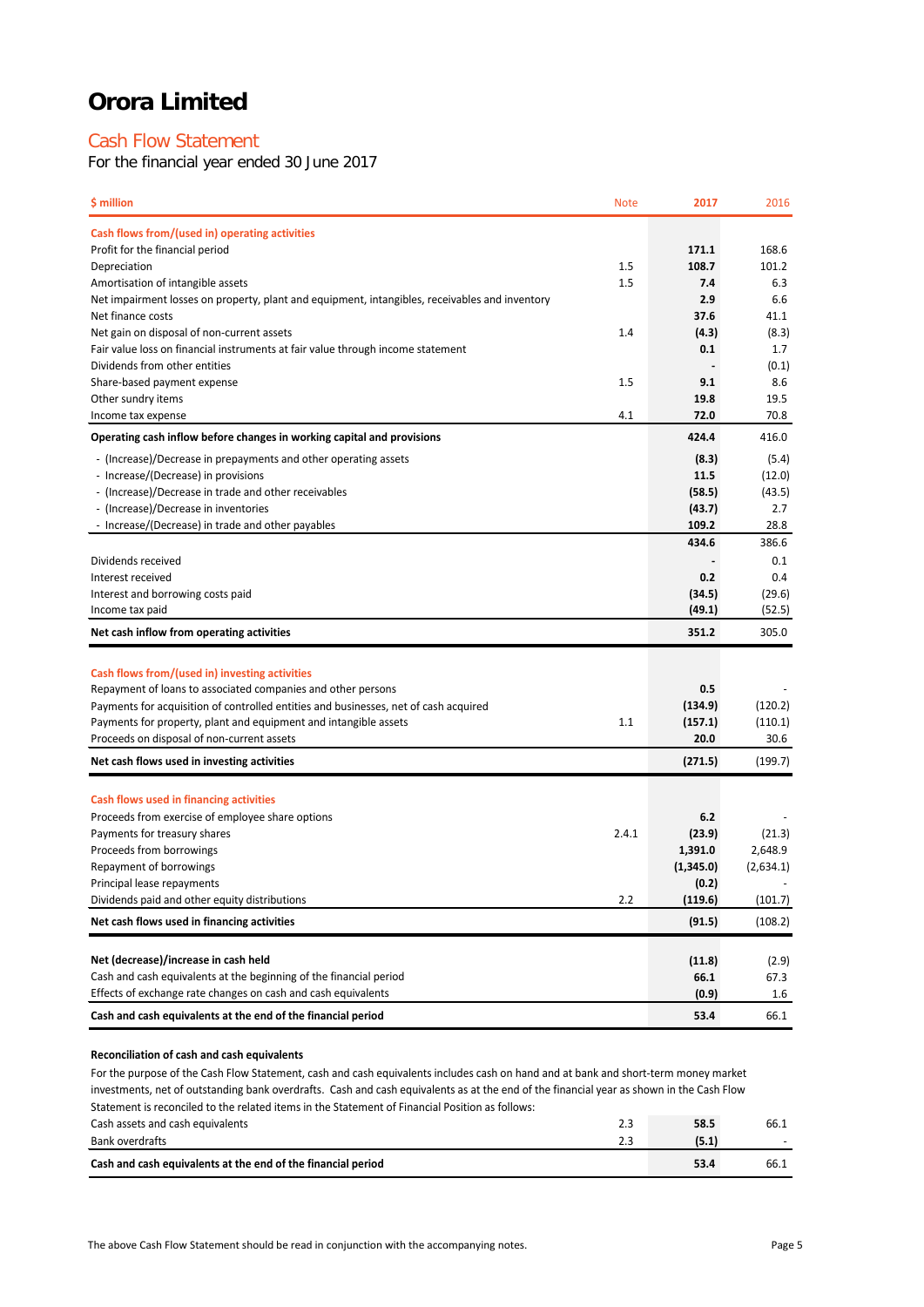# Notes to the financial statements About this report

# About this report

Orora Limited (the Company) is a for-profit entity for the purposes of preparing this financial report and is domiciled in Australia. The Company and its subsidiaries (collectively referred to as the Group) are primarily involved in the manufacture and supply of packaging products and services to grocery, fast moving consumer goods and industrial markets.

This financial report is a general purpose financial report which:

- − has been prepared in accordance with Australian Accounting Standards (AASBs), including Australian Accounting Interpretations adopted by the AASB, and the *Corporations Act 2001*. The financial report of the Group also complies with International Financial Reporting Standards (IFRSs) and Interpretations as issued by the International Accounting Standards Board (IASB);
- has been prepared under the historical cost basis except for financial instruments which have been measured at fair value. Non–derivative financial instruments are measured at fair value through the income statement;
- − is presented in Australian dollars with values rounded to the nearest \$100,000 unless otherwise stated, in accordance with the ASIC Corporations (Rounding in Financial/Directors' Reports) Instrument 2016/191;
- − presents reclassified comparative information where required for consistency with the current period presentation. This includes the restatement of the comparative period in respect of treating the profit recognised in respect of the sale of the former cartonboard mill site in Petrie, Queensland as a significant item. Refer note 1.2.
- − adopts all new and amended Accounting Standards and Interpretations issued by the AASB that are relevant to the operations of the Group and effective for reporting periods beginning on or after 1 July 2016;
- − does not early adopt any Accounting Standards and Interpretations that have been issued or amended but are not yet effective, with the exception of AASB 9 *Financial Instruments* (December 2014), including consequential amendments to other standards, which was adopted on 1 July 2015; and
- has applied the Group accounting policies consistently to all periods presented.

This general purpose financial report for the Group for the year ended 30 June 2017 was authorised for issue in accordance with a resolution of the Directors on 10 August 2017. The Directors have the power to amend and reissue the financial report.

# Basis of consolidation

The consolidated financial statements comprise the financial statements of the Company and its controlled entities. Details of the controlled entities (subsidiaries) of the Company are contained in note 6.1.

The financial statements of subsidiaries are included in the consolidated financial statements from the date that the Group obtains control until the date that control ceases. The subsidiary financial statements are prepared for the same reporting period as the parent company, using consistent accounting policies and all balances and transactions between entities included within the Group are eliminated.

The acquisition of subsidiaries is accounted for using the acquisition method of accounting when control is obtained by the Group.

### Foreign currency

Items included in the financial statements of each of the entities included within the Group are measured using the currency of the economic environment in which the entity primarily generates and expends cash (the 'functional currency'). These financial statements are presented in Australian dollars, which is the functional and reporting currency of the Company, Orora Limited.

Transactions in foreign currencies are initially recorded in the functional currency of the entity using the exchange rate prevailing at the date of the transaction. Monetary assets and liabilities denominated in foreign currencies are translated at the rate of exchange ruling at the balance sheet date. Foreign exchange gains and losses arising from the translation of the monetary assets and liabilities, or from the settlement of foreign currency transactions, are recognised in the income statement, except when deferred in equity as qualifying cash flow hedges or net investment hedges. The amounts deferred in equity in respect of cash flow hedges are recognised in the income statement when the hedged item affects profit or loss and for net investment hedges when the investment is disposed of.

As at the reporting date, the assets and liabilities of entities within the Group that have a functional currency different from the presentation currency, are translated into Australian dollars at the rate of exchange at the balance sheet date and the income statements are translated at the average exchange rate for the year. The exchange differences arising on the balance sheet translation are taken directly to a separate component of equity in the Exchange Fluctuation Reserve.

# **Judgements and estimates**

The preparation of the financial statements requires management to exercise judgement in applying the Group's accounting policies. It also requires the use of estimates and assumptions that affect the reported amounts of assets, liabilities, income and expenses.

The areas involving a higher degree of judgement or complexity are set out below and in more detail in the related notes:

#### Page

| - - - |          |                                        |
|-------|----------|----------------------------------------|
| 11    | Note 1.4 | Revenue                                |
| 18    | Note 3.5 | Property, plant and equipment          |
| 19    | Note 3.6 | Intangible assets                      |
| 20    | Note 3.7 | Impairment of non-financial assets     |
| 21    | Note 3.8 | Provisions                             |
| 23    | Note 4   | Income tax                             |
| 29    | Note 5.4 | <b>Hedging instruments</b>             |
| 32    | Note 6.2 | Acquisition of controlled businesses   |
| 35    | Note 7.1 | Share-based compensation               |
| 38    | Note 7.3 | Commitments and contingent liabilities |

# Other accounting policies

Significant and other accounting policies that summarise the measurement basis used, and are relevant to an understanding of the financial statements, are provided throughout the notes to the financial statements.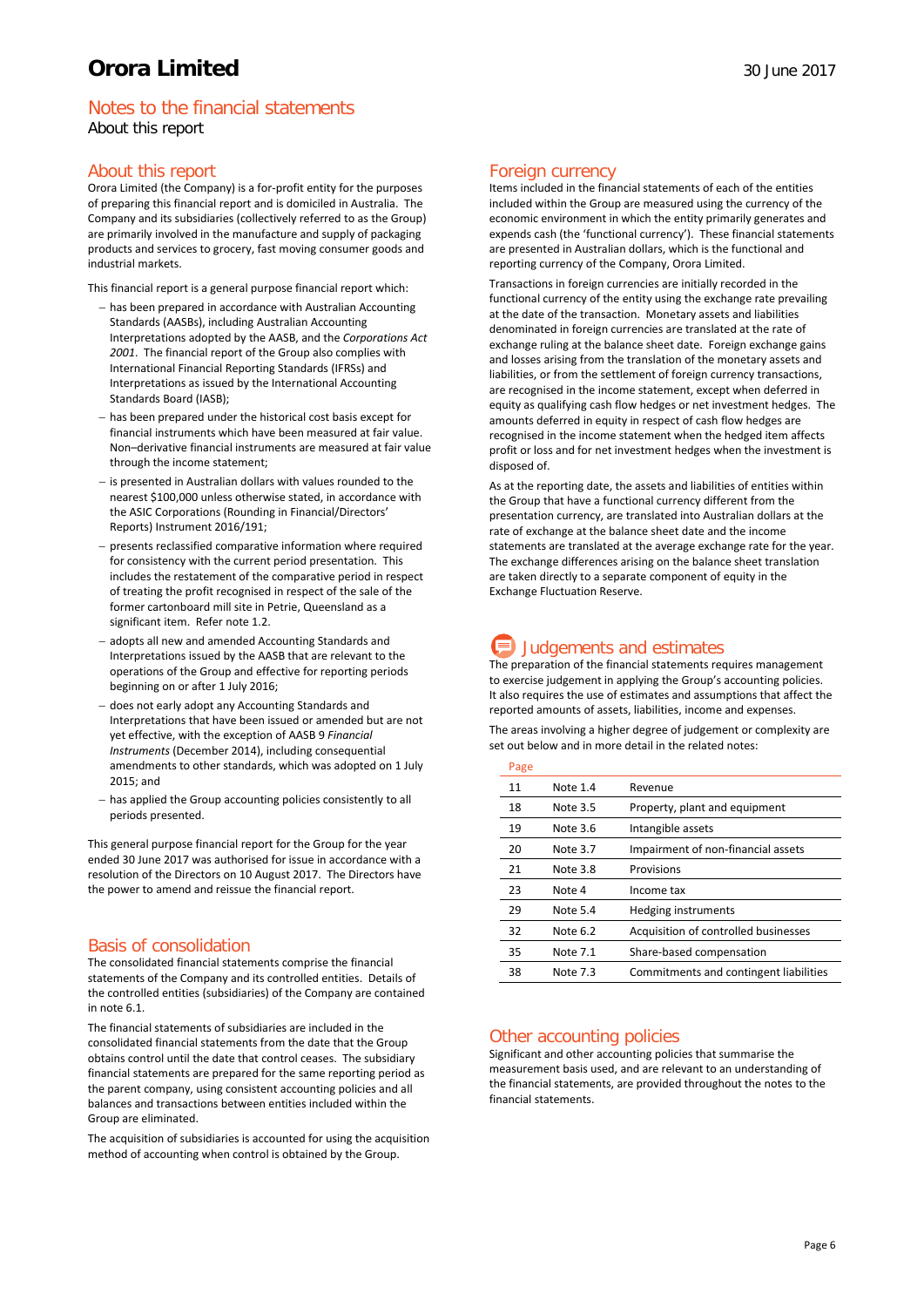# Notes to the financial statements

About this report (continued)

# The notes to the financial statements

The following notes include information which is material and relevant to the operations, financial position and performance of the Group. Information is considered material and relevant due to its size or nature or the information:

- is important for understanding the Group's current period results;
- provides an explanation of significant changes in the Group's business – for example, business acquisitions; or
- it relates to an aspect of the Group's operations that are important to its future performance.
- The notes are organised into the following sections: - *Results for the year* – provides details on the results and
- performance of the Group for the year; - *Capital structure and financing -* outlines how the Group
- manages its capital structure and related financing activities;
- *Assets and liabilities* provides details of the assets used to generate the Group's trading performance and the liabilities incurred as a result;
- *Income tax* provides information on the Group's tax position and the current and deferred tax charges or credits in the year;
- *Financial risk management* provides information on how the Group manages financial risk exposures associated with holding financial instruments;
- *Group structure* explains the characteristics of and changes within the group structure during the year;
- *Other –* provides additional financial information required by accounting standards and the *Corporates Act 2001,* including details of the Groups employee reward and recognition programs and unrecognised items.

# Current Period Significant Events

### Dividend

During the financial year the Group paid a 30% franked dividend of \$119.6 million being 10.0 cents per ordinary share, representing payment of the FY16 final dividend of 5.0 cents and the FY17 interim dividend of 5.0 cents.

Since 30 June 2017 the Directors have determined a final dividend for FY17 of \$71.6 million, 30% franked, of 6.0 cents per ordinary share. Refer note 2.2 for further details.

### **Acquisitions**

During the period the Group acquired the assets and operations of a number of business which have expanded the Group's point-ofpurchase (POP) capabilities. The acquired businesses provide retail display solutions to blue-chip retailers and brand owners in the USA servicing the full POP value chain. The businesses provide customers with concept development, design, digital printing, large format lithographic printing, manufacturing and fulfilment support.

These acquisitions expand the Group's footprint into the Northeast, West and Midwest of the USA and strengthen the ability of the Group to service national corporate customers across multiple locations. The results of these businesses are included in the North America segment from the date of acquisition.

#### The acquisitions include:

#### **The Register Print Group**

On 2 January 2017, the Group acquired the assets and operations of The Register Print Group. The initial consideration of USD47.0 million (AUD63.3 million) includes a deferred consideration payment of USD4.0 million, which is payable eighteen months from acquisition date.

#### **The Garvey Group and Graphic Tech**

On 27 March 2017, the Group acquired the assets and operations of The Garvey Group and Graphic Tech. The initial consideration of USD58.9 million (AUD72.7 million) includes a deferred consideration payment of USD6.8 million, which is payable over two years from acquisition date.

Refer to note 6.2 for further details.

# Petrie decommissioning

On 20 July 2015, the Group reached an agreement to sell the former cartonboard mill site in Petrie, Queensland for total consideration of \$50.5 million. During the year ended 30 June 2016 the Group recognised a profit before tax on the sale of \$8.4 million (profit after tax \$5.9 million). The gain on sale has been presented as a significant item within this financial report. Under the terms of the sale agreement the Group retained decommissioning obligations.

During the year ended 30 June 2017 a before tax significant item expense of \$21.6 million (after tax expense of \$15.1 million) has been recognised relating to expected additional decommissioning costs at the Petrie Mill site (refer note 1.2). The recognition of the additional decommissioning costs followed an interim project review and reassessment of the estimated costs to complete and is based upon management's best estimate at the date of this report. The increase in expected decommissioning costs is due to a range of factors including delays in the commencement of some works, the scope and complexity of remediation works required and increases in costs.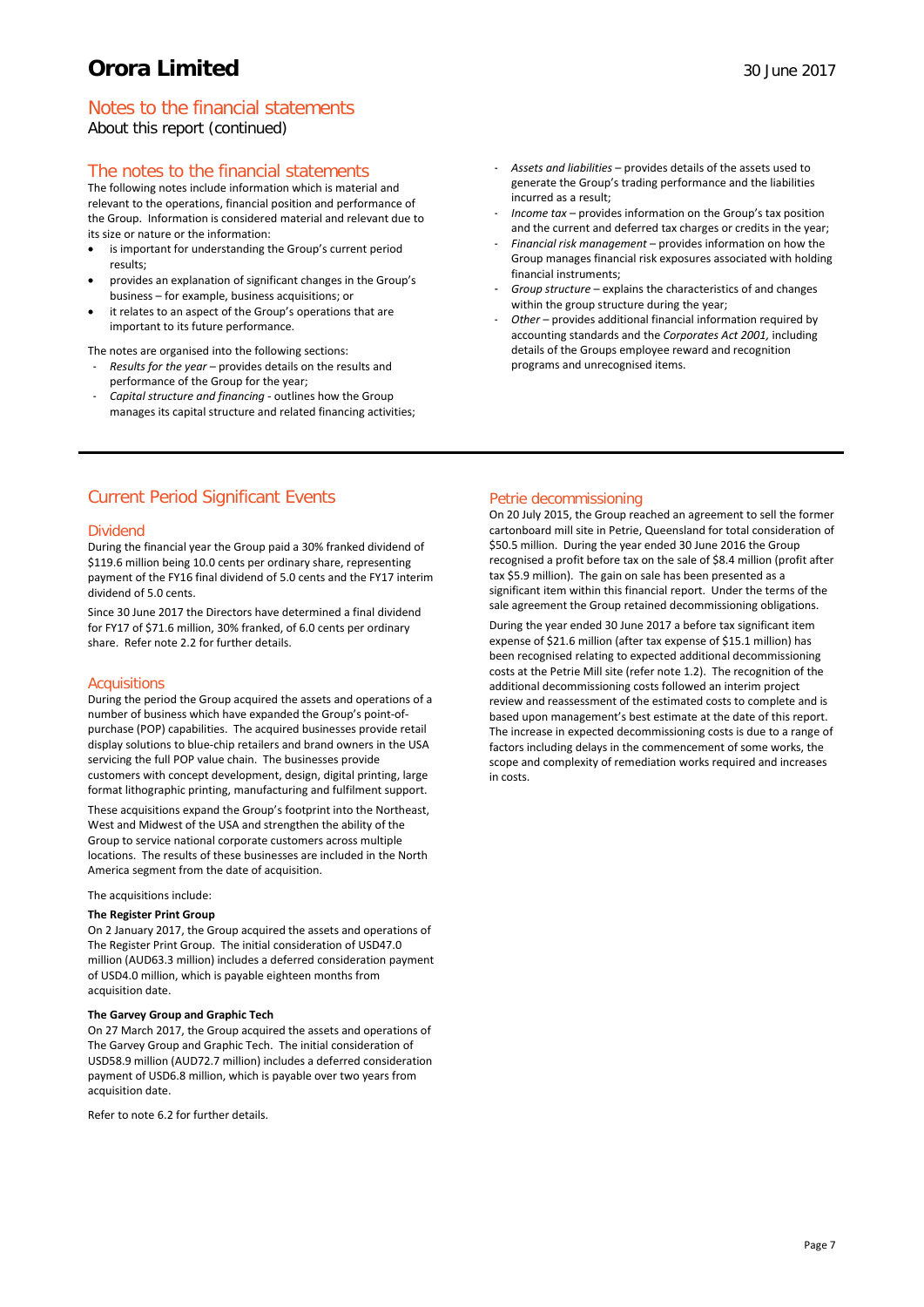# Notes to the financial statements

Section 1: Results for the year

In this section This section focuses on the results and performance of the Group. On the following pages you will find disclosures explaining the Group's results for the year, segmental information, significant items and earnings per share.

> This section also analyses the Group's profit before tax by reference to the activities performed by the Group and an analysis of key operating costs. Earnings before significant items, interest and related income tax expense (EBIT) is a key profit indicator for the Group. This measure reflects the way the business is managed and how the Directors assess the performance of the Group.

### Financial highlights of the Group

- Sales revenue of \$4,039.1 million, up 4.9%
- EBIT, before significant items, of \$302.3 million, up 11.1%
- Operating free cash flow of \$330.2 million, up 0.3%
- Earnings per share, before significant items of 15.6 cents, up 14.7%

### 1.1 Segment results

The Group's operating segments are organised and managed according to their geographical location. Each segment represents a strategic business that offers different products and operates in different industries and markets. The Corporate Executive Team (the chief operating decision-makers) monitor the operating results of the businesses separately for the purpose of making decisions about resource allocation and performance assessment.

The following summary describes the operations of each reportable segment.

#### Orora Australasia

This segment focuses on the manufacture of fibre and beverage packaging products within Australia and New Zealand. The products manufactured by this segment include glass bottles, beverage cans, wines closures, corrugated boxes, cartons and sacks, and the manufacture of recycled paper.

#### Orora North America

This segment, predominately located in North America, purchases, warehouses, sells and delivers a wide range of packaging and other related materials. The business also includes integrated corrugated sheet and box manufacturing and equipment sales capabilities and the recently acquired point of purchase retail display solutions and other visual communication services provided by the Orora Visual businesses (refer note 6.2).

### **Other**

This segment includes the Corporate function of the Group.

The results of the reportable segments for the year ended 30 June 2017 and 30 June 2016 are set out below:

|                                                                                      | <b>Australasia</b> |         |         | <b>North America</b> |                              | <b>Other</b> | <b>Total Reported</b> |         |
|--------------------------------------------------------------------------------------|--------------------|---------|---------|----------------------|------------------------------|--------------|-----------------------|---------|
| \$ million                                                                           | 2017               | 2016    | 2017    | 2016                 | 2017                         | 2016         | 2017                  | 2016    |
| Reportable segment revenue                                                           |                    |         |         |                      |                              |              |                       |         |
| Revenue from external customers                                                      | 2,001.6            | 1,956.6 | 2,037.5 | 1,893.2              |                              |              | 4,039.1               | 3,849.8 |
| Inter-segment revenue                                                                | 43.5               | 48.6    |         |                      |                              |              | 43.5                  | 48.6    |
| Total reportable segment revenue                                                     | 2,045.1            | 2,005.2 | 2,037.5 | 1,893.2              | $\qquad \qquad \blacksquare$ | ٠            | 4,082.6               | 3,898.4 |
| Reportable segment earnings                                                          |                    |         |         |                      |                              |              |                       |         |
| Earnings before significant items, interest, tax,                                    |                    |         |         |                      |                              |              |                       |         |
| depreciation and amortisation                                                        | 301.9              | 286.1   | 139.8   | 115.6                | (23.3)                       | (22.1)       | 418.4                 | 379.6   |
| Depreciation and amortisation                                                        | (88.3)             | (85.7)  | (22.3)  | (16.7)               | (5.5)                        | (5.1)        | (116.1)               | (107.5) |
| Earnings before significant items, interest and tax                                  | 213.6              | 200.4   | 117.5   | 98.9                 | (28.8)                       | (27.2)       | 302.3                 | 272.1   |
| Significant items before related income tax (refer note 1.2)                         |                    |         |         |                      | (21.6)                       | 8.4          | (21.6)                | 8.4     |
| Earnings before interest and tax                                                     | 213.6              | 200.4   | 117.5   | 98.9                 | (50.4)                       | (18.8)       | 280.7                 | 280.5   |
| Capital spend on the acquisition of property, plant and<br>equipment and intangibles | 132.4              | 82.7    | 22.5    | 27.1                 | 2.2                          | 0.3          | 157.1                 | 110.1   |
| Receivables                                                                          | 278.7              | 262.6   | 309.1   | 252.6                | 8.9                          | 7.1          | 596.7                 | 522.3   |
| Inventory                                                                            | 351.2              | 333.6   | 141.3   | 125.8                | 0.1                          |              | 492.6                 | 459.4   |
| Payables                                                                             | (433.3)            | (381.6) | (334.2) | (271.8)              | (51.9)                       | (50.5)       | (819.4)               | (703.9) |
| Working capital                                                                      | 196.6              | 214.6   | 116.2   | 106.6                | (42.9)                       | (43.4)       | 269.9                 | 277.8   |
| Inter-segment working capital                                                        | 12.3               | 14.9    | (12.3)  | (14.9)               |                              |              |                       |         |
| Total reportable segment working capital                                             | 208.9              | 229.5   | 103.9   | 91.7                 | (42.9)                       | (43.4)       | 269.9                 | 277.8   |
| Average funds employed <sup>(1)</sup>                                                | 1,719.6            | 1,724.4 | 495.7   | 400.1                | 7.0                          | 14.7         | 2,222.3               | 2,139.2 |
| Operating free cash flow <sup>(2)</sup>                                              | 229.7              | 224.2   | 110.1   | 90.2                 | (9.6)                        | 14.7         | 330.2                 | 329.1   |

 $<sup>(1)</sup>$  Average funds employed represents total assets less net debt held at the beginning and end of the reporting period</sup>

<sup>(2)</sup> Operating free cash flow represents the cash flow generated from the Groups operating and investing activities, before interest, tax and dividends. The prior year comparative includes proceeds of \$20.0m relating to the sale of the former cartonboard mill site in Petrie, Queensland.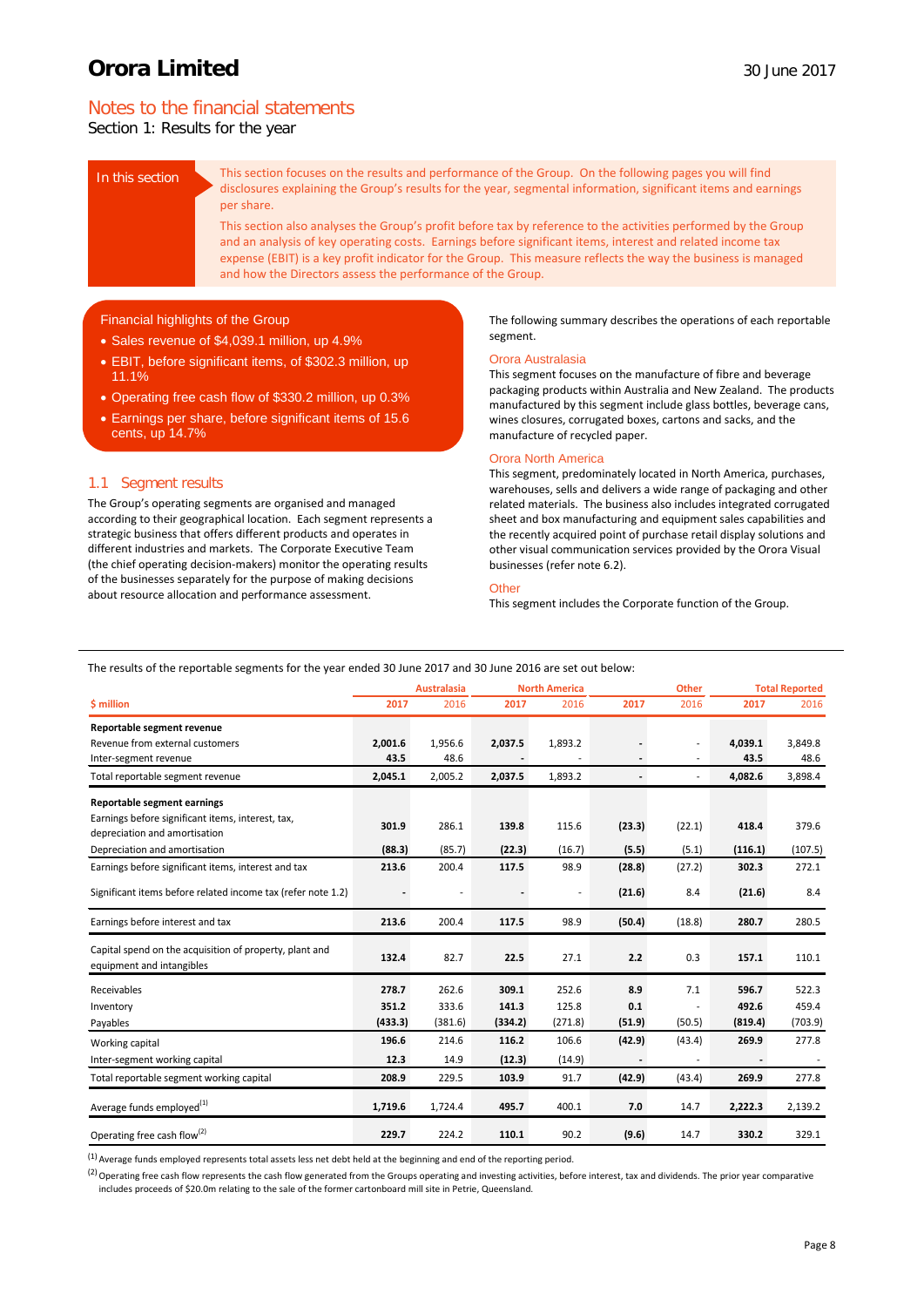# Notes to the financial statements

Section 1: Results for the year (continued)

# 1.1Segment results (continued)

#### Accounting policies

Segment performance is evaluated based on earnings before significant items, interest and related income tax expense (EBIT). This measure excludes the effects of individually significant nonrecurring gains/losses whilst including items directly attributable to the segment as well as those that can be allocated on a reasonable basis.

Interest income and expenditure and other finance costs are not allocated to the segments, as this type of activity is managed at the Group level. Transfer prices between segments are priced on an 'arms-length' basis, in a manner similar to transactions with third parties, and are eliminated on consolidation.

#### Geographical segments

In presenting information on the basis of geographical location both segment revenue and non-current assets are based on the location of the Orora business.





#### **Non-current assets(1) \$m**



(1) Non-current assets exclude deferred tax assets and non-current financial instruments.

### Revenue by product

| \$ million                      | 2017    | 2016    |
|---------------------------------|---------|---------|
| Fibre and paper-based packaging | 1,938.5 | 1,747.2 |
| Beverage packaging              | 697.3   | 692.4   |
| Traded packaging products       | 1,403.3 | 1,410.2 |
| <b>Total sales revenue</b>      | 4,039.1 | 3.849.8 |

No single customer, within an operating segment, generates revenue greater than 10% of the Group's total revenues.

#### Reconciliation of segmental measures

The following segmental measurements reconcile to the financial statements as follows:

#### **Capital spend on the acquisition of property, plant and equipment and intangibles**

| <b>S</b> million                                                               | 2017  | 2016  |
|--------------------------------------------------------------------------------|-------|-------|
| Reported segment capital spend                                                 | 157.1 | 110.1 |
| Movement in capital creditors                                                  | (0.3) | 0.7   |
| Movement in prepaid capital items                                              | (0.4) | 5.4   |
| Capitalised asset restoration costs                                            | (0.8) | (1.0) |
| Other non-cash adjustments                                                     | 4.4   | 0.9   |
| Acquisition of property, plant and equipment<br>and intangibles <sup>(1)</sup> | 160.0 | 116.1 |

(1) Excludes balances acquired through business combinations. Refer notes 3.5 and 3.6.

### **Operating free cash flow**

| \$ million                                                                              | 2011   | 2016   |
|-----------------------------------------------------------------------------------------|--------|--------|
| Reported segment operating free cash flow                                               | 330.2  | 329.1  |
| Add back investing cash flow activities included<br>in segment operating free cash flow | 104.4  | 57.6   |
| Less interest and tax paid excluded from<br>segment operating free cash flow            | (83.4) | (81.7) |
| Net cash flows from operating activities                                                | 351.2  | 305.0  |

#### **Working capital**

| <b>S</b> million                                   | 2017    | 2016    |
|----------------------------------------------------|---------|---------|
| Reported segment working capital                   | 269.9   | 277.8   |
| Add/(Less) amounts included in working capital     |         |         |
| for management reporting purposes:                 |         |         |
| <b>Derivatives</b>                                 | 6.5     | 12.1    |
| Add/(Less) amounts excluded from working           |         |         |
| capital for management reporting purposes:         |         |         |
| Net capital receivables and payables               | 0.7     | 9.1     |
| Loan receivables and other assets                  | 0.1     | 0.6     |
| Other payables                                     | (8.6)   | (8.3)   |
|                                                    | 268.6   | 291.3   |
| Reconciles to the financial statements as follows: |         |         |
| Trade receivables (note 3.1)                       | 571.6   | 515.8   |
| Inventories (note 3.2)                             | 492.6   | 459.4   |
| Trade and other payables (note 3.3)                | (826.9) | (708.5) |
| Current prepayments (note 3.4)                     | 31.3    | 24.6    |
|                                                    | 268.6   | 291.3   |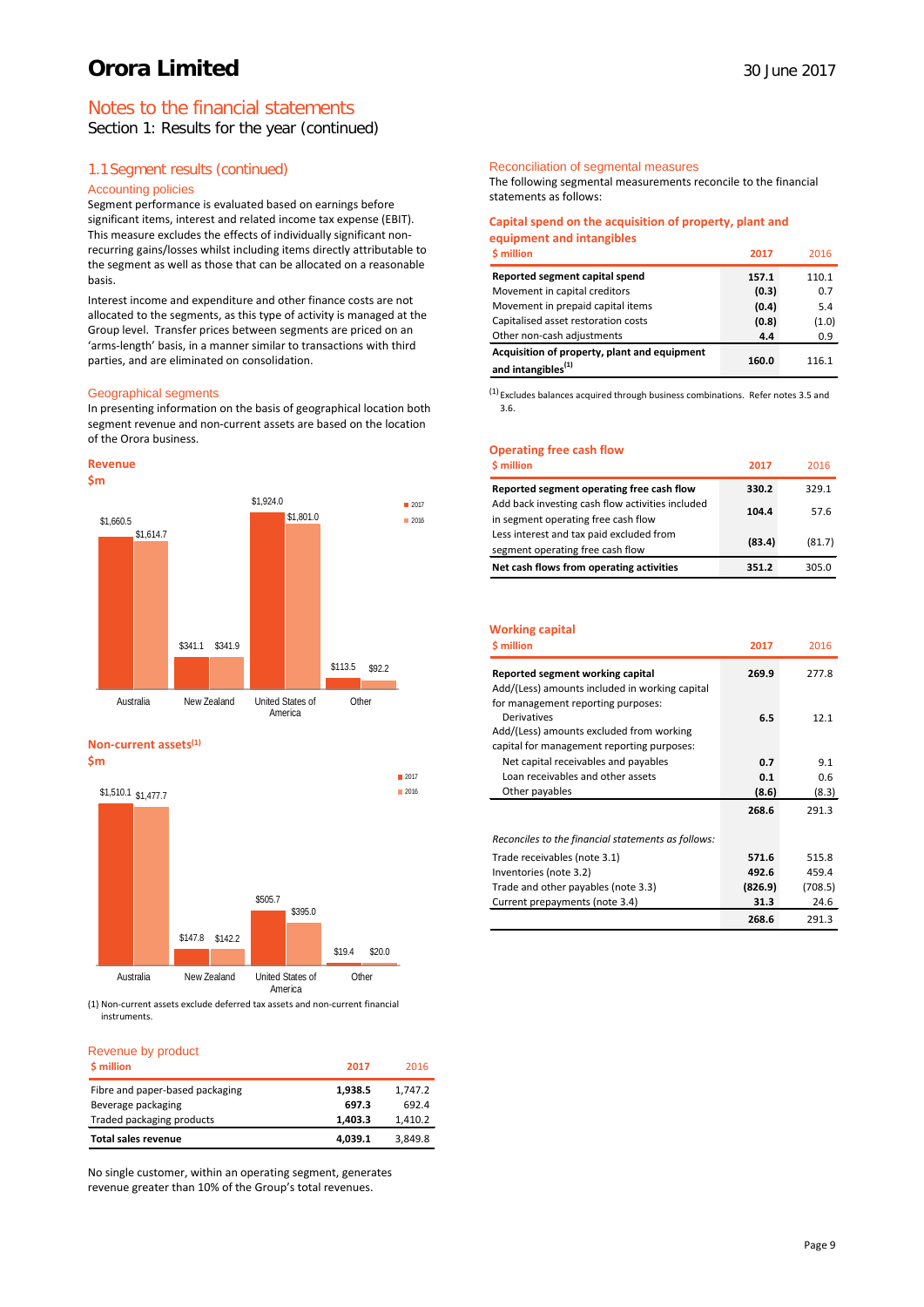# Notes to the financial statements

Section 1: Results for the year (continued)

# 1.2Significant items

Significant items are typically gains or losses arising from events that are not considered part of the core operations of the business.

The significant income item arising in the comparative period was presented in 'other income' and the significant expense item arising in the current period was presented in 'general and administration' expense in the income statement.

| \$ million                                | <b>Before tax</b> | Tax (expense)/<br>benefit | Net of tax |
|-------------------------------------------|-------------------|---------------------------|------------|
| 2016                                      |                   |                           |            |
| Other income                              |                   |                           |            |
| Gain on sale on dispoal of<br>Petrie site | 8.4               | (2.5)                     | 5.9        |
| <b>Total significant item income</b>      | 8.4               | (2.5)                     | 5.9        |
| 2017                                      |                   |                           |            |
| General and administrative                |                   |                           |            |
| expense                                   |                   |                           |            |
| Petrie decommissioning costs              | (21.6)            | 6.5                       | (15.1)     |
| <b>Total significant item expense</b>     | (21.6)            | 6.5                       | (15.1)     |

On 20 July 2015, the Group reached an agreement to sell the former cartonboard mill site in Petrie, Queensland for total consideration of \$50.5 million. During the year ended 30 June 2016 the Group recognised a profit before tax on the sale of \$8.4 million (profit after tax \$5.9 million).

During the year ended 30 June 2017 an after tax significant item expense of \$15.1 million has been recognised relating to anticipated additional decommissioning costs at the Petrie Mill site. The recognition of the additional decommissioning costs followed an interim project review and reassessment of the estimated costs to complete and is based upon management's best estimate at the date of this report. The increase in expected decommissioning costs is due to a range of factors including delays in the commencement of some works, the scope and complexity of remediation works required and increases in costs.

# 1.3Earnings per share (EPS)

Earnings per share (EPS) is the amount of post-tax profit attributable to each share.

**Basic EPS** is calculated on the Group profit for the year attributable to ordinary shareholders of the Company of \$171.1 million (2016: \$168.6 million) divided by the weighted average number of shares on issue during the reporting period, excluding ordinary shares purchased by the Company and held as Treasury Shares, being 1,194.0 million (2016: 1,194.9 million).

**Diluted EPS** reflects any commitments made by the Group to issue shares in the future and so it includes the effect of the potential conversion of share options and rights granted to employees. To calculate the impact it is assumed that all share options and rights are exercised and new shares are issued.

Basic and Diluted EPS, before significant items, is presented below in order to show the business performance of the Group in a consistent manner and reflect how the business is managed and measured on a day-to-day basis.

#### Calculation of EPS

Calculation of basic and diluted earnings per share has been based on the following profit attributable to ordinary shareholders and weighted average number of ordinary shares outstanding.

#### **EPS attributable to the ordinary equity holders of Orora Limited**

| million                                                                                                                | 2017              | 2016              |
|------------------------------------------------------------------------------------------------------------------------|-------------------|-------------------|
| Profit for the financial period<br>Add back significant items                                                          | \$171.1<br>\$15.1 | \$168.6<br>(55.9) |
| Profit for the financial period, before significant<br>items                                                           | \$186.2           | \$162.7           |
| Weighted average number of ordinary shares for<br>basic earnings per share<br>Dilution due to share options and rights | 1,194.0<br>19.6   | 1,194.9<br>19.3   |
| Weighted average number of ordinary shares for<br>diluted earnings per share                                           | 1,213.6           | 1,214.2           |
| Basic earnings per share                                                                                               | 14.3c             | 14.1c             |
| Diluted earnings per share                                                                                             | 14.1c             | 13.9c             |
| Basic earnings per share, before significant items                                                                     | 15.6c             | 13.6c             |
| Diluted earnings per share, before significant items                                                                   | 15.3c             | 13.4c             |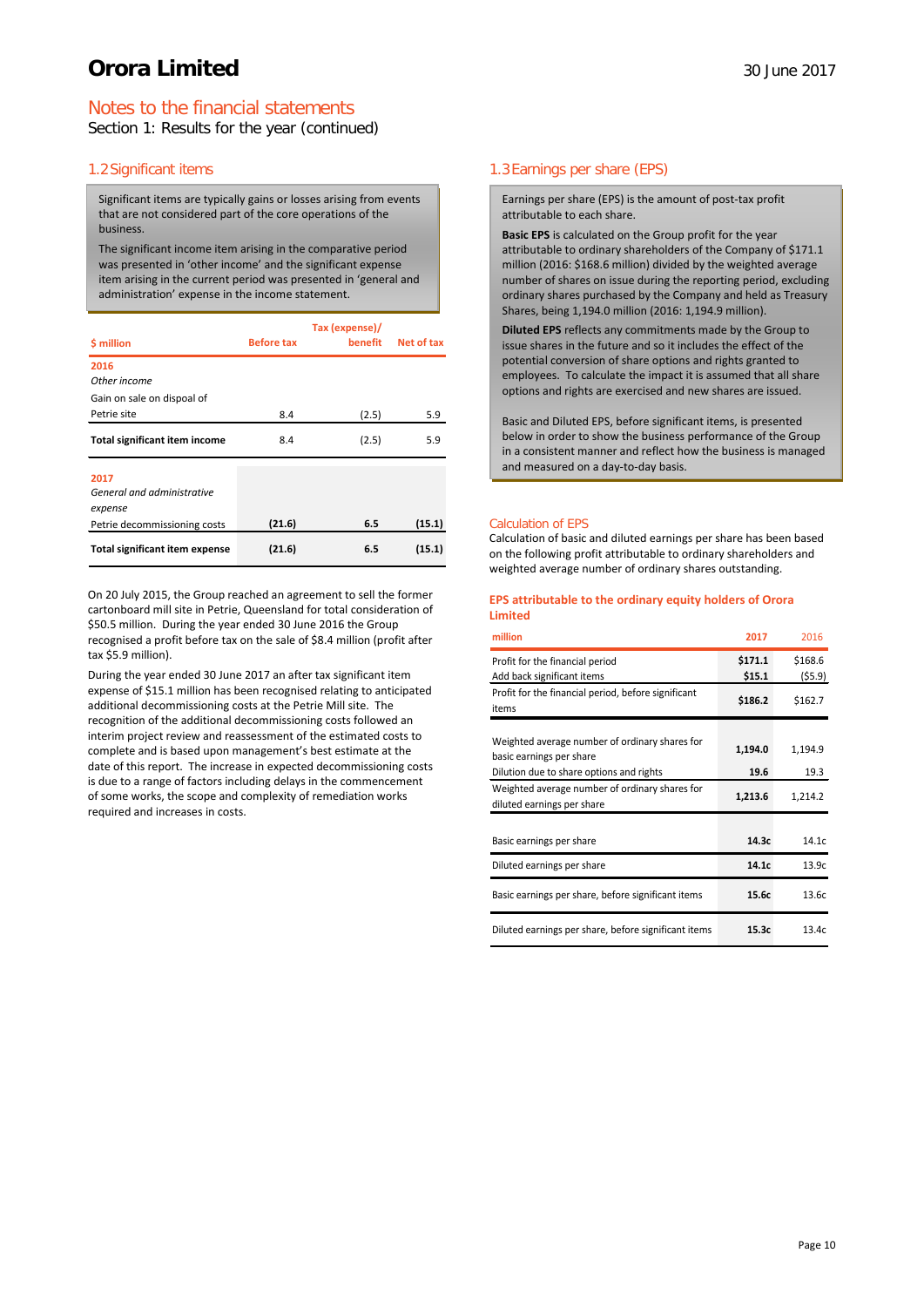# Notes to the financial statements

Section 1: Results for the year (continued)

### 1.4Income

| <b>S</b> million                                                                                      | 2017       | 2016              |
|-------------------------------------------------------------------------------------------------------|------------|-------------------|
| Revenue from sale of goods                                                                            | 4,039.1    | 3,849.8           |
| Net gain on disposal of property, plant and equipment<br>Net foreign exchange gains<br>Service income | 4.3<br>7.2 | 8.3<br>0.5<br>6.8 |
| Other                                                                                                 | 5.6        | 6.2               |
| <b>Total other income</b>                                                                             | 17.1       | 21.8              |

### Judgements and estimates

Revenue is measured at the fair value of the consideration received or receivable. Selecting the appropriate timing and amount of revenue recognised requires some judgement.

#### **Sale of goods**

Revenue is recognised when the risks and rewards of ownership have transferred to the customer and it can be reliably measured. Risk and rewards are considered passed to the customer at the time of delivery of the goods. Revenue from the sale of products is measured at fair value of the consideration received or receivable, net of returns allowances and discounts. No revenue is recognised if:

- there is a risk of return of goods;
- there is continuing managerial involvement with the goods;
- there are significant uncertainties regarding recovery of the consideration due; or
- the costs incurred or to be incurred cannot be measured reliably.

#### **Rendering of services**

With respect to services rendered, revenue is recognised in the period in which the services are rendered. For fixed-price contracts revenue is recognised depending on the stage of completion of the service to be provided.

### 1.5Operating costs

#### Employee benefit expense

| \$ million                                | 2017  | 2016  |
|-------------------------------------------|-------|-------|
| Wages and salaries                        | 711.6 | 651.3 |
| Workers' compensation and other on-costs  | 52.7  | 54.1  |
| Superannuation costs - accumulation funds | 26.8  | 26.6  |
| Other employment benefits expense         | 7.8   | 8.2   |
| Share-based payments expense              |       |       |
| Options                                   | 1.7   | 1.8   |
| - Performance rights and other plans      | 7.4   | 6.8   |
| Total employee benefits expense           | 808.0 | 748.8 |

The Group's accounting policy for liabilities associated with employee benefits is contained in note 3.8, whilst the policy for share-based payments is set out in note 7.1.

#### Depreciation and amortisation

Depreciation in the year was \$108.7 million (2016: \$101.2 million) whilst the amortisation charge was \$7.4 million (2016: \$6.3 million). Refer to notes 3.5 and 3.6 for the Group's accounting policy and details on depreciation and amortisation.

#### Operating leases

The Group leases motor vehicles, plant and equipment and property which are classified as operating leases. The leases generally provide the Group with a right of renewal at which time all terms are renegotiated. Payments made under operating leases are recognised in the income statement on a straight-line basis over the term of the lease, while any material lease incentive is recognised as an integral part of the total lease expense, over the term of the lease.

The minimum lease rental payments expensed during the year was \$79.5 million (2016: \$75.0 million). There were no contingent rental payments (2016: nil).

Refer to note 7.3 for future operating lease commitments.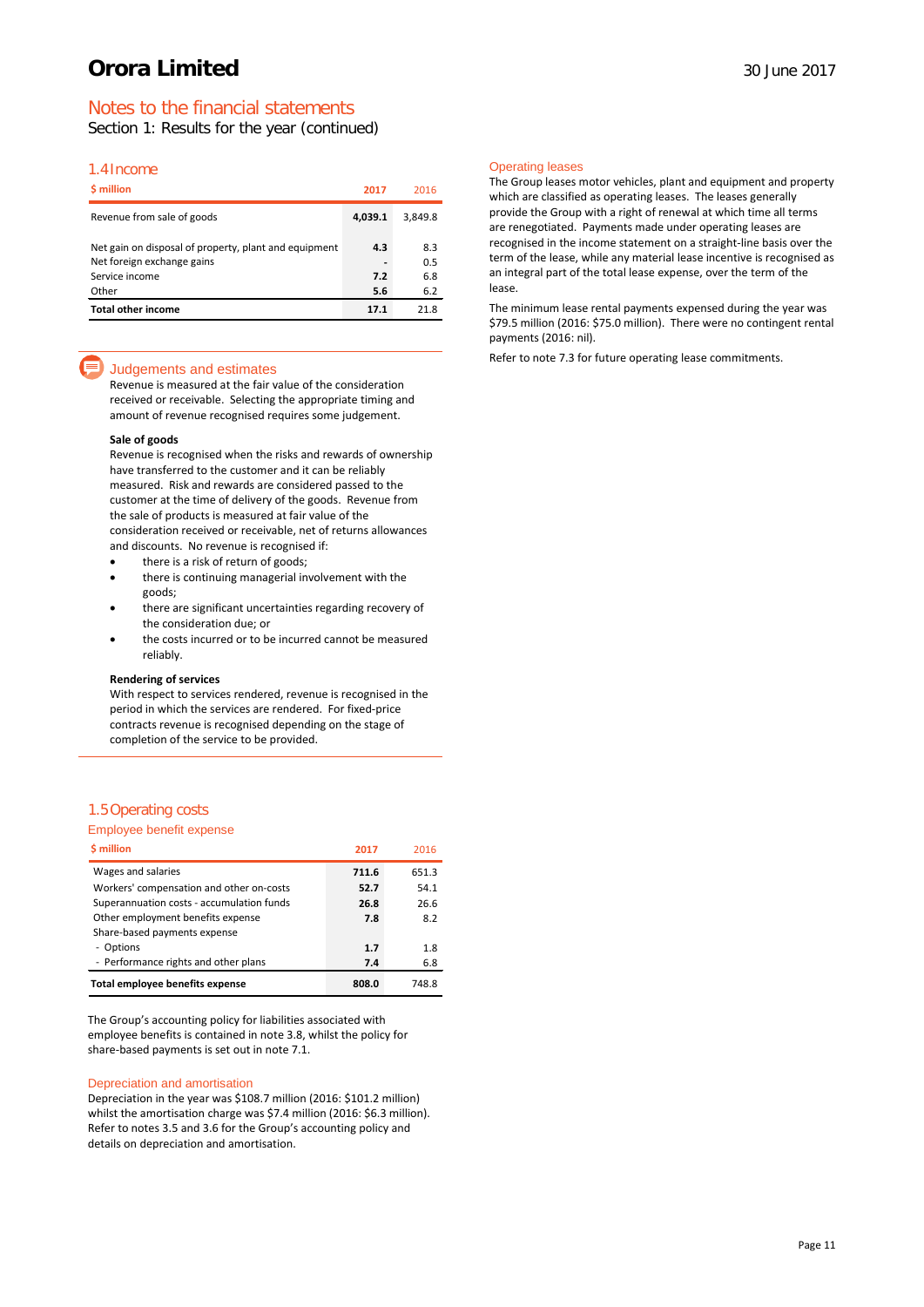# Notes to the financial statements

# Section 2: Capital structure and financing

| In this section | This section outlines how the Group manages its capital structure and related financing including its balance sheet<br>liquidity and access to capital markets.                                                                                                                                                                                                                                                                                                                                                                                                                                                                                                            |
|-----------------|----------------------------------------------------------------------------------------------------------------------------------------------------------------------------------------------------------------------------------------------------------------------------------------------------------------------------------------------------------------------------------------------------------------------------------------------------------------------------------------------------------------------------------------------------------------------------------------------------------------------------------------------------------------------------|
|                 | The Directors determine the appropriate capital structure of the Group, specifically, how much is raised from<br>shareholders (equity) and how much is borrowed from financial institutions (debt) in order to finance the Group's<br>activities both now and in the future. Maintaining capital discipline and balance sheet efficiency remains<br>important to the Group, as seen through the issuance of the US Private Placement notes and other refinancing<br>activities. Any potential courses of action in respect of the Group's structure, take into account the Group's<br>liquidity needs, flexibility to invest in the business and impact on credit ratings. |
|                 | The Directors consider the Group's capital structure and dividend policy at least twice a year ahead of announcing<br>results and do so in the context of its ability to continue as a going concern, to execute the strategy and to invest in<br>opportunities to grow the business and enhance shareholder value.                                                                                                                                                                                                                                                                                                                                                        |

#### 2.1Capital management

Capital is defined as the combination of shareholders' equity, reserves and net debt. The key objective of the Group when managing its capital is to safeguard its ability to continue as a going concern, so that the Group can continue to provide returns for shareholders and benefits for other stakeholders, and maintain an optimal capital and funding structure.

The aim of the Group's capital management framework is to maintain an investment grade credit profile, and the requisite financial metrics, to secure access to alternate funding sources with a spread of maturity dates and sufficient undrawn committed facility capacity; and optimise, over the long term and to the extent practicable, the weighted average cost of capital to reduce the cost of capital to the Group while maintaining financial flexibility.

The Group uses a range of financial metrics to monitor the efficiency of its capital structure, including on-balance sheet gearing and leverage ratios, and ensure that its capital structure provides sufficient financial strength to allow it to secure access to debt finance at reasonable cost. At 30 June 2017, the Group's on-balance sheet gearing and leverage ratios were 30.3% (2016: 29.6%) and 1.6 times (2016: 1.6 times), respectively.

| <b>S</b> million                   | <b>Note</b> | 2017    | 2016    |
|------------------------------------|-------------|---------|---------|
| Net debt                           |             |         |         |
| Total interest-bearing liabilities | 2.3         | 732.5   | 695.7   |
| Less: Cash and cash equivalents    | 2.3         | (58.5)  | (66.1)  |
|                                    |             | 674.0   | 629.6   |
| <b>Equity and reserves</b>         |             |         |         |
| Contributed equity                 | 2.4.1       | 508.7   | 513.1   |
| Treasury shares                    | 2.4.1       | (36.4)  | (31.3)  |
| Reserves                           | 2.4.2       | 144.0   | 136.8   |
| Retained earnings                  | 2.4.3       | 930.5   | 879.0   |
|                                    |             | 1,546.8 | 1,497.6 |
| <b>Net Capital</b>                 |             | 2,220.8 | 2,127.2 |

In order to optimise the capital structure, the Group may:

• adjust the amount of ordinary dividends paid to shareholders;

- maintain a dividend investment plan;
- raise or return capital to shareholders; and
- repay debt or raise debt for working capital and capital

expenditure requirements, or to facilitate acquisitions in line with the strategic objectives and operating plans of the Group.

#### 2.2Dividends

|                                                                                           | <b>Cents per</b><br>share | <b>Total</b><br>\$ million |
|-------------------------------------------------------------------------------------------|---------------------------|----------------------------|
| Declared and paid during the period                                                       |                           |                            |
| For the year ended 30 June 2017                                                           |                           |                            |
| Final dividend for 2016 (30% franked)                                                     | 5.0                       | 60.0                       |
| Interim dividend for 2017 (30% franked)                                                   | 5.0                       | 59.6                       |
|                                                                                           |                           | 119.6                      |
| For the year ended 30 June 2016                                                           |                           |                            |
| Final dividend for 2015 (30% franked)                                                     | 4.0                       | 48.0                       |
| Interim dividend for 2016 (30% franked)                                                   | 4.5                       | 53.7                       |
|                                                                                           |                           | 101.7                      |
| Proposed and unrecognised at period end <sup>(1)</sup><br>For the year ended 30 June 2017 |                           |                            |
| Final dividend for 2017 (30% franked)                                                     | 6.0                       | 71.6                       |
| For the year ended 30 June 2016                                                           |                           |                            |
| Final dividend for 2016 (30% franked)                                                     | 5.0                       | 60.3                       |

 $<sup>(1)</sup>$  Estimated final dividend payable, subject to variations in the number of shares up</sup> to record date.

#### **Shareholder distributions – cents per share**

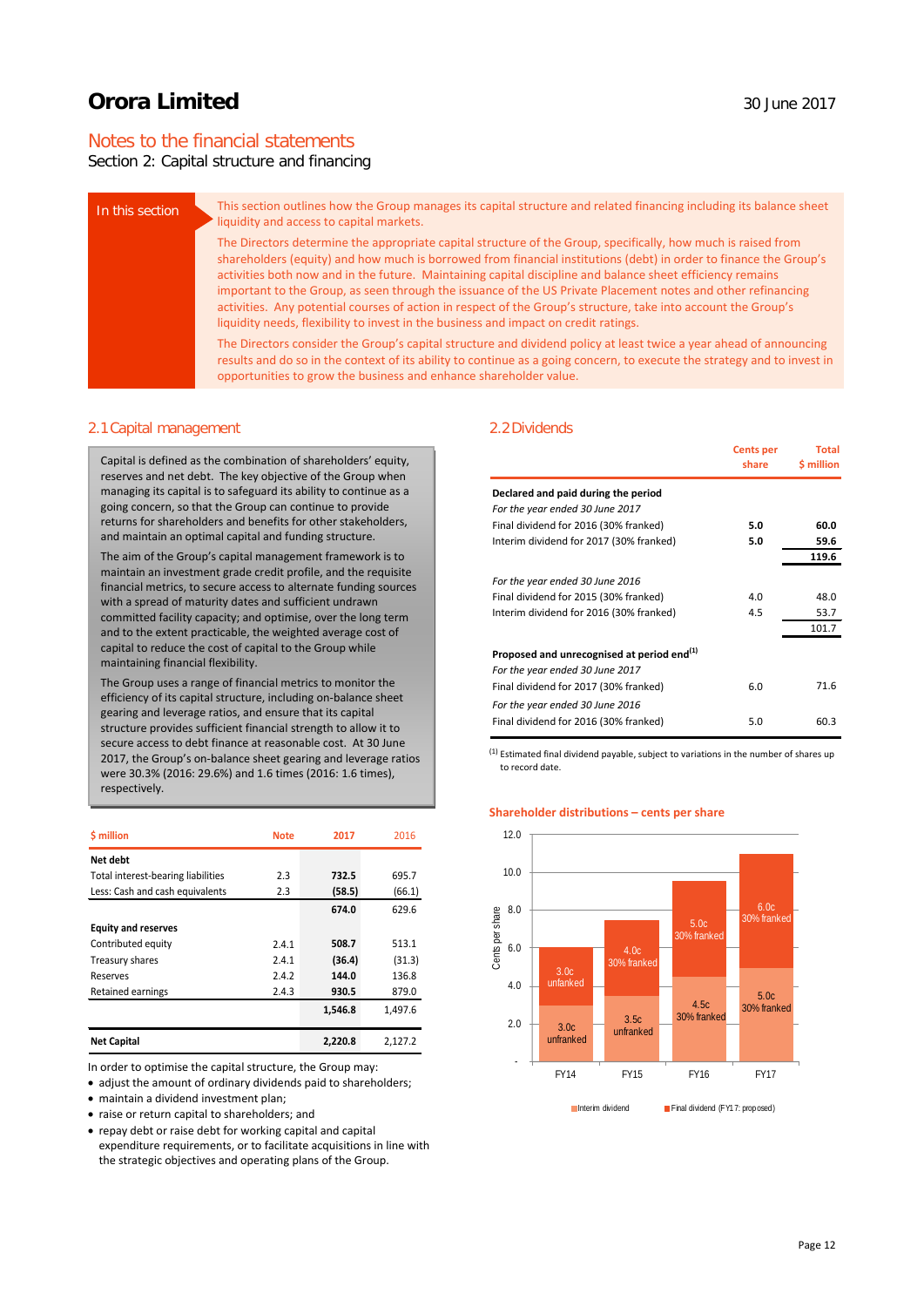# Notes to the financial statements

Section 2: Capital structure and financing (continued)

### 2.2Dividends (continued)

#### Dividend reinvestment plan

The Group operates a dividend reinvestment plan which allows eligible shareholders to elect to invest dividends in ordinary shares. All holders of Orora Limited ordinary shares with Australian or New Zealand addresses registered with the share registry are eligible to participate in the plan. The allocation price for shares is based on the average of the daily volume weighted average price of Orora Limited ordinary shares sold on the Australian Securities Exchange, calculated with reference to a period of not less than ten consecutive trading days as determined by the Directors.

#### Franking Account

Franking credits are available to shareholders of the Company at the 30.0% (2016: 30.0%) corporate tax rate. Both the interim and proposed final dividend for 2017 are 30.0% franked (2016: 30.0% franked). The balance of the franking credits available as at 30 June 2017 is \$2.4 million (2016: \$5.5 million). It is estimated that this will reduce by \$9.3 million (2016: \$7.8 million) after payment of the estimated final dividend on 16 October 2017. The Company is of the opinion that sufficient franking credits will arise from tax instalments expected to be paid in the year ending 30 June 2018.

#### Conduit Foreign Income Account

For Australian tax purposes non-resident shareholder dividends will not be subject to Australian withholding tax to the extent that they are franked or sourced from the Company's Conduit Foreign Income Account. For the 2017 dividends, 70.0% of the dividend is sourced from the Company's Conduit Foreign Income account (2016: 70.0%). As a result 100.0% of the 2017 dividends paid to a non-resident will not be subject to Australian withholding tax. The balance of the conduit foreign income account as at 30 June 2017 is \$88.9 million (2016: \$100.9 million), it is estimated that this will reduce by \$50.4 million (2016: \$42.2 million) after payment of the estimated final dividend on 16 October 2017.

# 2.3Net debt

In addition to the US Private Placement of notes of USD250.0 million, of which USD100.0 million matures in July 2023 and USD150 million in July 2025, the Group had access to the following facilities as at  $30 \text{ lune } 2017$ 

- a \$400.0 million revolving multicurrency facility through a syndicate of domestic and international financial institutions maturing in December 2019,
- a USD200.0 million five year USD revolving facility, through a syndicate of domestic and international financial institutions, maturing in April 2021, and
- two bilateral agreements for \$50.0 million, each with separate domestic institutions, maturing in April 2018.

These facilities are unsecured. During both the current and comparative reporting period Orora Limited has complied with the financial covenants of its borrowing facilities.

| \$ million                                  | 2017  | 2016  |
|---------------------------------------------|-------|-------|
| Cash on hand and at bank                    | 39.7  | 66.1  |
| Deposits at call                            | 18.8  |       |
| Total cash and cash equivalents             | 58.5  | 66.1  |
|                                             |       |       |
| <b>Bank overdrafts</b>                      | 5.1   |       |
| Bank loans due within one year              | 15.0  |       |
| Lease liabilities due within one year       | 1.0   |       |
| <b>Current interest-bearing liabilities</b> | 21.1  |       |
| Lease liabilities due after one year        | 1.4   |       |
| Bank loans due after one year               | 387.0 | 361.9 |
| US Private Placement due after one year     | 323.0 | 333.8 |
| Non current interest-bearing liabilities    | 711.4 | 695.7 |
| <b>Total debt</b>                           | 732.5 | 695.7 |
|                                             |       |       |
| Net debt                                    | 674.0 | 629.6 |

### Accounting policies

**Cash and cash equivalents**

Cash and cash equivalents include, cash at bank and on hand and short-term money market investments with an original maturity of three months or less and are classified as financial assets held at amortised cost.

Cash at bank earns interest at floating rates based on daily bank deposits. Short-term deposits are made for varying periods, depending on the immediate cash requirements of the Group, and earn interest at the respective short-term deposit rates.

The carrying value of cash and cash equivalents is considered to approximate fair value due to the assets liquid nature.

#### **Bank loans**

All loans and borrowings are initially recognised at the fair value of the consideration received, less directly attributable transaction costs. Subsequent to initial recognition, interest-bearing liabilities are measured at amortised cost using the effective interest rate method.

Interest-bearing liabilities are derecognised when the obligation specified in the contract is discharged, cancelled or expires. The difference between the carrying amount of a financial liability that has been extinguished or transferred to another party and the consideration paid is recognised in profit or loss.

Interest-bearing liabilities are classified as current liabilities, except for those liabilities where the Group has an unconditional right to defer settlement for at least 12 months after the reporting period which are classified as non-current liabilities.

The US Private Placement notes have a carrying value of \$324.7 million (excluding borrowing costs) while the fair value of the notes is \$340.3 million. For all other borrowings, the fair values are not materially different to their carrying amount since the interest payable on those borrowings is either close to current market rates or the borrowings are of a short-term nature.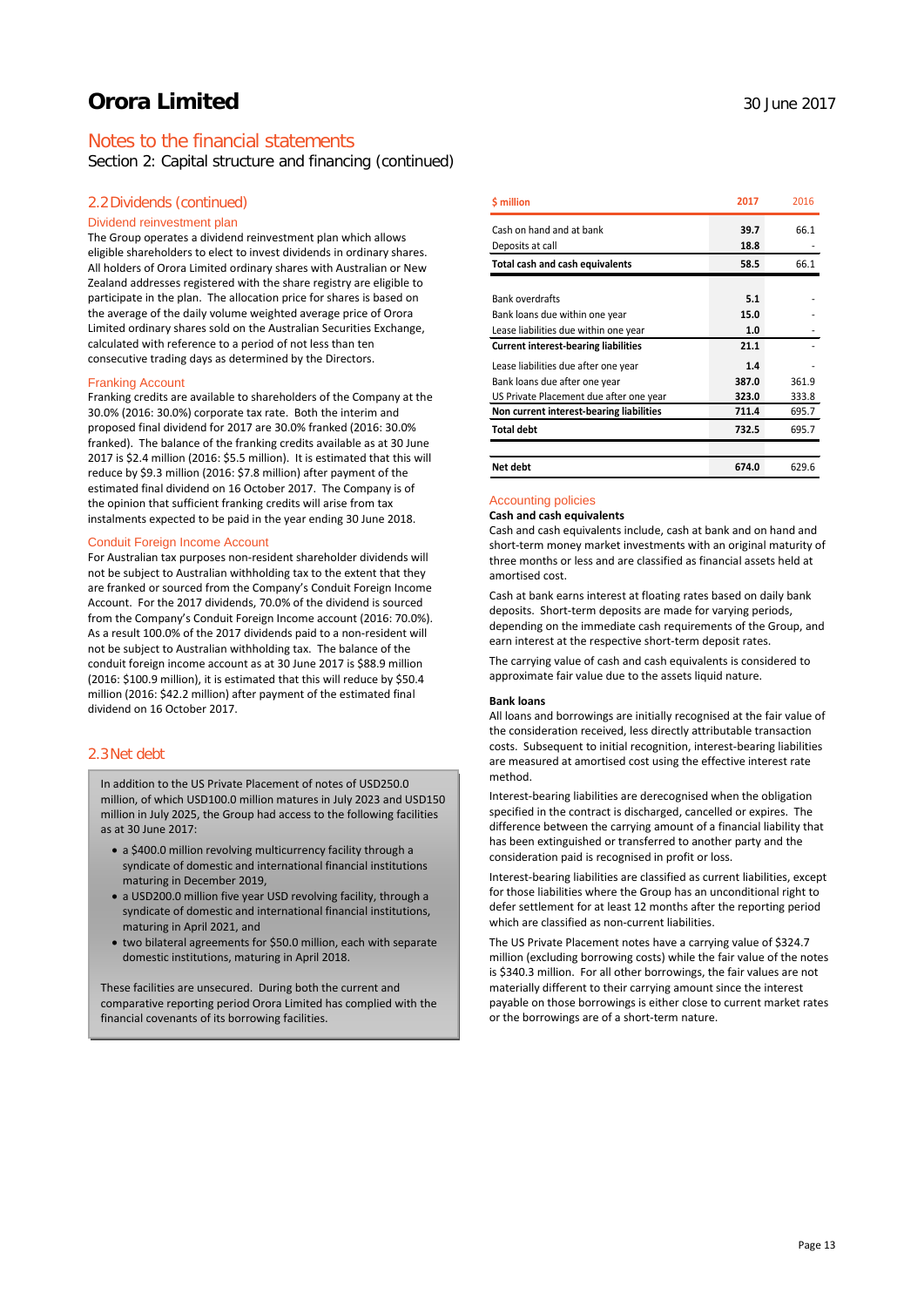# Notes to the financial statements

# Section 2: Capital structure and financing (continued)

# 2.3Net debt (continued)

### 2.3.1 Interest-bearing liabilities

The Group's interest-bearing liabilities represent borrowings from financial institutions. The maturity profile of the Group's borrowings drawn down, excluding the impact of capitalised borrowing costs, as at 30 June 2017 is illustrated in the following chart:

#### **Maturity profile of drawn debt by facility**



### **Loans due after one year**

At 30 June 2017 bank loans due after one year include:

- \$200.0 million and USD20.0 million drawn under a \$400.0 million committed global syndicated multicurrency facility maturing in December 2019 (2016: \$250.0 million and USD20.0 million drawn under a \$400.0 million committed global syndicated multicurrency facility maturing in December 2019);
- USD125.0 million drawn under a USD200.0 million committed syndicated facility maturing in April 2021 (2016: USD50.0 million drawn under a USD200.0 million committed syndicated facility maturing in April 2021); and
- \$15.0 million drawn under a \$50.0 million committed AUD bilateral facility maturing in April 2018 (2016: \$20.0 million drawn under a \$50.0 million committed AUD bilateral facility maturing in April 2018).

The amounts have been drawn under Australian and US dollars and bear interest at the applicable BBSY and LIBOR rate plus an applicable credit margin.

# 2.4Equity

This section explains material movements in shareholders' equity that are not explained elsewhere in the financial statements. The movements in equity and the balance at 30 June 2017 are presented in the statement of changes in equity.

### 2.4.1 Contributed equity

|                                                                                      | <b>Ordinary shares</b> |            | <b>Treasury shares</b> |            |
|--------------------------------------------------------------------------------------|------------------------|------------|------------------------|------------|
|                                                                                      | <b>No. '000</b>        | \$ million | <b>No. '000</b>        | \$ million |
| At 1 July 2015                                                                       | 1,206,685              | 513.8      | (6, 461)               | (11.1)     |
| Acquisition of shares by the Orora Employee Share Trust (note 6.3)                   |                        |            | (9,427)                | (21.3)     |
| Treasury shares used to satisfy issue of CEO Grant                                   |                        | (1.1)      | 708                    | 1.1        |
| Restriction lifted on shares issued under the CEO Grant (note 7.1)                   |                        | 0.4        |                        |            |
| At 30 June 2016                                                                      | 1,206,685              | 513.1      | (15, 180)              | (31.3)     |
| Acquisition of shares by the Orora Employee Share Trust (note 6.3)                   |                        |            | (8, 269)               | (23.9)     |
| Restriction lifted on shares issued under the CEO Grant (note 7.1)                   |                        | 0.6        |                        |            |
| Treasury shares used to satisfy issue of CEO Grant                                   |                        | (0.7)      | 290                    | 0.7        |
| Exercise of vested grants under Employee Share Plans                                 | 8,432                  | 11.7       |                        |            |
| Treasury shares used to satisfy exercise of vested grants under Employee Share Plans | (8, 432)               | (16.7)     | 8,432                  | 16.7       |
| Treasury shares used to satisfy shares granted in business acquisition transation    |                        | 0.7        | 863                    | 1.4        |
| At 30 June 2017                                                                      | 1,206,685              | 508.7      | (13, 864)              | (36.4)     |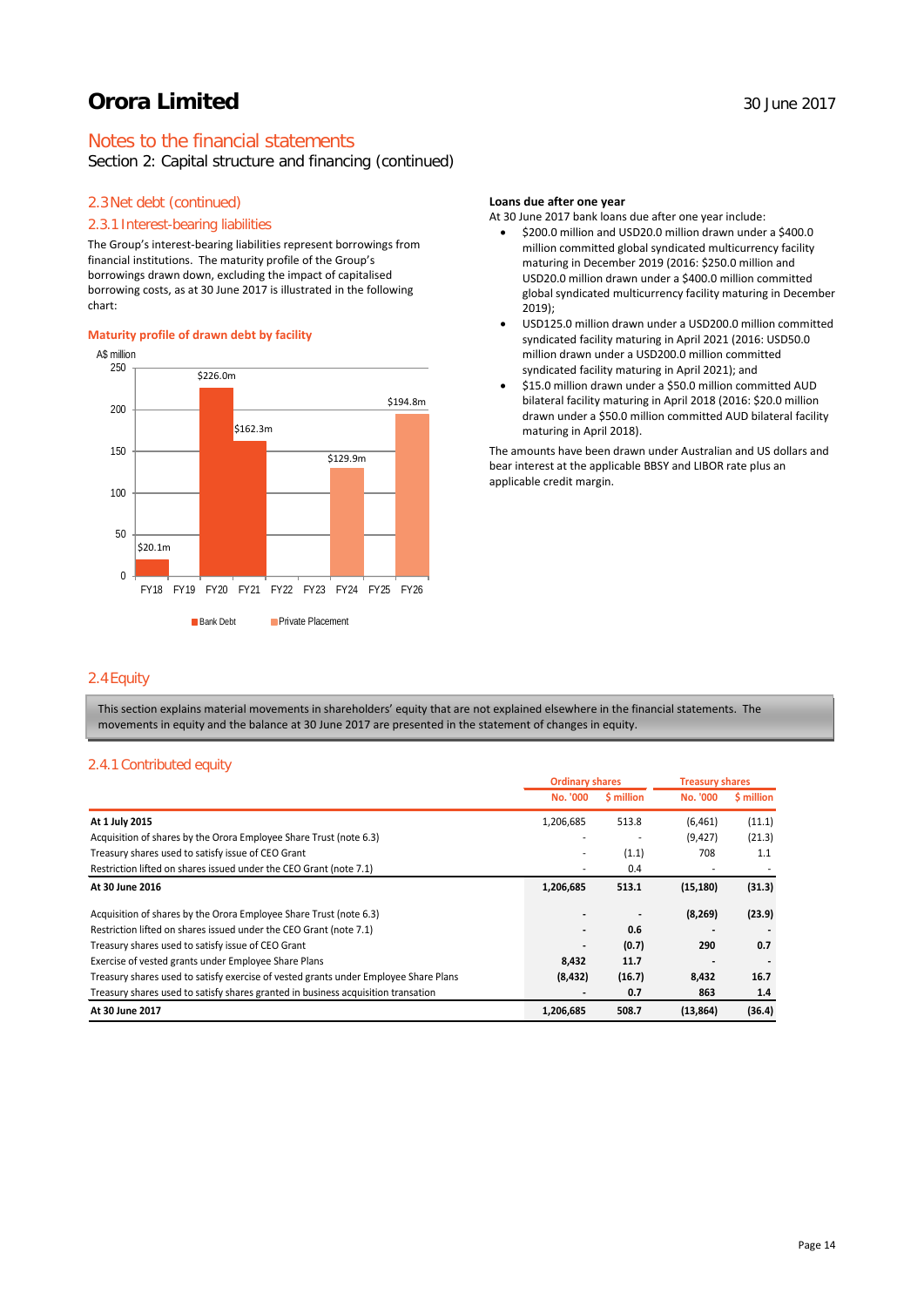# Notes to the financial statements

Section 2: Capital structure and financing (continued)

# 2.4Equity (continued)

#### 2.4.1 Contributed equity (continued) Ordinary shares

Ordinary shares are classified as equity. The Company does not have authorised capital or par value in respect of its issued shares. All issued shares are fully paid, all shares rank equally with regard to the Company's residual assets. Ordinary shares entitle the holder to participate in dividends, as declared from time to time, and are entitled to one vote per share at meetings of the Company. Incremental costs directly attributable to the issue of new shares or the exercise of options are recognised as a deduction from equity, net of any related income tax benefit effects.

#### Treasury shares

Where the Orora Employee Share Trust purchases equity instruments in the Company that have been identified as treasury shares, the consideration paid, including any directly attributable costs is deducted from equity, net of any related income tax effects. When the treasury shares are subsequently sold or reissued, any consideration received, net of any directly attributable costs and the related income tax effects, is recognised as an increase in equity, and the resulting surplus or deficit on the transaction is presented in retained earnings. Refer to note 6.3 for further information on the Orora Employee Share Trust.

# 2.4.2 Reserves

| \$ million                          | 2017  | 2016   |
|-------------------------------------|-------|--------|
| Cash flow hedge reserve             | (6.9) | (15.4) |
| Share-based payment reserve         | 18.1  | 15.1   |
| Demerger reserve                    | 132.9 | 132.9  |
| <b>Exchange fluctuation reserve</b> | (0.1) | 4.2    |
| <b>Total reserves</b>               | 144.0 | 136.8  |

Details of movements in each of the reserves is presented in the statement of changes in equity.

#### Accounting policies

#### **Cash flow hedge reserve**

The cash flow hedge reserve comprises the effective portion of the cumulative net change in the fair value of cash flow hedging instruments related to hedged transactions that have not yet occurred and the cumulative change in fair value arising from the time value of options related to future forecast transactions. Refer to note 5.4 for more information on hedging instruments.

#### **Share-based payment reserve**

The share-based payment reserve is used to recognise the fair value of options and rights recognised as an expense. The Company provides benefits to employees of the Group in the form of sharebased payments, whereby employees render services in exchange for options or rights over shares. Refer to note 7.1 for further details of the Groups share-based payment plans.

The fair value of options and rights granted is recognised as an employee benefit expense in the income statement with a corresponding increase in the share-based payments reserve in equity and is spread over the vesting period during which the employees become unconditionally entitled to the option or right. Upon exercise of the options or rights, the balance of the sharebased payments reserve, relating to the option or right, is transferred to share capital.

#### **Demerger reserve**

The demerger reserve represents the difference between the consideration paid by Orora under an internal corporate restructure and the assets and liabilities acquired, which were recognised at their carrying value under a common control transaction.

#### **Exchange fluctuation reserve**

For controlled entities with a functional currency, that is not Australian dollars, their assets and liabilities are translated at the closing exchange rate at reporting date while income and expenses are translated at year to date average exchange rates.

On consolidation all exchange differences arising from translation are recognised in other comprehensive income and accumulated in the exchange fluctuation reserve. When a foreign operation is disposed of, the amount within the reserve related to that entity is transferred to the income statement as an adjustment to the profit or loss on disposal.

#### 2.4.3 Retained earnings

Retained earnings comprises profit for the year attributable to owners of the Company and other items recognised directly in equity as presented on the statement of changes in equity.

| \$ million                                                | 2017    | 2016    |
|-----------------------------------------------------------|---------|---------|
| Retained earnings at the beginning of the period          | 879.0   | 812.1   |
| Net profit attributable to the owners of Orora<br>Limited | 171.1   | 168.6   |
|                                                           | 1,050.1 | 980.7   |
| Ordinary dividends:                                       |         |         |
| - Interim paid (refer note 2.2) $(1)$                     | (59.6)  | (53.7)  |
| - Final paid (refer note 2.2) $(2)$                       | (60.0)  | (48.0)  |
|                                                           | (119.6) | (101.7) |
| Retained earnings at the end of the period                | 930.5   | 879.0   |

 $^{(1)}$  2017 Interim dividend paid on 10 April 2017 (2016: 2016 Interim dividend paid on 6 April 2016).

(2) 2016 Final dividend paid on 17 October 2016 (2016: 2015 Final dividend paid on 13 October 2015).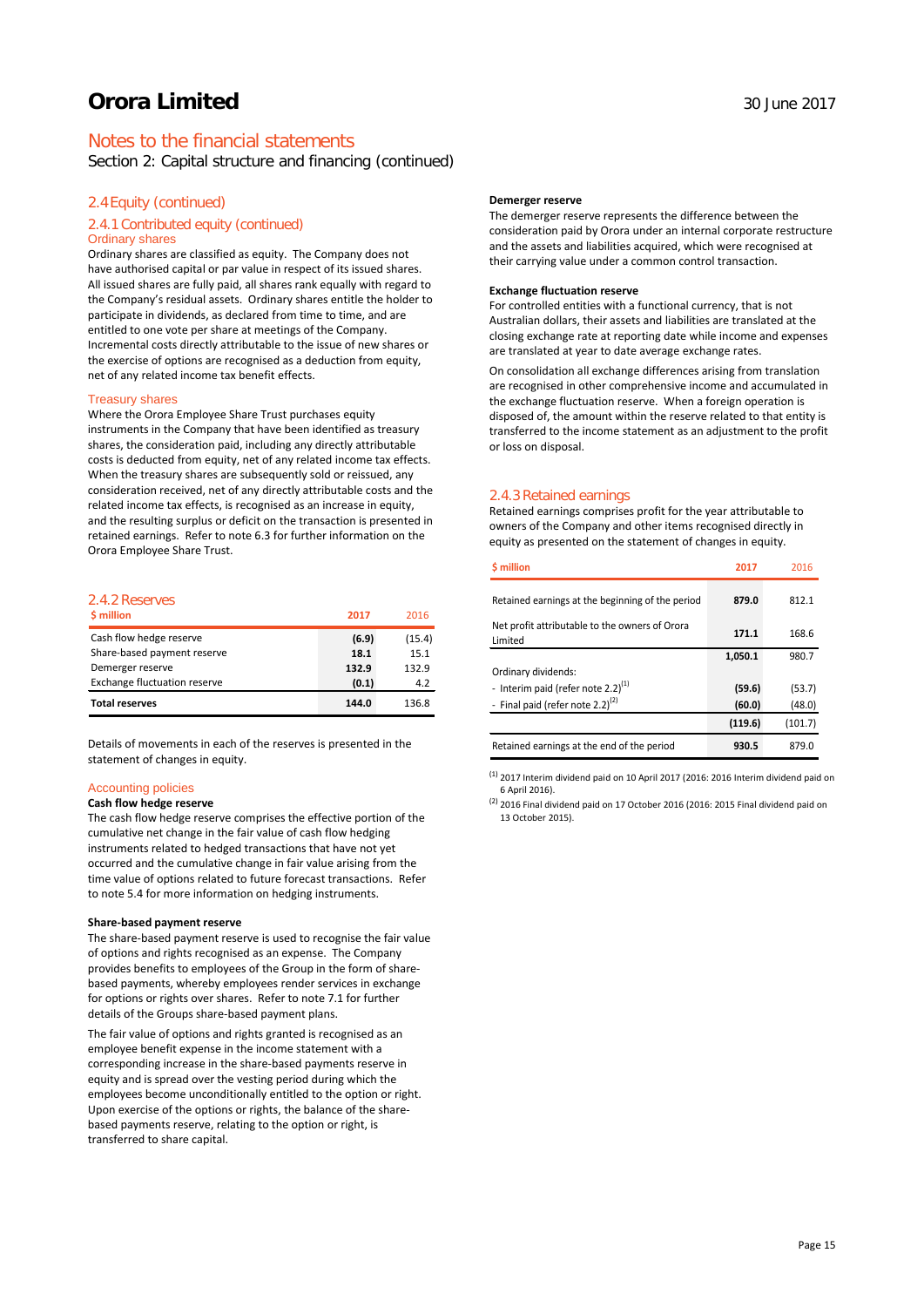# Notes to the financial statements

Section 3: Assets and liabilities

| In this section | This section details the assets used to generate the Group's trading performance and the liabilities incurred as<br>a result. On the following pages there are notes covering working capital, other assets, non-current assets and<br>provisions.                                                                             |
|-----------------|--------------------------------------------------------------------------------------------------------------------------------------------------------------------------------------------------------------------------------------------------------------------------------------------------------------------------------|
|                 | Liabilities relating to the Group's financing activities are set out in Section 2, whilst the assets and liabilities<br>recognised in respect of derivative instruments, used to hedge financial risks, are contained in Section 5.<br>Information pertaining to deferred tax assets and liabilities is provided in Section 4. |

# 3.1Trade and other receivables

| \$ million                                | 2017  | 2016  |
|-------------------------------------------|-------|-------|
| Trade receivables                         | 527.8 | 466.6 |
| Less loss allowance provision             | (4.3) | (4.2) |
|                                           | 523.5 | 462.4 |
| Other receivables <sup>(1)</sup>          | 48.1  | 53.4  |
| Total current trade and other receivables | 571.6 | 515.8 |

 $<sup>(1)</sup>$  These amounts generally arise from transactions outside the usual operating</sup> activities of the Group. Interest may be charged at commercial rates where the terms of repayment exceed six months. Collateral is not normally obtained.

#### Accounting policies

Trade receivables and other receivables are all classified as financial assets held at amortised cost.

#### **Trade receivables**

Trade receivables are initially recognised at fair value and subsequently at amortised cost using the effective interest rate method, less a loss allowance provision. The carrying value of trade and other receivables, less impairment provisions, is considered to approximate fair value, due to the short-term nature of the receivables.

#### **Impairment of trade receivables**

The collectability of trade and other receivables is reviewed on an ongoing basis. Individual debts which are known to be uncollectable are written off when identified.

The Group recognises an impairment provision based upon anticipated lifetime losses of trade receivables. The anticipated losses are determined with reference to historical loss experience and is regularly reviewed and updated.

The amount of the impairment loss is recognised in the income statement within 'general and administration' expense.

#### Credit risks related to receivables

In assessing an appropriate provision for impairments of receivables consideration is given to historical experience of bad debts, the ageing of receivables, knowledge of debtor insolvency or other credit risk and individual account assessment.

Customer credit risk is managed by each business group in accordance with the procedures and controls set out in the Group's credit risk management policy. Credit limits are established for all customers based on external and internal credit rating criteria and letters of credit or other forms of credit insurance cover are obtained where appropriate. In monitoring customer credit risk, customers are grouped according to their credit characteristics, including whether they are an individual or a legal entity, whether they are a wholesale, retail or end-user customer, their geographic location, industry and existence of previous financial difficulties.

For some trade receivables the Group may also obtain security in the form of guarantees, deeds of undertaking or letters of credit which can be called upon if the counterparty is in default under the

terms of the agreement. The Group does not otherwise require collateral in respect of trade and other receivables.

The following tables sets out the ageing of trade receivables, according to their due date:

|                             | <b>Loss allowance</b><br>provision |      |       | <b>Gross carrying</b><br>amount |
|-----------------------------|------------------------------------|------|-------|---------------------------------|
| \$ million                  | 2017                               | 2016 | 2017  | 2016                            |
| Not past due                | -                                  | ۰    | 394.5 | 333.2                           |
| Past due 0-30 days          | -                                  | 0.5  | 95.4  | 94.3                            |
| Past due 31-120 days        | 2.4                                | 2.0  | 33.0  | 35.7                            |
| More than 121 days past due | 1.9                                | 1.7  | 4.9   | 3.4                             |
|                             | 4.3                                | 4.2  | 527.8 | 466.6                           |

The Group has recognised a net loss of \$1.4 million (2016: \$2.9 million) in respect of the trade receivables written off in the financial year. The loss has been included in 'general and administration' expense in the income statement.

### 3.2Inventories

| \$ million                                      | 2017  | 2016  |
|-------------------------------------------------|-------|-------|
| At cost                                         |       |       |
| Raw materials and stores                        | 178.6 | 184.5 |
| Work in progress                                | 17.5  | 15.9  |
| Finished goods                                  | 272.7 | 247.3 |
| Total inventory carried at cost                 | 468.8 | 447.7 |
| At net realisable value                         |       |       |
| Raw materials and stores                        | 7.6   | 3.7   |
| Work in progress                                | 0.1   | 0.3   |
| Finished goods                                  | 16.1  | 7.7   |
| Total inventory carried at net realisable value | 23.8  | 11.7  |
| <b>Total inventories</b>                        | 492.6 | 459.4 |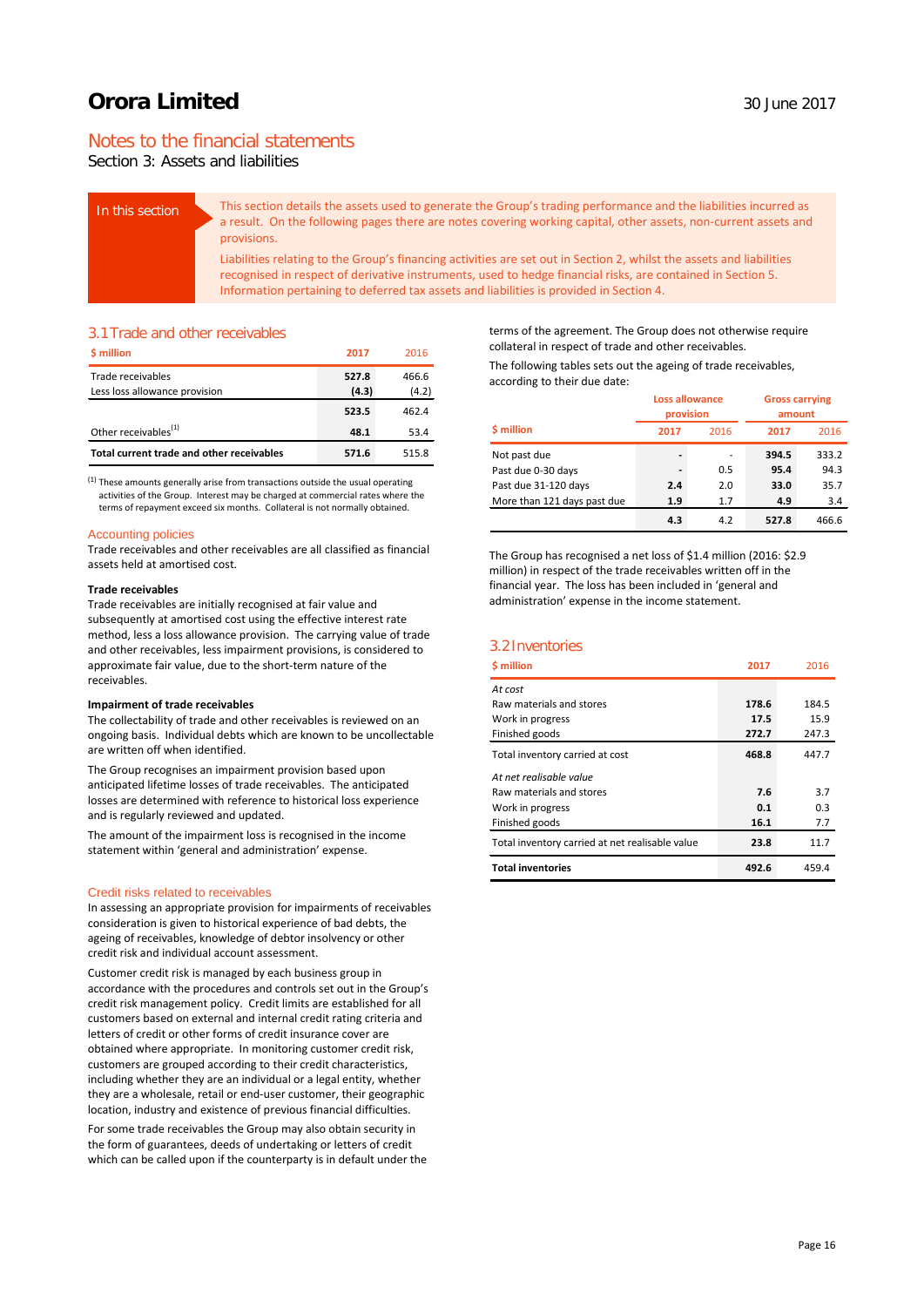# Notes to the financial statements

Section 3: Assets and liabilities (continued)

# 3.2Inventories (continued)

#### Accounting policies

Inventories are valued at the lower of cost and net realisable value. Net realisable value is the estimated selling price in the ordinary course of business, less the estimated costs of completion and selling expenses.

Costs incurred in bringing each product to its existing location and condition are accounted for as follows.

- Raw materials purchase cost on a weighted average cost formula
- Manufactured finished goods and work in progress cost of direct material and labour and an appropriate proportion of production and variable overheads incurred in the normal course of business.

Cost may also include transfers from equity of any gain or loss on qualifying cash flow hedges of foreign currency purchases of inventory.

During the period the Group recognised a net write-down of \$1.2 million (2016: \$3.9 million) with regard to the net realisable value of inventories which has been recognised in 'cost of sales' expense in the income statement.

# 3.3Trade and other payables

| <b>S</b> million                       | 2017  | 2016  |
|----------------------------------------|-------|-------|
| Trade creditors                        | 573.3 | 466.1 |
| Other creditors and accruals           | 253.6 | 242.4 |
| Total current trade and other payables | 826.9 | 708.5 |

#### Accounting policies

Trade and other payables are all classified as financial liabilities held at amortised cost. Trade and other payables represent liabilities for goods and services provided to the Group prior to the end of the financial year which were unpaid at the end of the financial year and these amounts are unsecured.

The carrying value of trade and other payables is considered to approximate fair value due to the short-term nature of the payables.

Trade and other payables are included in current liabilities, except for those liabilities where payment is not due within 12 months from reporting date which are classified as non-current liabilities.

# 3.4Other assets

| \$ million                                 | 2017 | 2016  |
|--------------------------------------------|------|-------|
| Current                                    |      |       |
| Contract incentive payments <sup>(1)</sup> | 14.8 | 14.7  |
| Prepayments                                | 31.3 | 24.6  |
| <b>Total other current assets</b>          | 46.1 | 39.3  |
|                                            |      |       |
| <b>Non-Current</b>                         |      |       |
| Contract incentive payments <sup>(1)</sup> | 50.6 | 56.8  |
| Prepayments                                |      | 1.4   |
| Other non-current assets                   | 47.2 | 46.4  |
| <b>Total other non-current assets</b>      | 97.8 | 104.6 |

(1) Contract incentives are provided to customers to secure long-term sale

agreements and are amortised over the period of the contractual arrangement.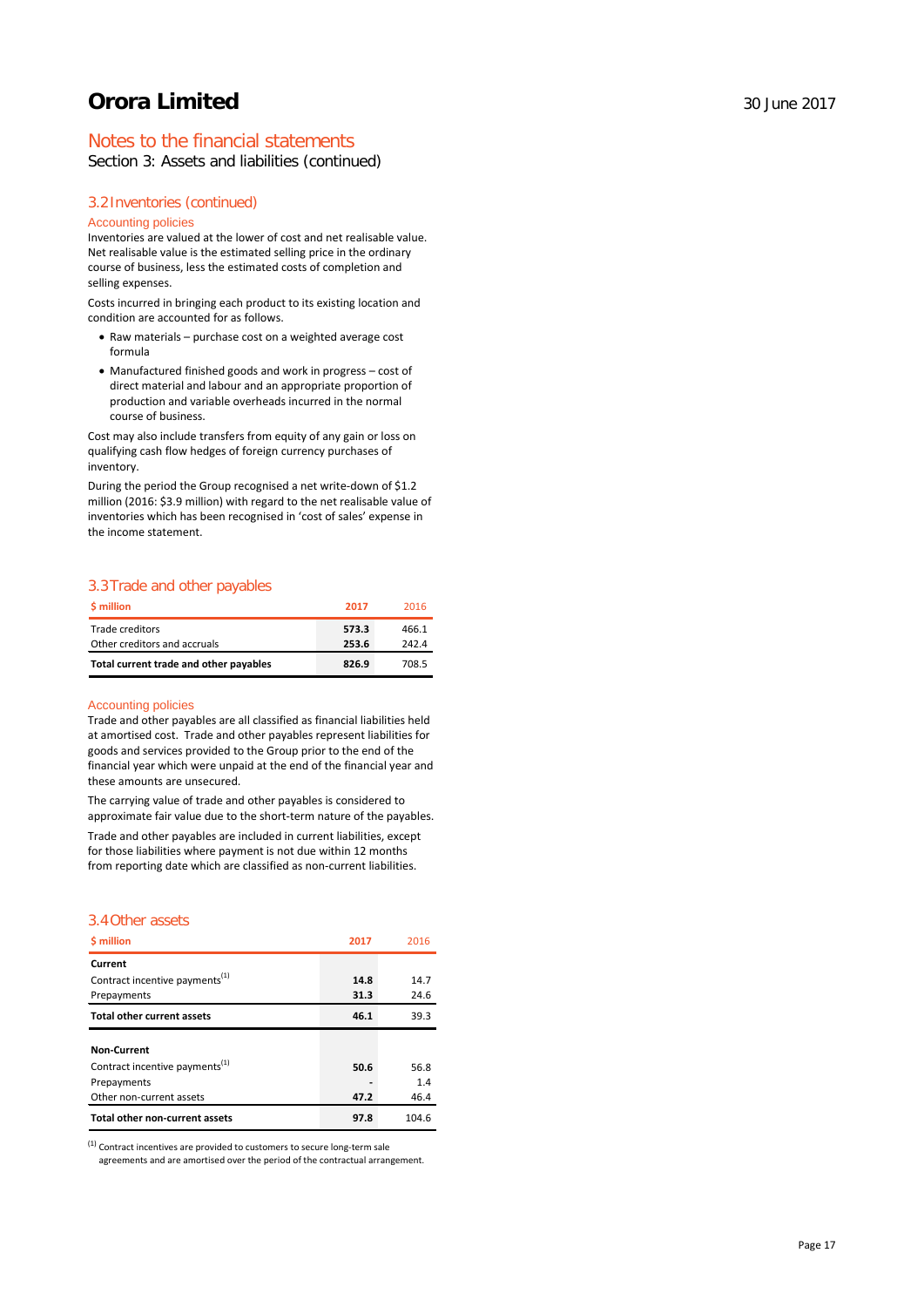# Notes to the financial statements

Section 3: Assets and liabilities (continued)

# 3.5Property, plant and equipment

The following note details the physical assets used by the Group to operate the business, generating revenues and profits.

The cost of these assets is the amount initially paid for them with a depreciation charge recognised in the income statement to reflect the wear and tear of the assets as they are used which reduces the value of the asset over time.

|                                               |       | Land                     |                  | <b>Plant and</b> | <b>Finance leased</b> |              |
|-----------------------------------------------|-------|--------------------------|------------------|------------------|-----------------------|--------------|
| \$ million                                    | Land  | improvements             | <b>Buildings</b> | equipment        | assets                | <b>Total</b> |
| Cost                                          |       |                          |                  |                  |                       |              |
| At 1 July 2015                                | 71.7  | 11.7                     | 469.1            | 2,817.3          |                       | 3,369.8      |
| Additions for the period                      |       |                          | 0.1              | 107.7            |                       | 107.8        |
| Disposals during the period                   | (9.3) | (0.5)                    | (15.0)           | (33.5)           |                       | (58.3)       |
| Additions through business acquisitions       |       | $\overline{\phantom{a}}$ | 3.9              | 15.2             |                       | 19.1         |
| Other transfers                               | (0.1) | 0.1                      | 7.2              | (7.2)            |                       |              |
| Effect of movements in foreign exchange rates | 0.2   | 0.1                      | 2.1              | 24.4             | ٠                     | 26.8         |
| At 30 June 2016                               | 62.5  | 11.4                     | 467.4            | 2,923.9          | $\overline{a}$        | 3.465.2      |
| Additions for the period                      |       |                          | 1.4              | 150.7            |                       | 152.1        |
| Disposals during the period                   | (2.8) | (0.1)                    | (1.5)            | (299.8)          |                       | (304.2)      |
| Additions through business acquisitions       |       |                          |                  | 47.9             | 3.6                   | 51.5         |
| Other transfers                               |       |                          | 7.1              | (7.9)            |                       | (0.8)        |
| Effect of movements in foreign exchange rates |       | 0.1                      | (1.1)            | (10.0)           | (0.3)                 | (11.3)       |
| At 30 June 2017                               | 59.7  | 11.4                     | 473.3            | 2.804.8          | 3.3                   | 3,352.5      |
| Accumulated depreciation and impairment       |       |                          |                  |                  |                       |              |
| At 1 July 2015                                | (0.3) | (3.6)                    | (127.0)          | (1,691.5)        |                       | (1,822.4)    |
| Depreciation charge                           |       | (0.3)                    | (10.7)           | (90.2)           |                       | (101.2)      |
| Disposals during the period                   |       | 0.2                      | 8.2              | 31.2             |                       | 39.6         |
| Effect of movements in foreign exchange rates | ٠     | $\sim$                   | (1.4)            | (15.5)           | ÷                     | (16.9)       |
| At 30 June 2016                               | (0.3) | (3.7)                    | (130.9)          | (1,766.0)        | $\overline{a}$        | (1,900.9)    |
| Depreciation charge                           | (0.1) | (0.3)                    | (11.9)           | (95.8)           | (0.6)                 | (108.7)      |
| Disposals during the period                   |       |                          | 2.6              | 297.7            |                       | 300.3        |
| Other transfers                               |       |                          | (2.1)            | 2.1              |                       |              |
| Effect of movements in foreign exchange rates |       |                          | 0.6              | 4.8              |                       | 5.4          |
| At 30 June 2017                               | (0.4) | (4.0)                    | (141.7)          | (1,557.2)        | (0.6)                 | (1,703.9)    |
| Net book value                                |       |                          |                  |                  |                       |              |
|                                               |       |                          |                  |                  |                       |              |
| At 30 June 2016                               | 62.2  | 7.7                      | 336.5            | 1,157.9          | ٠                     | 1,564.3      |
| At 30 June 2017                               | 59.3  | 7.4                      | 331.6            | 1,247.6          | 2.7                   | 1,648.6      |

At 30 June 2017, no property, plant and equipment was provided as security for any interest-bearing borrowings (2016: nil).

#### Accounting policies

Property, plant and equipment is stated at cost less accumulated depreciation and impairment losses. Cost includes expenditure that is directly attributable to the acquisition of the item including borrowing costs that are related to the acquisition, construction or production of an asset. Cost may also include transfers from equity of any gain or loss on qualifying cash flow hedges of foreign currency purchases of property, plant and equipment.

Subsequent costs are included in the asset's carrying amount, or recognised as a separate asset, only when it is probable that future economic benefits associated with the item will flow to the Group. All other repairs and maintenance are charged to the income statement during the financial year in which they are incurred.

#### **Depreciation**

Property, plant and equipment, excluding freehold land, is depreciated at rates based upon the expected useful lives, or in the case of leasehold improvements and certain leased plant and equipment the lease term, using the straight-line method. Land is

not depreciated. Depreciation rates used for each class of asset for the current and comparative periods are as follows:

- Buildings 1% 5%
- Land improvements 1% 3%
- Plant and equipment 2.5% 25%

#### Judgements and estimates

Depreciation is calculated by estimating the number of years the Group expects an asset to be used over. At each reporting date depreciation methods, residual values and useful lives are reassessed and adjusted if necessary. In addition, assets subject to depreciation are reviewed for impairment whenever events or changes in circumstances indicate that an asset carrying amount may not be recoverable. If an asset's value falls below its depreciated value an additional one-off impairment charge is made against profit. Refer note 3.7 for further details.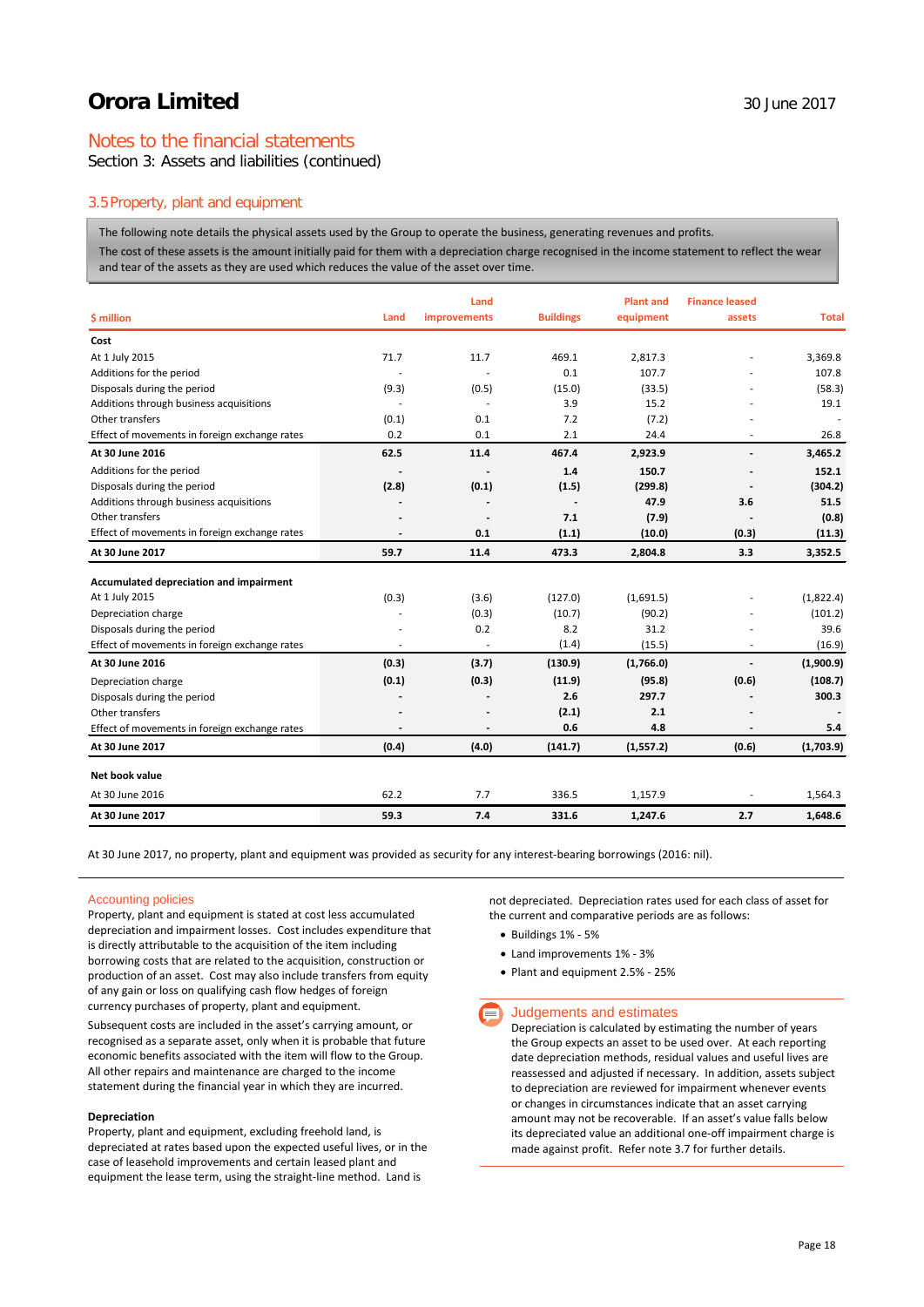# Notes to the financial statements

Section 3: Assets and liabilities (continued)

#### 3.6Intangible assets

The following note details the non-physical assets used by the Group to generate revenue and profits.

These assets include computer software and licences, customer relationships and goodwill. The cost of these assets is the amount that the Group has paid or, where there has been a business combination, the fair value of the specific intangible assets identified. In the case of goodwill, its cost is the amount the Group has paid for acquiring a business over and above the fair value of the individual assets and liabilities acquired. The value of goodwill is 'intangible' value that comes from, for example, synergies available with the integration of the acquired business into the Group, a skilled and knowledgeable assembled workforce, proprietary technologies and processes, a uniquely strong market position and customer relationships.

| <b>Other intangible assets</b> |                                           |                         |              |
|--------------------------------|-------------------------------------------|-------------------------|--------------|
| <b>Computer</b>                |                                           |                         |              |
| software                       | <b>Other</b>                              | <b>Goodwill</b>         | <b>Total</b> |
|                                |                                           |                         |              |
| 176.6                          | 6.9                                       | 250.6                   | 434.1        |
| 8.3                            |                                           |                         | 8.3          |
| 0.5                            |                                           | 80.6                    | 81.1         |
| (3.1)                          |                                           |                         | (3.1)        |
| 1.5                            | 0.2                                       | 6.8                     | 8.5          |
| 183.8                          | 7.1                                       | 338.0                   | 528.9        |
| 7.9                            |                                           |                         | 7.9          |
| 1.5                            | 7.7                                       | 67.5                    | 76.7         |
| (4.4)                          |                                           |                         | (4.4)        |
| (2.3)                          | (0.7)                                     | (7.1)                   | (10.1)       |
| 186.5                          | 14.1                                      | 398.4                   | 599.0        |
|                                |                                           |                         |              |
|                                |                                           |                         | (146.2)      |
|                                |                                           |                         | (6.3)        |
|                                |                                           |                         | 3.1          |
|                                |                                           |                         | (1.3)        |
| (135.7)                        | (7.1)                                     | (7.9)                   | (150.7)      |
|                                |                                           |                         | (7.4)        |
| 4.4                            |                                           |                         | 4.4          |
|                                |                                           | (0.3)                   | (0.3)        |
| 1.3                            | 0.2                                       |                         | 1.5          |
| (136.5)                        | (7.8)                                     | (8.2)                   | (152.5)      |
|                                |                                           |                         |              |
| 48.1                           |                                           | 330.1                   | 378.2        |
| 50.0                           | 6.3                                       | 390.2                   | 446.5        |
|                                | (131.4)<br>(6.3)<br>3.1<br>(1.1)<br>(6.5) | (6.9)<br>(0.2)<br>(0.9) | (7.9)        |

### Accounting policies

#### **Other intangible assets**

Other intangible assets include computer software, customer relationships and software licences. The cost of these assets is the amount that the Group has paid or, where there has been a business combination, their fair value at the date of acquisition. Internal spend on computer software is only capitalised within the development phase, when the asset is separate and it is probable that future economic benefits attributable to the asset will flow to the Group. Following initial recognition, other intangible assets are carried at cost less amortisation and any impairment losses.

Other intangible assets are amortised on a straight line basis over their useful life and tested for impairment whenever there is an indication that they may be impaired. Refer to note 3.7 for further details on impairment.

Computer software and licences are amortised over a period of between three to ten years whilst customer relationships are amortised over a period of up to 20 years. The amortisation period and method is reviewed each financial year.

The Group does not hold any indefinite life other intangible assets.

#### **Goodwill**

The goodwill recognised by the Group has arisen as a result of business combinations and represents the future economic benefits that arise from assets that are not capable of being individually identified and separately recognised.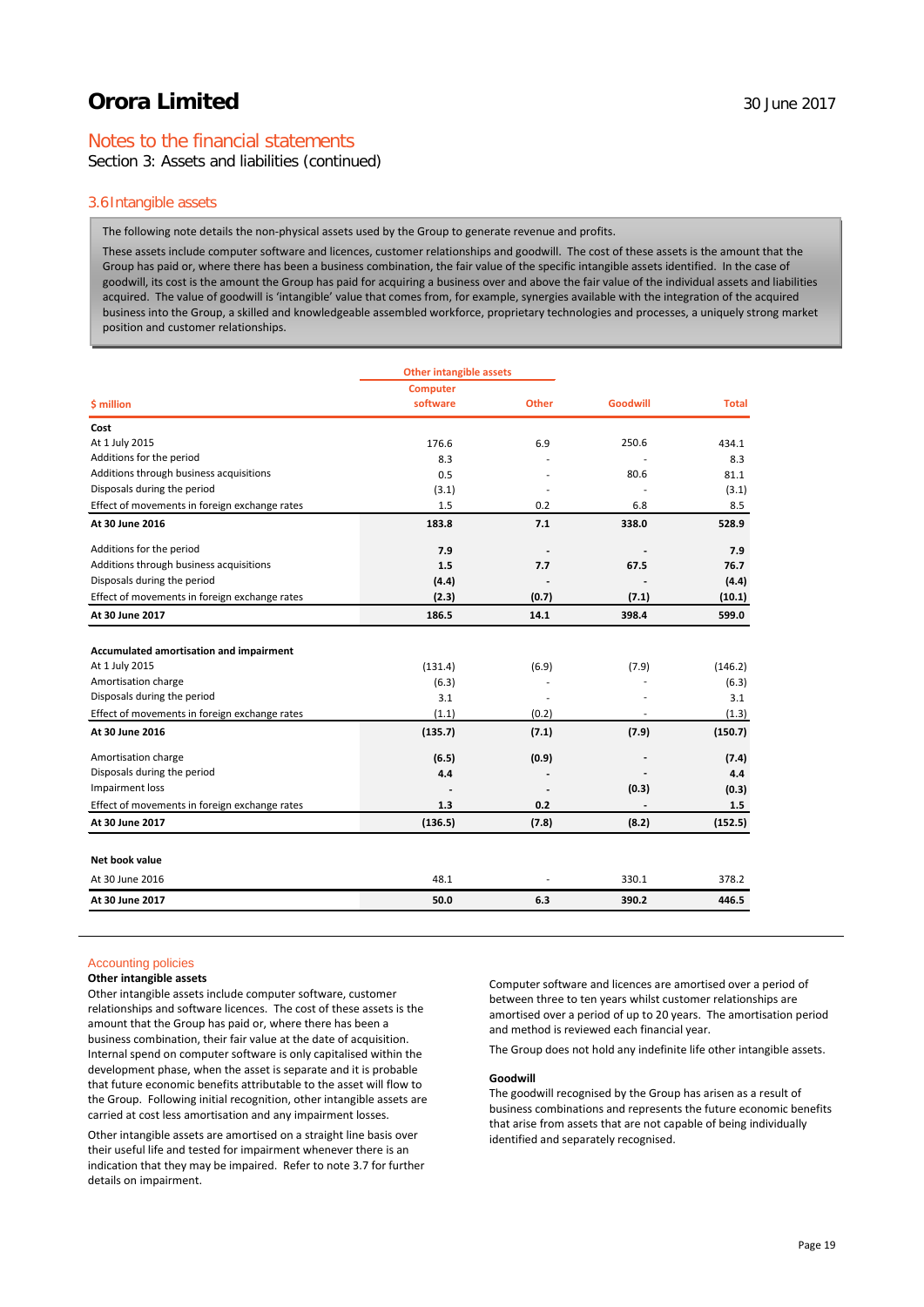# Notes to the financial statements

Section 3: Assets and liabilities (continued)

#### 3.6Intangible assets (continued)

#### Accounting policies (continued) **Goodwill**

Goodwill is initially measured as the amount the Group has paid in acquiring a business over and above the fair value of the individual assets and liabilities acquired. Goodwill is not amortised but is instead tested annually for impairment, or more frequently if events or changes in circumstances indicate that it might be impaired, and is carried at cost less any accumulated impairment losses.

For the purpose of impairment testing goodwill is allocated to cash generating units, refer to note 3.7 for further details.

#### Judgements and estimates

The value of intangible assets, with the exception of goodwill, reduces over the number of years the Group expects to use the asset via an annual amortisation charge to the income statement. The amortisation charge is calculated by estimating the number of years the Group expects to benefit from the use of the asset. At each reporting date amortisation methods and useful lives are reassessed and adjusted if necessary. In addition, assets subject to amortisation are reviewed for impairment.

Where there has been a technological change or decline in business performance a review of the value of the intangible assets, including goodwill, is undertaken to ensure the assets have not fallen below their amortised value. Should an assets' value fall below its amortised value an additional one-off impairment charge is made against profit. Refer note 3.7.

### 3.7Impairment of non-financial assets

During the period an impairment loss of \$0.3 million has been recognised in respect of goodwill (refer note 3.6). No impairment losses were recognised during the year ended 30 June 2016.

In accordance with the Group's accounting policies impairment losses recognised in prior periods, excluding those relating to goodwill, were reassessed at 30 June 2017 for any indications that the loss may have decreased or may no longer exist, no such indicators were identified.

#### Testing for impairment

The Group tests property, plant and equipment, intangibles and goodwill for impairment:

- where there is an indication that an asset may be impaired (which is assessed each reporting date);
- where there is an indication that previously recognised impairments (on assets other than goodwill) have changed; and
- at least annually for indefinite life intangibles and goodwill.

In testing for impairment, the recoverable amount is estimated for an individual asset or, if it is not possible to estimate the recoverable amount for the individual asset, the recoverable amount of the cash generating unit (CGU) to which the asset belongs. CGUs are the smallest identifiable group of assets that generate cash inflows that are largely independent from the cash

flows of other assets or group of assets. Each CGU is no larger than an operating segment.

Assets are impaired if their carrying value exceeds their recoverable amount. The recoverable amount of an asset or CGU is determined as the higher of its fair value less costs of disposal or value in use.

An impairment loss is recognised in the income statement if the carrying amount of an asset or a CGU exceeds its recoverable amount. Impairment losses recognised in respect of CGUs are allocated first to reduce the carrying amount of any goodwill allocated to the CGU (group of CGUs) and then, to reduce the carrying amount of the other assets in the CGU (group of CGUs).

#### Impairment calculations

In assessing value in use, the estimated future cash flows are discounted to their present value using a pre-tax discount rate that reflects the risks specific to the asset or CGU and the market's current assessment of the time value of money.

Value in use is assessed using cash flow projections for five years using data from the Group's latest internal forecasts and is management's best estimate of income, expenses, capital expenditure and cash flows for each CGU. Changes in selling prices and direct costs are based on past experience and management's expectation of future changes in the markets in which the Group operates. Cash flows beyond the five year period are extrapolated using estimated growth rates which are determined with regard to the long-term performance of each CGU in their respective markets and are not expected to exceed the long-term average growth rates for the industry in which each CGU operates.

The discount rate used in performing the value in use calculations reflects the Group's weighted average cost of capital, as adjusted for specific risks relating to each geographical region in which the CGU's operate.

#### Reversal of impairment

Where there is an indication that previously recognised impairment losses may no longer exist or may have decreased, the asset is tested for impairment. The impairment loss is reversed if there has been a change in the estimates used to determine the recoverable amount of the asset and is reversed only to the extent that the carrying amount of the asset does not exceed the carrying amount that would have been determined, net of depreciation or amortisation, had no impairment loss been recognised. Impairments recognised for goodwill are not reversed.

#### Goodwill impairment tests

For the purpose of impairment testing, goodwill is allocated to cash generating units or groups of cash generating units (CGUs) according to the level at which management monitors goodwill. Goodwill is tested annually or more regularly if there are indicators of impairment.

The following table presents a summary of the goodwill allocation and the key assumptions used in determining the recoverable amount of each CGU:

|                                 | <b>Australasia CGU</b> |      | <b>North America CGU</b> |       |
|---------------------------------|------------------------|------|--------------------------|-------|
|                                 | 2017                   | 2016 | 2017                     | 2016  |
| Goodwill allocation (\$million) | 98.8                   | 94.2 | 291.5                    | 235.9 |
| Pre-tax discount rate (%)       | 10.7                   | 10.7 | 11.5                     | 11.8  |
| Growth rate (%)                 | 2.0                    | 2.0  | 2.0                      | 2.0   |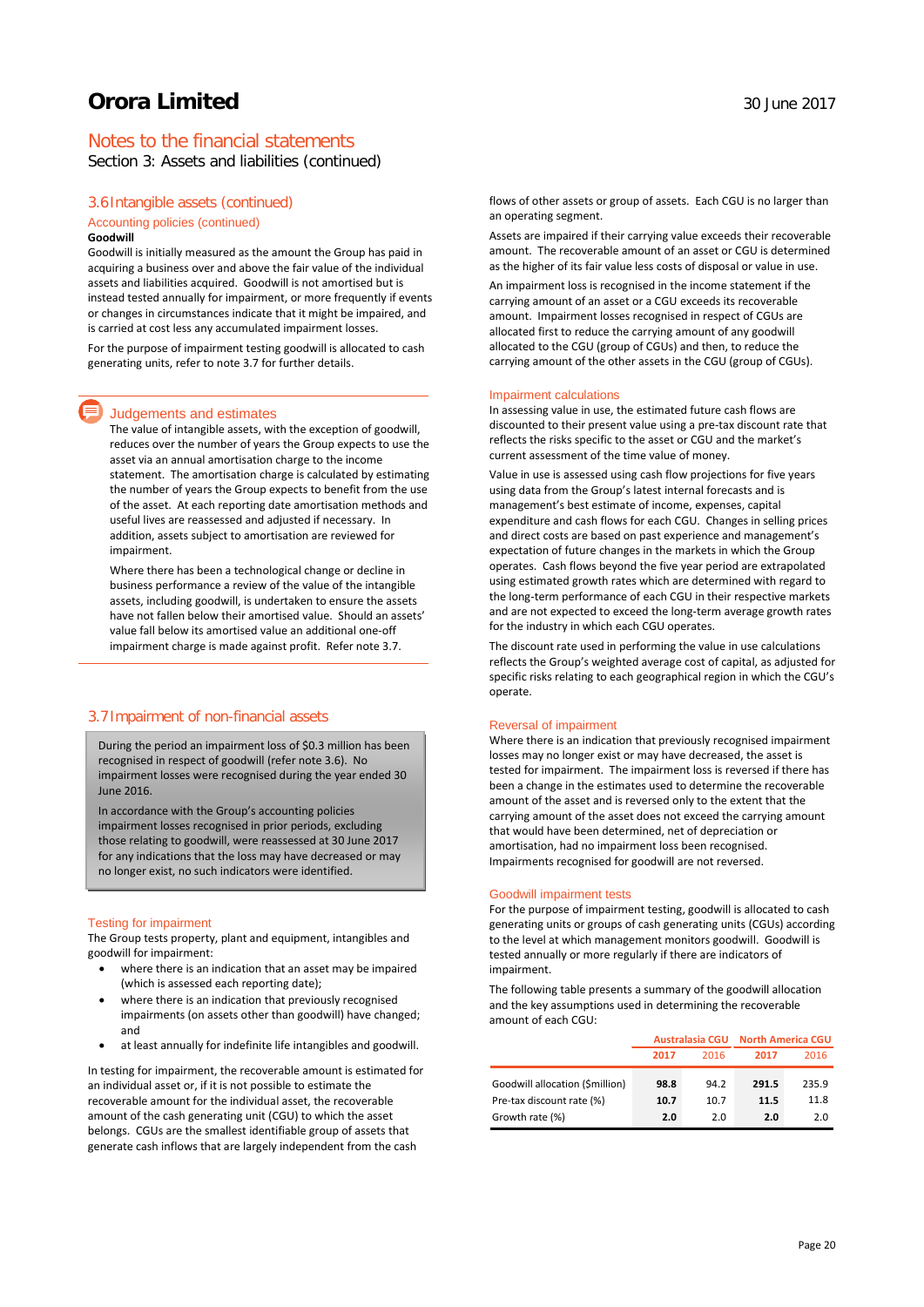# Notes to the financial statements

Section 3: Assets and liabilities (continued)

#### 3.7Impairment of non-financial assets (continued)

### Goodwill impairment tests (continued)

The recoverable amounts of the CGUs were based on the present value of the future cash flows expected to be derived from the CGU (value in use calculation). Value in use is calculated from cash flow projections for five years using data from the Group's latest internal forecasts. The key assumptions for the value in use calculations are those regarding discount rates, growth rates and expected changes in earnings during the initial five year period.

#### Judgements and estimates

The determination of impairment involves the use of judgements and estimates that include, but are not limited to, the cause, timing and measurement of the impairment. Management is required to make significant judgements concerning the identification of impairment indicators, such as changes in competitive positions, expectations of growth, increased cost of capital, and other factors that may indicate impairment, such as a business restructuring.

Management is also required to make significant estimates regarding future cash flows and the determination of fair values when assessing the recoverable amount of assets (or groups of assets). Inputs into these valuations require assumptions and estimates to be made about forecast earnings and related future cash flows, growth rates, applicable discount rates, useful lives and residual values.

The judgements, estimates and assumptions used in assessing impairment are management's best estimates based on current and forecast market conditions. Changes in economic and operating conditions impacting these assumptions could result in changes in the recognition of impairment charges in future periods.

### 3.8Provisions

|                                             | <b>Employee</b> | <b>Workers'</b><br>compensation,<br>insurance and | <b>Asset</b><br>restoration and |                              |              |
|---------------------------------------------|-----------------|---------------------------------------------------|---------------------------------|------------------------------|--------------|
| \$ million                                  | entitlements    | other claims                                      | decommissioning                 | <b>Restructuring</b>         | <b>Total</b> |
| 2017                                        |                 |                                                   |                                 |                              |              |
| Opening balance                             | 83.8            | 16.1                                              | 21.2                            | 20.3                         | 141.4        |
| Provisions made during the period           | 32.7            | 3.5                                               | 23.8                            | 6.3                          | 66.3         |
| Payments made during the period             | (30.9)          | (5.9)                                             |                                 | (16.4)                       | (53.2)       |
| Released during the period                  | (0.8)           | (0.1)                                             | (1.4)                           | (1.6)                        | (3.9)        |
| Additions through business acquisitions     | 0.4             |                                                   |                                 |                              | 0.4          |
| Unwinding of discount                       |                 |                                                   | 0.4                             |                              | 0.4          |
| Effect of movement in foreign exchange rate | (0.2)           | (0.1)                                             | (0.1)                           |                              | (0.4)        |
| <b>Closing balance</b>                      | 85.0            | 13.5                                              | 43.9                            | 8.6                          | 151.0        |
| Current                                     | 76.0            | 13.5                                              | 28.7                            | 8.6                          | 126.8        |
| Non-current                                 | 9.0             | $\overline{\phantom{a}}$                          | 15.2                            | $\qquad \qquad \blacksquare$ | 24.2         |
| 2016                                        |                 |                                                   |                                 |                              |              |
| Opening balance                             | 79.3            | 18.7                                              | 21.1                            | 16.8                         | 135.9        |
| Provisions made during the period           | 30.8            | 7.3                                               | 0.5                             | 23.0                         | 61.6         |
| Payments made during the period             | (26.5)          | (7.5)                                             |                                 | (18.5)                       | (52.5)       |
| Released during the period                  | (0.4)           | (2.8)                                             | (1.2)                           | (1.2)                        | (5.6)        |
| Additions through business acquisitions     | 0.2             | $\overline{\phantom{a}}$                          | $\overline{\phantom{a}}$        | $\overline{\phantom{a}}$     | 0.2          |
| Unwinding of discount                       |                 | 0.2                                               | 0.5                             | 0.1                          | 0.8          |
| Effect of movement in foreign exchange rate | 0.4             | 0.2                                               | 0.3                             | 0.1                          | 1.0          |
| <b>Closing balance</b>                      | 83.8            | 16.1                                              | 21.2                            | 20.3                         | 141.4        |
| Current                                     | 75.9            | 15.8                                              | 5.1                             | 14.4                         | 111.2        |
| Non-current                                 | 7.9             | 0.3                                               | 16.1                            | 5.9                          | 30.2         |

#### Accounting policies

A provision is recognised when: the Group has a present legal or constructive obligation arising from past events; it is probable that cash will be paid to settle it; and a reliable estimate can be made of the amount of the obligation.

Provisions are determined by discounting the expected future cash flows at a pre-tax rate that reflects the current market assessments of the time value of money and the risks specific to the liability. The unwinding of the discount is recognised as a finance cost in the income statement.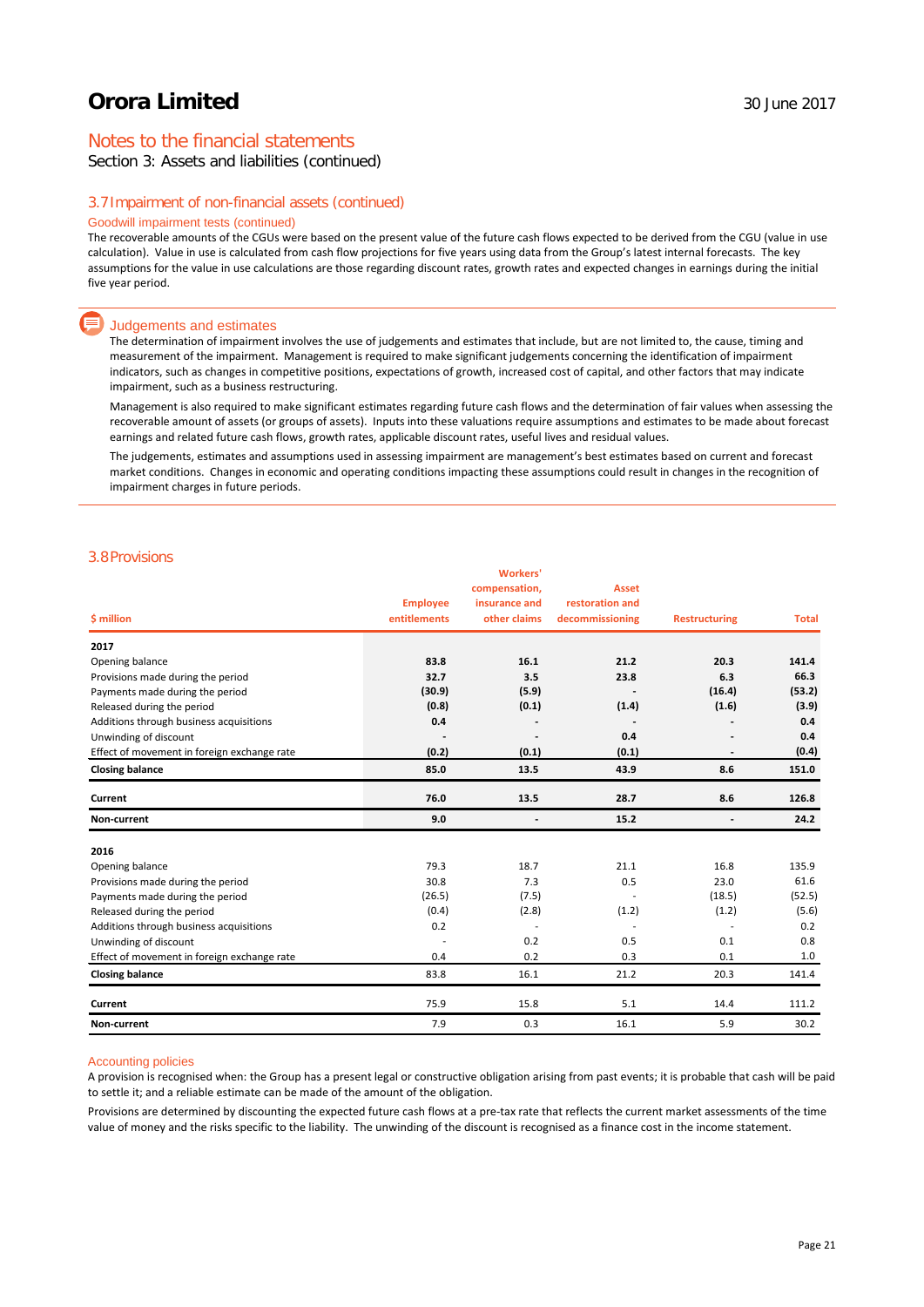# Notes to the financial statements

Section 3: Assets and liabilities (continued)

### 3.8Provisions (continued)

#### Accounting policies (continued)

#### **Employee entitlements**

The provision for employee entitlements represents the obligation for annual leave, long service leave entitlements and incentives accrued by employees.

Liabilities for employee benefits such as wages, salaries and other current employee entitlements represent present obligations arising from employees' services provided to the reporting date and are calculated at undiscounted amounts based on remuneration wage and salary rates, including related on-costs, such as workers compensation insurance and payroll tax, and are presented in other payables.

The liability for annual leave and long service leave is measured as the present value of estimated future cash outflows to be made in respect of services provided by the employee up to the reporting date. Consideration is given to expected future wage and salary levels, experience of employee departures and period of service. Expected future payments that are not expected to be settled within 12 months are discounted using market yields at the reporting date of high quality corporate bonds. The rates used reflect the terms to maturity and currency that match, as closely as possible, the estimated future cash outflows.

#### **Workers' compensation, insurance and other claims**

The Group self-insures for various risks including risks associated with workers' compensation. Provisions are recognised for claims received and expected to be received in relation to incidents occurring prior to reporting date and are measured based upon historical claim rates.

Estimated net future cash flows are based on the assumption that all claims will be settled and the weighted average cost of historical claims adjusted for inflation will continue to approximate future costs.

#### Judgements and estimates

A provision is recognised by the Group where an obligation exists relating to a past event, it is probable that a cash payment will be required to settle it, and the Group is not certain how much cash will be required to settle the liability. The value of that provision is based upon estimates and assumptions with regards to the amount and timing of cash flows required to settle the obligation, which are dependent on future events. The key assumptions applicable to the determination of the provisions are as follows:

#### **Employee entitlements**

The provision for employee entitlements is based on a number of management estimates, which include:

- future increase in salaries, wages and on-cost rates **•** future probability of employee departures
- future probability of years of service (long service leave provision)

#### **Workers' compensation**

The self-insured workers' compensation provision is based on a number of management estimates including, but not limited to:

• future inflation • claim administration expenses • historical weighted average size of claims • claim development

#### **Asset restoration and decommissioning**

Asset restoration and decommissioning provisions require assessments to be made of lease make-good conditions and decommissioning and environmental risks. The provisions require estimates to be made of costs to dismantle and remove equipment and to restore the site to the condition required under the terms of the lease or contract and as required by environmental laws and regulations.

#### **Restructuring**

Restructuring provisions require assessments to be made regarding the timing of recognition, specifically are plans sufficiently detailed, approved and communicated to support recognition at a point in time. The provisions also require estimates to be made of the cost of restructuring and the timing of these cash outflows.

The judgements, estimates and assumptions used in the booking of all provisions are evaluated on an ongoing basis and are based on historical experience and other factors, including expectation of future events that are believed to be reasonable under the circumstance and are management's best estimates based on currently available information, legislation and environmental laws and regulations. The actual result may differ from these account estimates. Revisions to accounting estimates are recognised in the period in which the estimate is revised and in any future periods affected.

#### **Asset restoration and decommissioning**

Where the Group has a legal or constructive obligation to restore a site on which an asset is located, either through make-good provisions included in lease agreements or decommissioning of environmental risks, the present value of the estimated costs of dismantling and removing the asset and restoring the site is recognised as a provision with a corresponding increase in the related item of property, plant and equipment. At each reporting date, the liability is remeasured in line with changes in discount rates, estimated cash flows and the timing of those cash flows. Any changes in the liability are added to or deducted from the related asset, other than the unwinding of the discount, which is recognised as a financing cost in the income statement.

During the period an additional provision of \$21.6 million was recognised relating to the former cartonboard mill site in Petrie, Queensland which was disposed of 20 July 2015. As the site assets have already been derecognised in the prior period, on the sale of the land, the provision has been recognised immediately in the income statement (refer note 1.2).

#### **Restructuring**

The restructuring provision primarily relates to cost reduction and reorganisation activities associated with the Australasia operations.

A provision for restructuring is recognised when the Group has a detailed formal restructuring plan and the restructuring has either commenced or has been publicly announced, including discussions with affected personnel, with employee-related costs recognised over the period of any required further service. Future operating costs in relation to the restructuring are not provided for. Payments falling due greater than 12 months after reporting date are discounted to present value.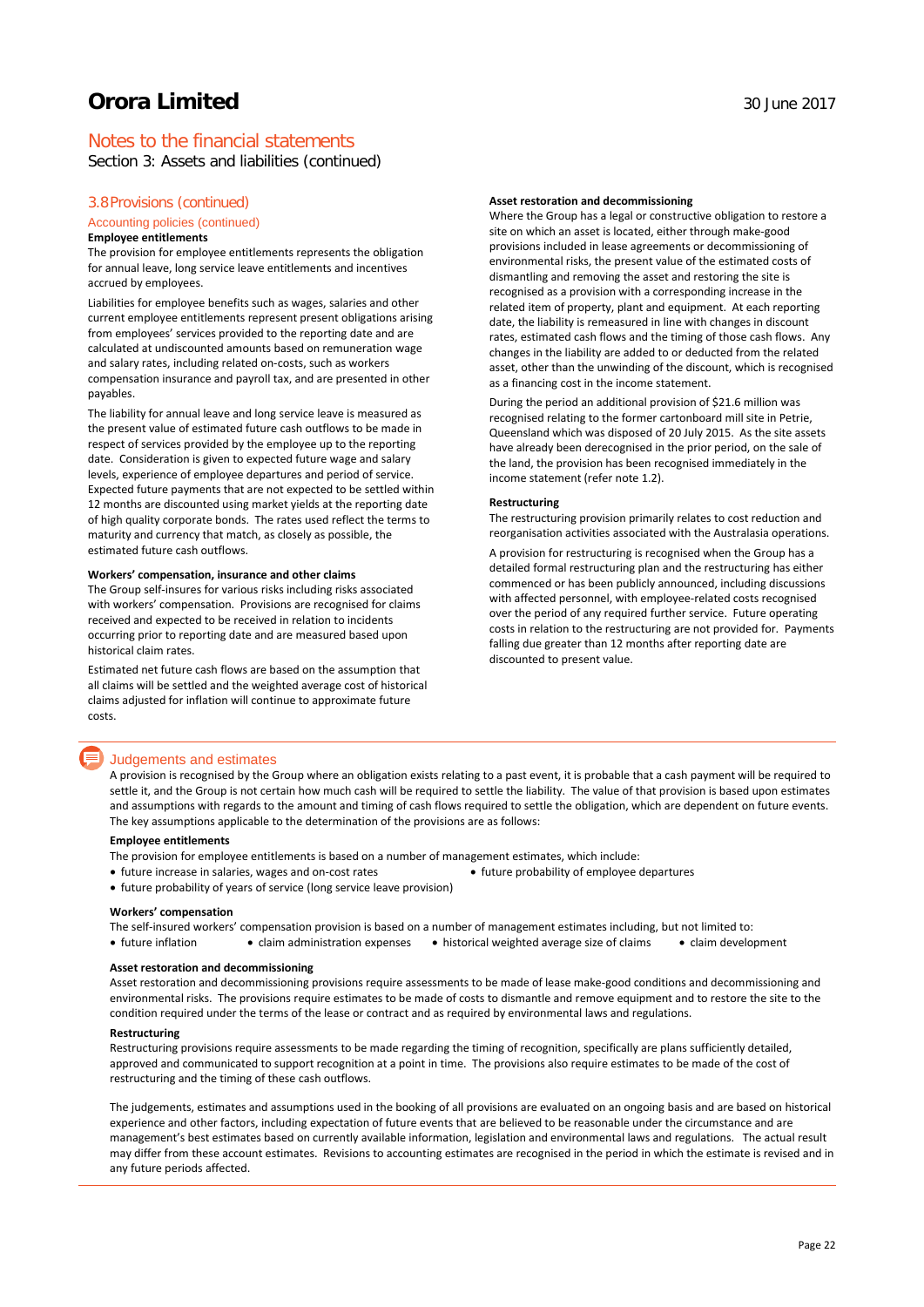# Notes to the financial statements

Section 4: Income tax

In this section This section sets out the Group's tax accounting policies, the current and deferred tax charges or credits in the year (which together make up the total tax charge or credit in the income statement), a reconciliation of profit before tax to the tax charge for the period and the movements in the deferred tax assets and liabilities.

#### 4.1Income tax expense

The total taxation charge in the income statement is analysed as follows:

| <b>S</b> million                                  | 2017   | 2016   |
|---------------------------------------------------|--------|--------|
| Current tax expense                               |        |        |
| Current period                                    | (55.7) | (50.1) |
| Adjustments relating to prior periods             | 2.6    | 2.3    |
| <b>Total current tax expense</b>                  | (53.1) | (47.8) |
| Deferred tax expense                              |        |        |
| Origination and reversal of temporary differences | (18.9) | (23.0) |
| Total income tax expense                          | (72.0) | (70.8) |
| Deferred income tax expense included in income    |        |        |
| tax expense comprises:                            |        |        |
| Increase/(Decrease) in deferred tax assets        | 9.3    | (3.8)  |
| (Increase)/Decrease in deferred tax liabilities   | (28.2) | (19.2) |
| Deferred income tax expense included in total     | (18.9) | (23.0) |
| income tax expense                                |        |        |

The following table provides a numerical reconciliation of income tax expense to prima facie tax payable:

| <b>S</b> million                                                                                                | 2017         | 2016         |
|-----------------------------------------------------------------------------------------------------------------|--------------|--------------|
| Profit before related income tax<br>(expense)/benefit                                                           | 243.1        | 239.4        |
| Tax at the Australian tax rate of 30% (2016: 30%)                                                               | (72.9)       | (71.8)       |
| Tax effect of amounts which are not deductible/<br>(taxable) in calculating taxable income:                     |              |              |
| Net non-deductible/non-assessable for tax                                                                       | 3.4          | 3.3          |
| Tax losses, net tax credits and temporary<br>differences not recognised for book in prior<br>years now recouped | 2.5          | 1.6          |
|                                                                                                                 | (67.0)       | (66.9)       |
| Over/(under) provision in prior period<br>Foreign tax rate differential                                         | 2.6<br>(7.6) | 2.3<br>(6.2) |
| Total income tax expense                                                                                        | (72.0)       | (70.8)       |

### 4.2Deferred tax balances

Deferred income tax in the balance sheet relates to the following:

| <b>S</b> million                          | 2017   | 2016   |
|-------------------------------------------|--------|--------|
| Deferred tax assets                       |        |        |
| Trade receivable loss allowance provision | 1.3    | 1.1    |
| Valuation of inventories                  | 11.0   | 10.0   |
| <b>Employee benefits</b>                  | 46.0   | 44.7   |
| Provisions                                | 19.0   | 16.3   |
| Financial instruments at fair value       | 3.7    | 7.6    |
| Accruals and other items                  | 14.9   | 6.5    |
|                                           | 95.9   | 86.2   |
| Tax set off                               | (95.9) | (86.2) |
| Deferred tax asset                        |        |        |
|                                           |        |        |
| Deferred tax liabilities                  | 88.8   | 73.2   |
| Property, plant and equipment             | 23.2   | 20.1   |
| Intangible assets<br>Other items          | 33.0   | 25.1   |
| Deferred tax liabilities                  |        |        |
| Tax set off                               | 145.0  | 118.4  |
|                                           | (95.9) | (86.2) |
| Deferred tax liability                    | 49.1   | 32.2   |

Deferred income tax in the income statement relates to the following:

| <b>S</b> million                          | 2017  | 2016  |
|-------------------------------------------|-------|-------|
| Property, plant and equipment             | 17.3  | 14.8  |
| Trade receivable loss allowance provision | (0.2) | (0.4) |
| Intangible assets                         | 3.8   | 2.1   |
| Valuation of inventories                  | (1.1) | 2.2   |
| <b>Employee benefits</b>                  | (1.9) | (1.4) |
| Provisions                                | (2.8) | (1.5) |
| Financial instruments at fair value       | (0.2) | (1.6) |
| Tax losses carried forward                |       | 1.6   |
| Accruals and other items                  | 4.0   | 7.2   |
| Deferred tax expense                      | 18.9  | 23.0  |

#### Accounting policies

Income tax expense comprises current and deferred tax. Income tax expense is recognised in profit or loss except to the extent that it relates to items recognised directly in equity or in other comprehensive income, in which case it is recognised directly in equity or in other comprehensive income respectively.

#### **Current Tax**

Current tax is the expected tax payable on taxable income for the period, using tax rates enacted or substantively enacted at the reporting date, and any adjustment to tax payable in respect of previous periods. Current tax is also adjusted by changes in deferred tax assets and liabilities attributable to temporary

differences between the tax bases of assets and liabilities and their carrying amounts in the financial statements, and by the availability of unused tax losses.

Current tax assets and liabilities are offset where the Group has a legally enforceable right to offset and intends either to settle on a net basis, or to realise the asset and settle the liability simultaneously.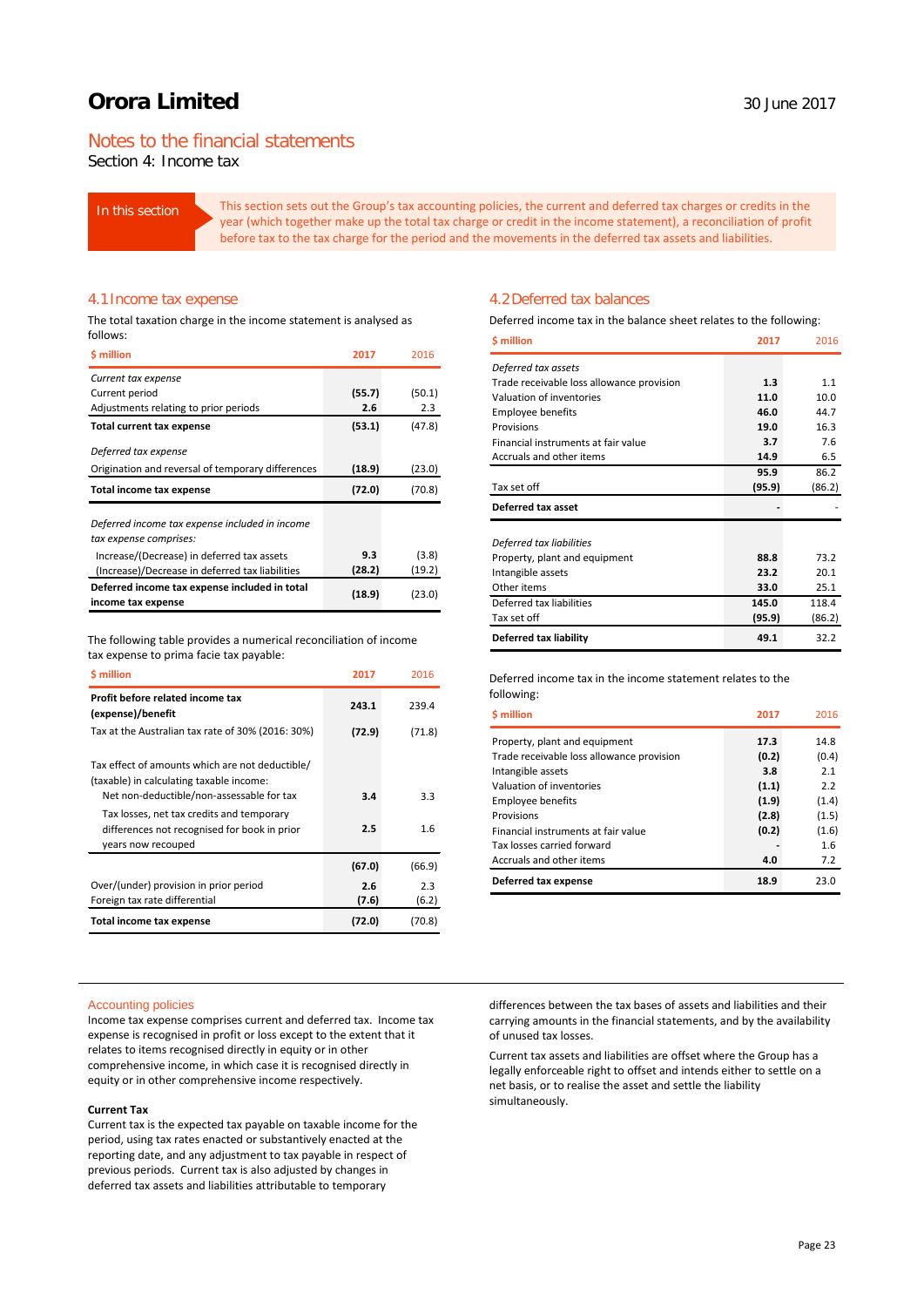# Notes to the financial statements

Section 4: Income tax (continued)

#### Accounting policies (continued) **Deferred Tax**

Deferred tax is recognised using the balance sheet method in which temporary differences are calculated based on the carrying amounts of assets and liabilities for financial reporting purposes and the amounts used for taxation purposes. Deferred tax is not recognised for:

- taxable temporary differences arising on the initial recognition of goodwill;
- taxable differences on the initial recognition of assets or liabilities in a transaction that is not a business combination and that affects neither accounting nor taxable profit; and
- temporary differences relating to investments in subsidiaries to the extent that the Group is able to control the timing of the reversal of the temporary difference and it is probable that they will not reverse in the foreseeable future.

Deferred tax is measured at the tax rates that are expected to be applied when the temporary difference reverses, that is, when the asset is realised or the liability is settled, based on the laws that have been enacted or substantively enacted at the reporting date.

Deferred tax assets are recognised for deductible temporary differences and unused tax losses only to the extent that it is probable that future taxable profits will be available against which the assets can be utilised. Deferred tax assets are reviewed at each reporting date and are reduced to the extent that it is no longer probable that the related tax benefit will be realised.

#### **Offsetting deferred tax balances**

Deferred tax assets and liabilities are offset when there is a legally enforceable right to offset and when the deferred tax balances relate to taxes levied by the same tax authority on the same taxable entity, or on different tax entities, but the Group intends to settle current tax liabilities and assets on a net basis or their tax assets and liabilities will be realised simultaneously.

#### **Unrecognised deferred tax assets and liabilities**

Deferred tax liabilities have not been recognised in respect of temporary differences arising as a result of the translation of the financial statements of the Group investments in subsidiaries. The deferred tax liability will only arise in the event of disposal of the subsidiary, and no such disposal is expected in the foreseeable future.

Unremitted earnings of the Group's international operations are considered to be reinvested indefinitely and relate to the ongoing operations. Upon distribution of any earnings in the form of dividends or otherwise, the Group may be subject to withholding taxes payable to various foreign countries, however, such amounts are not considered to be significant. As the Group controls when the deferred tax liability will be incurred and is satisfied that it will not be incurred in the foreseeable future, the deferred tax liability has not been recognised. There are no unrecognised deferred tax assets.

### **Judgements and estimates**

The Group is subject to income taxes in Australia and foreign jurisdictions and as a result the calculation of the Group's tax charge involves a degree of estimation and judgement in respect of certain items, including assumptions made in respect of the application of tax legislation. There are many transactions and calculations relating to the ordinary course of business for which the ultimate tax determination is uncertain. The Group recognises liabilities for uncertain tax positions based on management's best estimate of whether additional taxes will be due. Where the final outcome of these matters is different from the amounts that were initially recorded, these differences impact the current and deferred tax provisions in the period in which such determinations are made.

Deferred tax assets are recognised for deductible temporary differences and unused tax losses only if it is probable that future taxable profits are available to utilise those temporary differences and losses, and the tax losses continue to be available having regard to the nature and timing of their origination and compliance with the relevant tax legislation associated with their recoupment. The assumptions regarding the future realisation, and therefore the recognition of deferred tax assets, may change due to future operating performance and other factors.

The assumptions made in respect of the recognised tax balances are subject to risk and uncertainty and there is a possibility that changes in circumstances or differences in opinion will alter outcomes which may impact the amount of deferred tax assets and deferred tax liabilities recognised and the amount of tax losses and timing differences not yet recognised.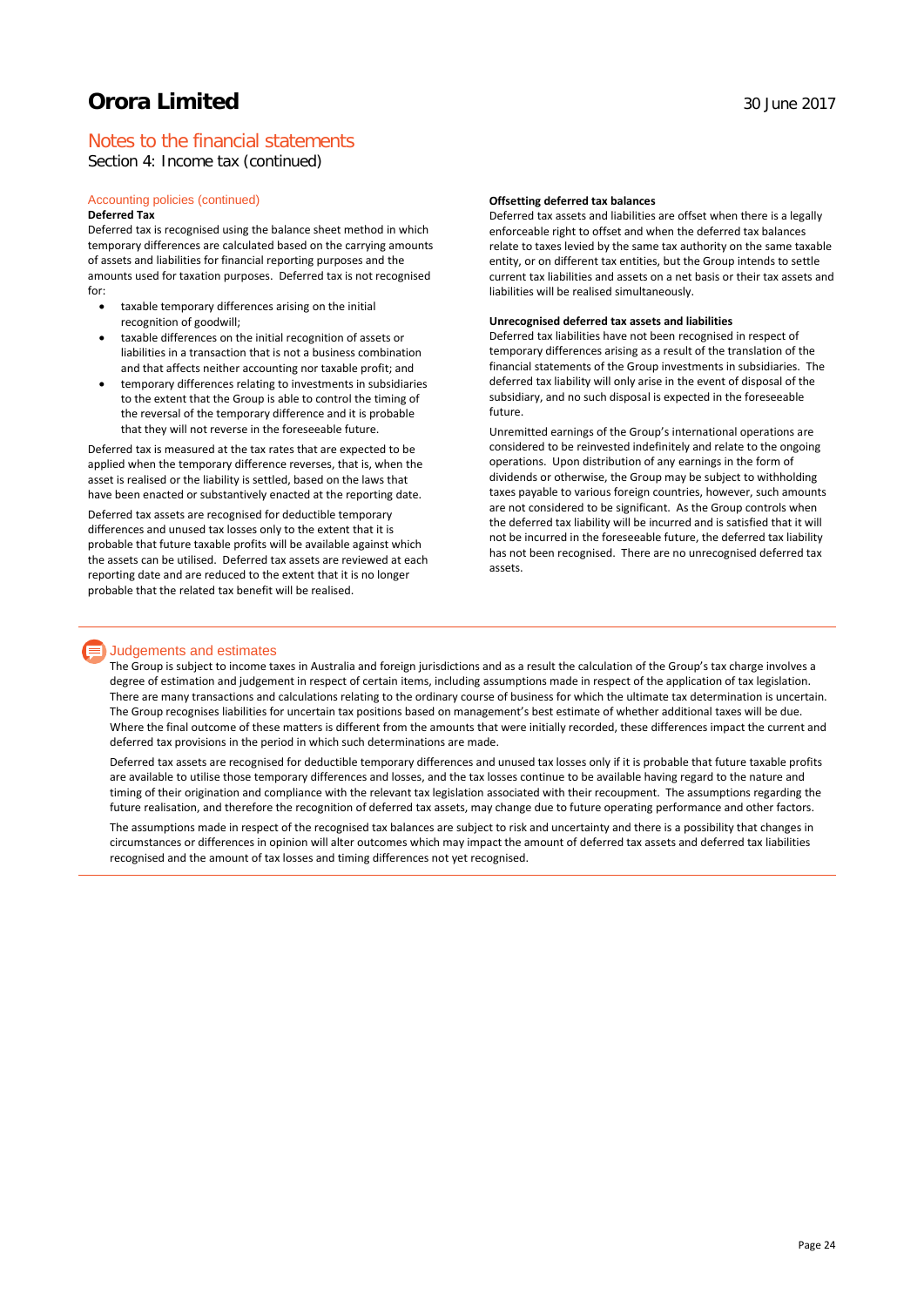# Notes to the financial statements

# Section 5: Financial risk management

In this section The following section outlines how the Group manages the financial risks it is exposed to associated with holding financial instruments that arise from the Group's need to access financing (bank loans and overdrafts and unsecured notes), from the Group's operational activities (cash, trade receivables and payables) and instruments held as part of the Group's risk management activities (derivate financial instruments).

Financial risk management is carried out by Orora Group Treasury under policies that have been approved by the Board for managing each of the below risks including principles and procedures with respect to risk tolerance, delegated levels of authority on the type and use of derivative financial instruments and the reporting of these exposures. The Treasury function reports regularly to the Audit & Compliance Committee and treasury procedures are subject to periodic reviews.

In accordance with Board approved policies the Group typically uses derivative financial instruments to hedge underlying exposures arising from the Group's operational activities relating to; changes in foreign exchange rates on foreign currency commercial transactions (transaction risk), exposure to changes in commodity prices, changes in interest rates on net borrowings and changes in the Company's share price.

The Group's overall financial risk management program focuses on the unpredictability of financial markets and seeks to minimise potential adverse effects on the Group's financial performance as set out in the table below:

| <b>Risk</b>                                     | <b>Exposure</b>                                                                                                                                                                                                                                                                                                                               | <b>Management</b>                                                                                                                                                                                                                                                                                                                                                                                                                                                                                                                                                                                                                                                |
|-------------------------------------------------|-----------------------------------------------------------------------------------------------------------------------------------------------------------------------------------------------------------------------------------------------------------------------------------------------------------------------------------------------|------------------------------------------------------------------------------------------------------------------------------------------------------------------------------------------------------------------------------------------------------------------------------------------------------------------------------------------------------------------------------------------------------------------------------------------------------------------------------------------------------------------------------------------------------------------------------------------------------------------------------------------------------------------|
| <b>Market risks</b><br>Foreign exchange<br>risk | The Group is exposed to foreign exchange risk because of its<br>international operations. These risks relate to future commercial<br>transactions, financial assets and liabilities not denominated in A\$<br>and net investments in foreign operations.                                                                                      | Where possible loans are drawn in foreign currency by foreign<br>entities to create a natural hedge of foreign currency assets and<br>liabilities. Where this is not possible the Group's policy is to<br>hedge contractual commitments denominated in a foreign<br>currency by entering into forward exchange contracts. Refer<br>notes 5.1.1 and 5.4.                                                                                                                                                                                                                                                                                                          |
| Interest rate risk                              | The Group is exposed to interest rate risk in respect of short and<br>long-term borrowings where interest is charged at variable rates.                                                                                                                                                                                                       | The Group mitigates interest rate risk primarily by entering into<br>fixed rate borrowing arrangements. Where necessary the Group<br>hedges interest rate risk using derivative instruments - eg<br>interest rate swaps. Refer notes 5.1.2 and 5.4.                                                                                                                                                                                                                                                                                                                                                                                                              |
| Commodity price<br>risk                         | The Group is exposed to changes in commodity prices in respect of<br>the purchase of aluminium raw materials.                                                                                                                                                                                                                                 | Where possible, the Group mitigates raw material commodity<br>price risk by contractually passing rise and fall adjustments<br>through to customers. Refer notes 5.1.3 and 5.4.                                                                                                                                                                                                                                                                                                                                                                                                                                                                                  |
| Employee share<br>plan risk                     | The Group's employee share plans require the delivery of shares to<br>employees in the future when rights vest or options are exercised.<br>The Group currently acquires shares on market to deliver these<br>shares exposing the Group to cash flow risk - ie as the share price<br>increases it costs more to acquire the shares on market. | The Group has established the Orora Employee Share Trust which<br>manages and administers the Group's responsibilities under the<br>employee share plans through acquiring, holding and transferring<br>shares or rights to shares in the Company to participating<br>employees. Refer note 5.1.4 and 7.1.                                                                                                                                                                                                                                                                                                                                                       |
| <b>Credit risk</b>                              | The Group is exposed to credit risk from financial instrument<br>contracts and trade and other receivables. The maximum exposure<br>to credit risk at reporting date is the carrying amount, net of any<br>provision for impairment, of each financial asset in the balance<br>sheet.                                                         | The Group manages credit risk through a robust system of<br>counterparty approval, granting and renewal of credit limits,<br>regular monitoring of exposures against such credit limits and<br>assessing the overall financial stability and competitive strength<br>of the counterparty on an ongoing basis. Refer to notes 5.2 and<br>3.1 for credit risk exposures relating to trade and other<br>receivables.                                                                                                                                                                                                                                                |
|                                                 |                                                                                                                                                                                                                                                                                                                                               | The Group only enters into financial instrument contracts with<br>high credit quality financial institutions with a minimum long-<br>term credit rating of A- or better by Standard & Poor's.                                                                                                                                                                                                                                                                                                                                                                                                                                                                    |
| <b>Liquidity and</b><br>funding risk            | The Group is exposed to liquidity and funding risk from operations<br>and from external borrowings, where the risk is that the Group may<br>not be able to refinance debt obligations or meet other cash<br>outflow obligations when required.                                                                                                | The Group mitigates funding and liquidity risks by ensuring that:<br>• a sufficient range of funds are available to meet working<br>capital and investment objectives;<br>• adequate flexibility within the funding structure is maintained<br>through the use of bank overdrafts, bank loans and unsecured<br>notes;<br>• through regular monitoring of rolling forecast of cash inflows<br>and outflows the cost of funding is minimised and that the<br>return on any surplus funds is maximised through efficient<br>cash management;<br>• there is a focus on improving operational cash flow and<br>maintaining a strong balance sheet.<br>Refer note 5.3. |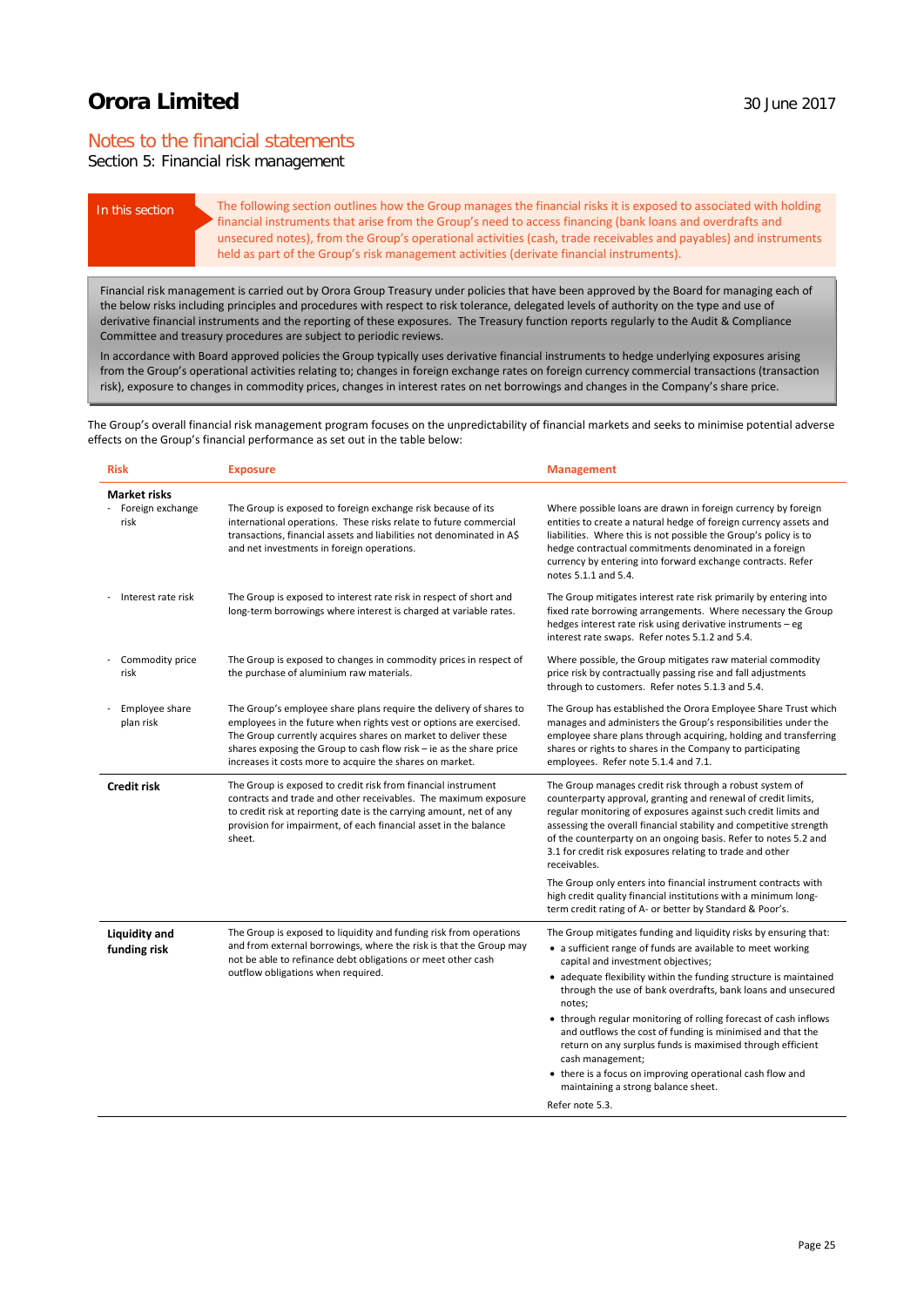Section 5: Financial risk management (continued)

# 5.1Market risks

### 5.1.1 Foreign exchange risk

The Group operates internationally and is therefore exposed to currency risk arising from movements in foreign currency rates, primarily with respect to the US Dollar and NZ Dollar. The foreign exchange risk arises from:

- recognised monetary assets and liabilities held in a nonfunctional currency and net investments in foreign operations (translation risk); and
- differences in the dates foreign currency commercial transactions are entered into and the date they are settled (transaction risk).

#### Translation risk

To limit translation risk exposure the Group's borrowings are generally denominated in currencies that match the cash flows generated by the underlying operations of the Group, which are primarily Australian and US dollars. Interest payable on those borrowings is denominated in the currency of the borrowing. In respect of the US operations this provides a natural economic hedge without requiring derivatives to be entered into.

#### **Exposure**

The summary quantitative data about the Group's exposure to translation currency risk, as reported to the management of the Group, is as follows:

|                | 2017       |            | 2016    |            |
|----------------|------------|------------|---------|------------|
| \$ million     | <b>USD</b> | <b>NZD</b> | USD     | <b>NZD</b> |
| Funds employed | 542.0      | 178.2      | 434.8   | 160.5      |
| Net Debt       | (446.5)    | 22.8       | (394.6) | 28.6       |
| Gearing        | 82.4%      | (12.8%)    | 90.8%   | (17.8%)    |

#### Transaction risk

To manage foreign currency transaction risk the Group's policy is to hedge material foreign currency denominated expenditure at the time of commitment and to hedge a proportion of foreign currency denominated forecasted exposures (mainly relating to export sales and the purchase of inventory) on a rolling 18 month basis, using either a natural hedge where one exists, or through the use of forward foreign exchange contracts or foreign currency options taken out for up to two years from the forecast date.

#### **Sensitivity**

The following sensitivity illustrates how a reasonably possible change in the US dollar and NZ dollar would impact the fair value of the derivative financial instruments (refer note 5.4) held for future commercial transactions as at 30 June 2017:

- if the Australian dollar had weakened by 10% against the US dollar with all other variables held constant, equity would have been \$5.7 million higher (2016: \$8.2 million higher).
- if the Australian dollar had weakened by 10% against the NZ dollar with all other variables held constant, equity would have been \$10.2 million lower (2016: \$15.3 million lower).

#### Amounts recognised in profit or loss and other comprehensive income

During the year, the Group recognised a foreign currency loss of \$3.8 million (2016: gain \$3.4 million) and a loss of \$0.1 million (2016: loss \$1.7 million) relating to foreign currency derivatives, that did not qualify as hedges, within general and administrative expenses in the income statement.

In addition, a loss of \$2.5 million (2016: \$13.7 million loss) relating to cash flow hedges and a \$4.3 million loss (2016: \$13.5 million gain) on the translation of foreign operations was recognised in other comprehensive income. Losses of \$13.7 million (2016: \$2.6 million gain) and \$1.0 million (2016: nil) relating to cash flow hedges were transferred from equity to operating profit and non-financial assets, respectively. A loss relating to hedge ineffectiveness on interest rate swaps contracts of \$2.5 million (2016: \$0.9 million) was recognised in finance costs.

#### 5.1.2 Interest rate risk

The Group's main interest rate risk arises from long-term borrowings with variable rates, which expose the Group to cash flow interest rate risk. The Group's Treasury risk management policy is to maintain an appropriate mix between fixed and floating rate borrowings, monitoring global interest rates, and where appropriate, hedging floating interest rate exposures or borrowings at fixed interest rates through the use of interest rate swaps and forward interest rate contracts.

The Group's policy is to hold up to 85.0% fixed rate debt. At 30 June 2017 approximately 72.1% (2016: 83.0%) of the Group's debt is fixed rate.

#### **Exposure**

The Group had the following variable rate borrowings and interest rate swap contracts outstanding at 30 June:

|                                                 |  | <b>Weighted average</b><br>interest rate % | <b>Balance</b><br><b>Smillion</b> |  |
|-------------------------------------------------|--|--------------------------------------------|-----------------------------------|--|
| 2017                                            |  |                                            |                                   |  |
| <b>Bank loans</b>                               |  | 2.7%                                       | 402.2                             |  |
| Interest rate swaps (notional principal amount) |  | 3.7%                                       | 200.0                             |  |
| Net exposure to cash flow interest rate risk    |  |                                            | 202.2                             |  |
| 2016                                            |  |                                            |                                   |  |
| <b>Bank loans</b>                               |  | 2.8%                                       | 361.9                             |  |
| Interest rate swaps (notional principal amount) |  | 3.5%                                       | 250.0                             |  |
| Net exposure to cash flow interest rate risk    |  |                                            | 111.9                             |  |

All of the Group's interest rate swaps are predominantly classified as cash flow hedges so any movement in the fair value is recognised directly in equity. The amounts accumulated in equity are transferred to the income statement in the period in which the hedged item affects profit or loss. During the period a \$0.4 million gain (2016: \$0.4 million loss) was recognised directly in equity in relation to interest rate swaps.

#### **Sensitivity**

At 30 June 2017, if Australian and US interest rates had increased by 1.0%, post-tax profit for the year would have been \$1.4 million lower (2016: \$0.8 million lower), net of derivatives. If interest rates on Australian and US dollar denominated borrowings had decreased by 1.0%, post-tax profit for the year would have been \$1.4 million higher (2016: \$0.1 million higher), net of derivatives.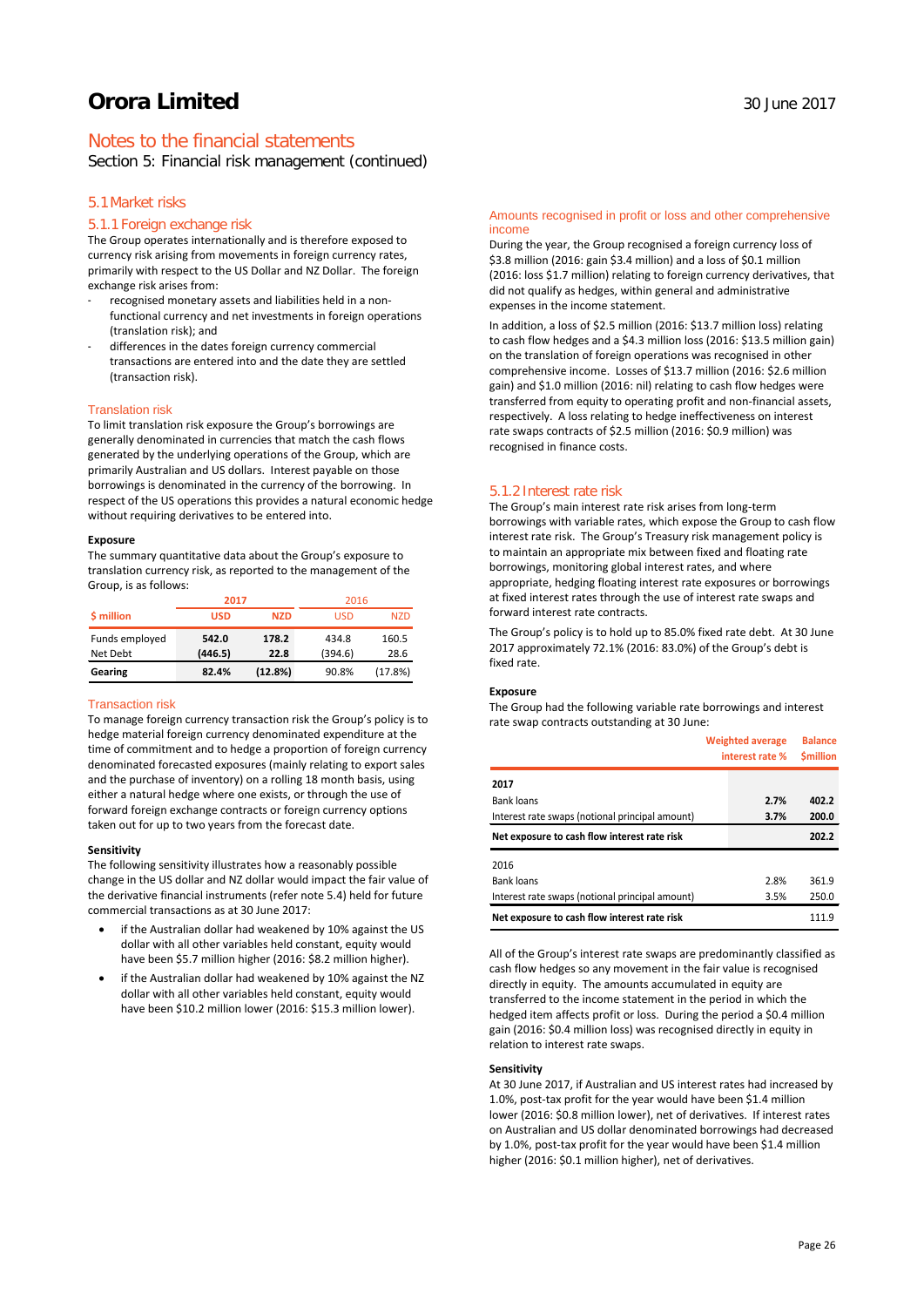# Notes to the financial statements

Section 5: Financial risk management (continued)

### 5.1Market risks (continued)

### 5.1.3 Commodity price risk

The Group is exposed to commodity price risk arising from the purchase of aluminium. In managing commodity price risk the Group is able to pass on the price risk contractually to customers through rise and fall adjustments. In the case of aluminium some hedging is undertaken using fixed price swaps on behalf of certain customers. Hedging undertaken is upon customer instruction and all related benefits and costs are passed onto the customer on maturity of the transaction.

The movements in commodity hedges are recognised in equity and the cumulative amount of the hedge is recognised in the income statement when the forecast transaction is realised. There is no impact on profit as a result of movements in commodity prices where hedges have been put in place as the Group passes the price risk contractually through to customers. As the Group ultimately passes on the movement risk associated with commodity prices to customers, no sensitivity has been performed.

#### 5.1.4 Employee Share Plan risk

The Group is exposed to movements in the value of ordinary shares of the Company in respect of the obligations under the Group's Employee Share Plans (refer note 7.1). To mitigate this risk the Group has established the Orora Employee Share Trust (the Trust) to manage and administer the Group's responsibilities under the Employee Share Plans through the acquiring, holding and transferring of shares, or rights to shares, in the Company to participating employees.

As at 30 June 2017, the Trust held 13,864,381 treasury shares in the Company (2016: 15,179,750) and 1,808,109 allocated shares in respect of the CEO Grant (2016: 1,199,190). Refer to note 6.3 for further details.

### 5.2Credit risk

Credit risk is the risk of financial loss to the Group if a customer or counterparty to a financial instrument fails to meet its contractual obligations. It arises principally from the Group's receivables from customers, cash and cash equivalents and in-the-money derivatives. There is also credit risk relating to the Group's own credit rating as this impacts the availability and cost of future finance.

The Group manages credit risk through the maintenance of procedures such as the utilisation of systems of approval, granting and renewal of credit limits, regular monitoring of exposures against such credit limits and assessing the overall financial stability and competitive strength of the counterparty on an ongoing basis.

#### Trade and other receivables

Credit risk exposures related to trade and other receivables are discussed in note 3.1.

#### Cash and cash equivalents and derivatives

Credit risk related to balances with banks and financial institutions is managed by Orora Group Treasury in accordance with Group policy. The policy only allows financial derivative instruments to be entered into with high credit quality financial institutions with a minimum long-term credit rating of A- or better by Standard & Poor's. In addition the Board has approved the use of these financial institutions, and specific internal guidelines have been established with regards to limits, dealing and settlement procedures.

The maximum exposure to credit risk by class of recognised financial assets at the end of the reporting period, excluding the value of any security held, is equivalent to the carrying amount and classification of the financial assets (net of any provisions) as presented in the statement of financial position.

#### Guarantees

The Group's policy is to provide financial guarantees only to certain parties securing the liabilities of subsidiaries, and are only provided in exceptional circumstances (refer note 7.3).

#### 5.3Liquidity and funding risk

Liquidity risk is the risk that the Group will not be able to meet its financial obligations as they fall due. The Group's financing policy is to fund itself for the long term by using debt instruments with a range of maturities and to ensure access to appropriate short-term facilities. Orora Group Treasury aims to maintain flexibility within the funding structure through the use of bank overdrafts and bank loans.

Management manages liquidity risk through maintaining minimum undrawn committed liquidity of at least \$175.0 million that can be drawn upon at short notice and regularly monitoring rolling forecasts of cash inflows and outflows in relation to the Group's activities. This monitoring includes financial ratios to assess possible future credit ratings and headroom and takes into account the accessibility of cash and cash equivalents.

#### Financing arrangements

At 30 June 2017, the Group had access to:

- A \$400.0 million revolving multicurrency facility through a syndicate of domestic and international financial institutions maturing in December 2019. This facility is unsecured and can be extended.
- US Private Placement of notes USD250.0 million of which USD100.0 million matures in July 2023 and USD150.0 million matures in July 2025.
- a USD200.0 million five year USD revolving facility, through a syndicate of domestic and international financial institutions, maturing in April 2021.
- two bilateral agreements for A\$50.0 million each with separate domestic institutions, maturing in April 2018.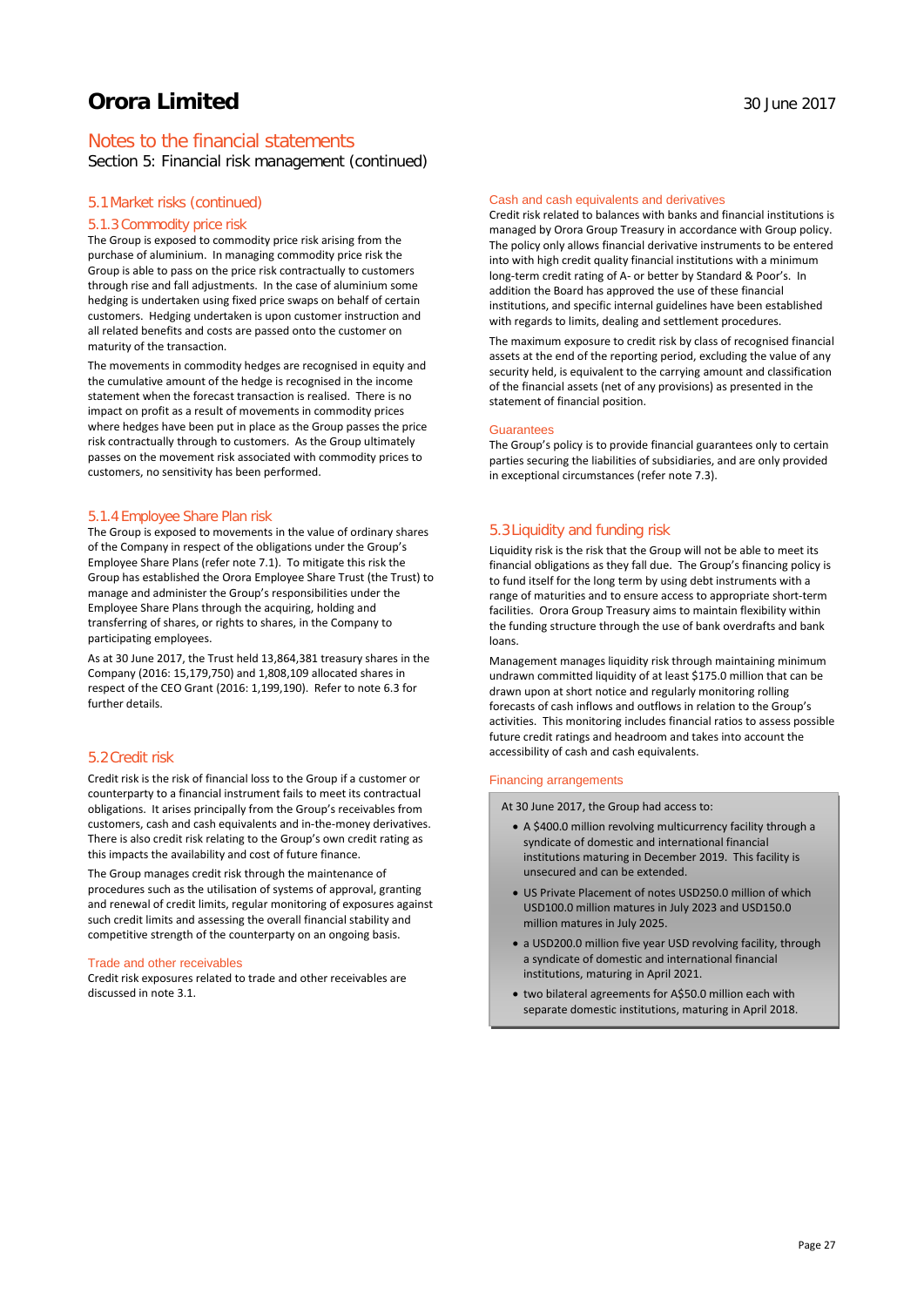# Notes to the financial statements

Section 5: Financial risk management (continued)

# 5.3Liquidity risk and funding risk (continued)

The committed and uncommitted standby arrangements and unused facilities of the Group are set out below:

|                                 | 2017             |                              |              | 2016      |             |         |
|---------------------------------|------------------|------------------------------|--------------|-----------|-------------|---------|
| \$ million                      | <b>Committed</b> | <b>Uncommitted</b>           | <b>Total</b> | Committed | Uncommitted | Total   |
| Financing facilities available: |                  |                              |              |           |             |         |
| <b>Bank overdrafts</b>          |                  | 6.3                          | 6.3          |           | 6.3         | 6.3     |
| US Private placement            | 324.6            |                              | 324.6        | 335.7     |             | 335.7   |
| Loan facilities and term debt   | 759.7            | 81.9                         | 841.6        | 768.5     | 83.7        | 852.2   |
|                                 | 1,084.3          | 88.2                         | 1,172.5      | 1,104.2   | 90.0        | 1,194.2 |
| Facilities utilised:            |                  |                              |              |           |             |         |
| <b>Bank overdrafts</b>          |                  | 5.1                          | 5.1          |           |             |         |
| US Private placement            | 324.6            | $\qquad \qquad \blacksquare$ | 324.6        | 335.7     |             | 335.7   |
| Loan facilities and term debt   | 403.4            | $\qquad \qquad \blacksquare$ | 403.4        | 364.0     |             | 364.0   |
|                                 | 728.0            | 5.1                          | 733.1        | 699.7     |             | 699.7   |
| Facilities not utilised:        |                  |                              |              |           |             |         |
| <b>Bank overdrafts</b>          |                  | 1.2                          | 1.2          |           | 6.3         | 6.3     |
| US Private placement            |                  |                              |              |           |             |         |
| Loan facilities and term debt   | 356.3            | 81.9                         | 438.2        | 404.5     | 83.7        | 488.2   |
|                                 | 356.3            | 83.1                         | 439.4        | 404.5     | 90.0        | 494.5   |

#### Maturity of financial liabilities

The table below analyses the Group's financial liabilities, including derivatives, into relevant maturity groupings based on the period remaining until the contractual maturity date. The amounts disclosed in the table are the contractual undiscounted cash flows (including interest), so will not always reconcile with the amounts disclosed in the statement of financial position:

|                                                           |                |           |           |                              | <b>Total</b> |                        |
|-----------------------------------------------------------|----------------|-----------|-----------|------------------------------|--------------|------------------------|
|                                                           |                |           |           | More than 5                  | contractual  | <b>Carrying amount</b> |
| \$ million                                                | 1 year or less | 1-2 years | 2-5 years | years                        | cash flows   | (assets)/ liabilities  |
| 2017                                                      |                |           |           |                              |              |                        |
| Non-derivative financial instruments                      |                |           |           |                              |              |                        |
| Trade and other payables                                  | 826.9          | 19.0      | 20.4      | 1.1                          | 867.4        | 867.4                  |
| Borrowings                                                | 38.4           | 21.9      | 432.8     | 349.3                        | 842.4        | 732.5                  |
| <b>Total non-derivatives</b>                              | 865.3          | 40.9      | 453.2     | 350.4                        | 1,709.8      | 1,599.9                |
| <b>Derivatives</b>                                        |                |           |           |                              |              |                        |
| Net settled (interest rate swaps and commodity contracts) | (3.9)          | (2.8)     |           |                              | (6.7)        | (6.7)                  |
| Gross settled forward exchange contracts                  |                |           |           |                              |              |                        |
| - Inflow                                                  | 307.3          | 34.9      | 0.2       |                              | 342.4        |                        |
| - Outflow                                                 | (308.7)        | (37.8)    | (1.3)     |                              | (347.8)      |                        |
| Total gross settled forward exchange contracts            | (1.4)          | (2.9)     | (1.1)     | $\overline{\phantom{0}}$     | (5.4)        | (5.4)                  |
| <b>Total derivatives</b>                                  | (5.3)          | (5.7)     | (1.1)     | $\qquad \qquad \blacksquare$ | (12.1)       | (12.1)                 |
| 2016                                                      |                |           |           |                              |              |                        |
| Non-derivative financial instruments                      |                |           |           |                              |              |                        |
| Trade and other payables                                  | 708.5          | 11.5      | 15.8      | 1.2                          | 737.0        | 737.0                  |
| <b>Borrowings</b>                                         | 22.9           | 42.4      | 396.7     | 372.5                        | 834.5        | 695.7                  |
| <b>Total non-derivatives</b>                              | 731.4          | 53.9      | 412.5     | 373.7                        | 1,571.5      | 1,432.7                |
| <b>Derivatives</b>                                        |                |           |           |                              |              |                        |
| Net settled (interest rate swaps and commodity contracts) | (5.7)          | (4.1)     | (4.5)     |                              | (14.3)       | (14.3)                 |
| Gross settled forward exchange contracts                  |                |           |           |                              |              |                        |
| - Inflow                                                  | 344.3          | 34.4      | 15.6      | ä,                           | 394.3        |                        |
| - Outflow                                                 | (353.0)        | (35.9)    | (16.3)    |                              | (405.2)      |                        |
| Total gross settled forward exchange contracts            | (8.7)          | (1.5)     | (0.7)     | ä,                           | (10.9)       | (10.9)                 |
| <b>Total derivatives</b>                                  | (14.4)         | (5.6)     | (5.2)     | $\overline{\phantom{0}}$     | (25.2)       | (25.2)                 |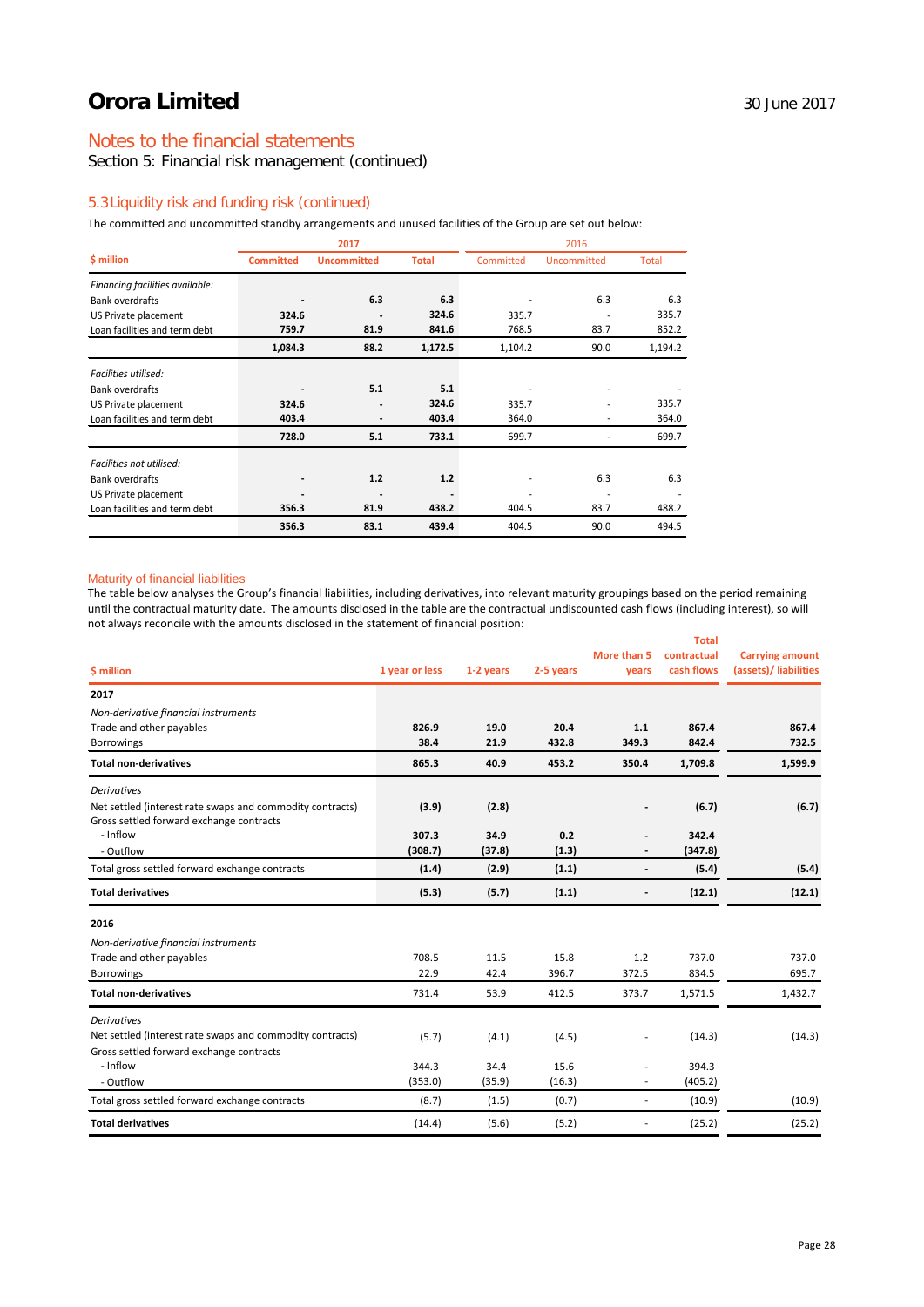# Notes to the financial statements

Section 5: Financial risk management (continued)

### 5.4Hedging instruments

#### Hedging activities and the use of derivatives

# **What is a derivative?**

A derivative is a type of financial instrument typically used to manage risk. A derivative's value changes over time in response to underlying variables, such as exchange rates or interest rates, and is entered into for a fixed period of time. A hedge is where a derivative is used to manage exposure in an underlying variable.

The Group is exposed to certain market risks which include foreign exchange risk, interest rate risk and commodity price risk. In accordance with Board approved policies the Group manages these risks by using derivative financial instruments to hedge the underlying exposures.

#### **Why do we need them?**

The key market risks facing the Group:

- Foreign currency transaction risk is the risk that currency fluctuations will have a negative effect on the value of the Group's future cash flows due to changes in foreign currency between the date a commercial transaction is entered into and the date at which the transaction is settled
- Interest rate risk arises from fluctuations in variable market interest rates impacting the fair value or future cash flows on long-term borrowings
- Commodity price risk arises from significant changes in the price of key raw material inputs, in particular the purchase of aluminium.

#### **How do we use them?**

The Group employs the following derivative financial instruments when managing its foreign currency and interest rate risk:

- Forward exchange contracts and options are derivative instruments used to hedge transaction risk so they enable the sale or purchase of foreign currency at a known fixed rate on an agreed future date. The Group holds forward exchange contracts and options denominated in US Dollar, Euro and NZ Dollar to hedge highly probable forecast sale and purchase transactions (cash flow hedges);
- Interest rate swaps are derivative instruments that exchange a fixed rate of interest for a floating rate, or vice versa, or one type of floating rate for another, and are used to manage interest rate risk. These derivatives are entered into to optimise the Group's exposure to fixed and floating interest rates arising from borrowings. These hedges incorporate cash flow hedges, which fix future interest payments, and fair value hedges, which reduce the Group's exposure to changes in the value of its assets and liabilities arising from interest rate movements.

In respect of managing commodity price risk the Group uses forward commodity contracts. Forward commodity contracts are derivative instruments used to hedge price risk so they enable the purchase of aluminium raw materials at a known fixed rate on an agreed future date. On behalf of customers, aluminium hedging is undertaken using fixed price swaps. The Group passes on the price risk of commodities contractually through to customers, including any benefits and costs relating to swaps upon their maturity (fair value hedge).

Analysis of the derivatives used by the Group to hedge its exposure and the various methods used to calculate their respective fair values are detailed in this section.

#### Derivative instruments

The following table sets out the fair value of derivative financial instruments analysed by type of contract.

|                                                    | Level 2 fair value hierarchy |                 |                              |           |                      |          |                          |           |  |
|----------------------------------------------------|------------------------------|-----------------|------------------------------|-----------|----------------------|----------|--------------------------|-----------|--|
|                                                    |                              | 2017            |                              |           |                      | 2016     |                          |           |  |
|                                                    |                              | <b>Weighted</b> |                              |           |                      | Weighted |                          |           |  |
| <b>\$</b> million                                  | <b>Notional item</b>         | Average         | Asset                        | Liability | <b>Notional item</b> | Average  | Asset                    | Liability |  |
| Forward exchange contracts                         |                              |                 |                              |           |                      |          |                          |           |  |
| Cash flow hedges                                   |                              |                 |                              |           |                      |          |                          |           |  |
| AUD/USD                                            | <b>USD84.5</b>               | 0.7485          | 0.2                          | (3.2)     | USD79.3              | 0.7213   | 0.4                      | (3.2)     |  |
| AUD/NZD                                            | <b>NZD3.5</b>                | 1.0880          | 0.2                          | (0.1)     | NZD(6.7)             | 1.0849   | 0.2                      | (0.4)     |  |
| AUD/EUR                                            | <b>EUR18.9</b>               | 0.6810          | 0.8                          | (0.3)     | EUR16.7              | 0.6466   | 0.1                      | (1.3)     |  |
| NZD/USD                                            | <b>USD16.4</b>               | 0.6983          | $\qquad \qquad \blacksquare$ | (1.0)     | <b>USD9.2</b>        | 0.6712   | $\overline{\phantom{a}}$ | (0.7)     |  |
| NZD/EUR                                            | <b>EUR2.8</b>                | 0.6273          |                              | (0.1)     | <b>EUR7.6</b>        | 0.6038   | $\overline{a}$           | (0.5)     |  |
| NZD/AUD                                            | AUD90.4                      | 1.0749          | 0.3                          | (2.0)     | AUD100.8             | 1.1013   | 0.1                      | (5.0)     |  |
| Fair value hedges                                  |                              |                 |                              |           |                      |          |                          |           |  |
| AUD/USD                                            | <b>USD25.0</b>               | 0.7707          |                              |           | USD40.0              | 0.7378   |                          | (0.5)     |  |
| AUD/NZD                                            | NZD20.0                      | 1.0518          |                              |           | NZD25.0              | 1.0472   |                          |           |  |
| Interest rate swap contracts                       |                              |                 |                              |           |                      |          |                          |           |  |
| Cash flow hedge                                    | AUD200.0                     |                 |                              |           | AUD300.0             |          |                          |           |  |
|                                                    | floating to fixed            |                 |                              | (6.9)     | floating to fixed    |          |                          | (12.4)    |  |
| Fair value hedge                                   |                              |                 |                              |           | USD50.0              |          |                          |           |  |
|                                                    |                              |                 |                              |           | floating to fixed    |          |                          | (2.0)     |  |
| Total derivatives in an asset/(liability) position |                              |                 | 1.5                          | (13.6)    |                      |          | 0.8                      | (26.0)    |  |
| Current asset/(liability)                          |                              |                 | 1.3                          | (7.8)     |                      |          | 0.7                      | (13.7)    |  |
| Non-current asset/(liability)                      |                              |                 | 0.2                          | (5.8)     |                      |          | 0.1                      | (12.3)    |  |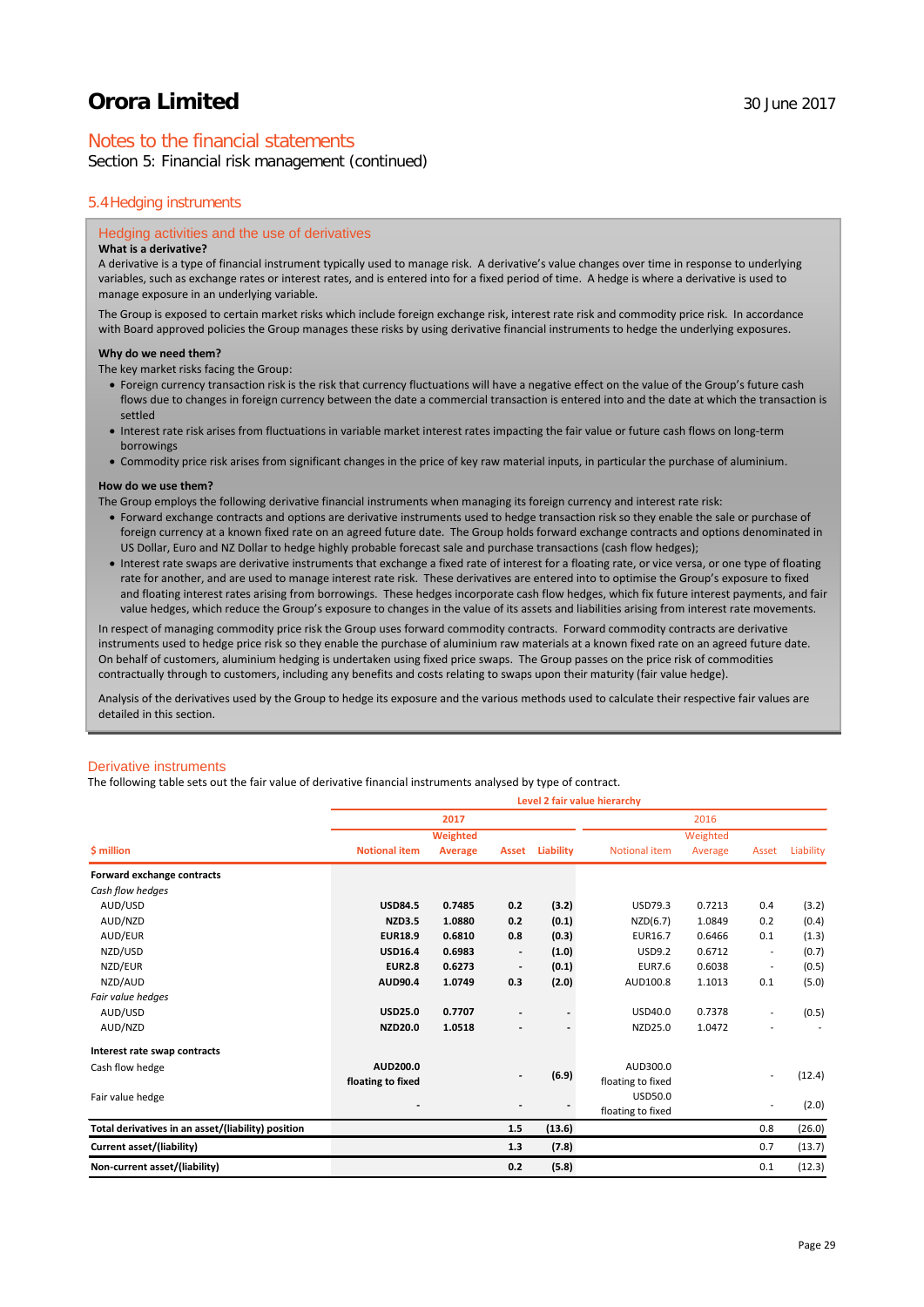# Notes to the financial statements

# Section 5: Financial risk management (continued)

#### 5.4Hedging instruments (continued)

### Derivative instruments (continued)

All derivative financial instruments utilised by the Group are hedges of highly probable forecast transactions with a hedge ratio of 1:1, therefore the change in the hedging instrument is equal to the change in the value of the underlying hedged item.

Derivative financial instruments are only undertaken if they relate to underlying exposures, the Group does not use derivatives to speculate. As at 30 June 2017 and 30 June 2016, the Group only held derivative financial instruments (hedging instruments) whose fair values were measured in accordance with level 2 of the fair value hierarchy.

There were no transfers between level 1 and 2 for recurring fair value measurements during the year. The Group does not hold any level 3 derivative financial instruments.

### Accounting policies

Derivative financial instruments are recognised initially at fair value on the date the instrument is entered into and are subsequently remeasured at fair value or 'marked to market' at each reporting

date. The gain or loss on remeasurement is recognised immediately in the income statement unless the derivative is designated as a hedging instrument in which case the remeasurement is recognised in equity.

#### Hedge accounting

At the inception of the hedge relationship, the Group formally designates the relationship between hedging instruments and hedged items, as well as its risk management objective for undertaking various hedge transactions. The Group also documents its assessment, both at hedge inception and on an ongoing basis, as to whether the derivatives that are used in hedging transactions have been and will continue to be highly effective in offsetting changes in fair values or cash flows of hedged items. Where option contracts are used to hedge forecast transactions, only the intrinsic value of the option contract is designated as the hedging instrument.

For the purposes of hedge accounting, hedges are classified as fair value hedges, cash flow hedges or net investment hedges.

Hedges that meet the criteria for hedge accounting are accounted for as follows:

|                                  | <b>Fair value hedge</b>                                                                                                                                                                                                                                                                                                                                                                                                                                                                                                                                                                                                                                                                          | <b>Cash flow hedge</b>                                                                                                                                                                                                                                                                                                                                                                                                                                                                                                                                                                                                                                                                                                                                                                                                                                                                                                                                                                                                                                                                                                                                                                                                                                                                                                                                                                      | <b>Net investment hedge</b>                                                                                                                                                                                                                                                                                                                                                                                 |
|----------------------------------|--------------------------------------------------------------------------------------------------------------------------------------------------------------------------------------------------------------------------------------------------------------------------------------------------------------------------------------------------------------------------------------------------------------------------------------------------------------------------------------------------------------------------------------------------------------------------------------------------------------------------------------------------------------------------------------------------|---------------------------------------------------------------------------------------------------------------------------------------------------------------------------------------------------------------------------------------------------------------------------------------------------------------------------------------------------------------------------------------------------------------------------------------------------------------------------------------------------------------------------------------------------------------------------------------------------------------------------------------------------------------------------------------------------------------------------------------------------------------------------------------------------------------------------------------------------------------------------------------------------------------------------------------------------------------------------------------------------------------------------------------------------------------------------------------------------------------------------------------------------------------------------------------------------------------------------------------------------------------------------------------------------------------------------------------------------------------------------------------------|-------------------------------------------------------------------------------------------------------------------------------------------------------------------------------------------------------------------------------------------------------------------------------------------------------------------------------------------------------------------------------------------------------------|
| What is it?                      | A derivative or financial instrument<br>designated as hedging the change in fair<br>value of a recognised asset or liability or<br>firm commitment.                                                                                                                                                                                                                                                                                                                                                                                                                                                                                                                                              | A derivative or financial instrument hedging the<br>exposure to variability in cash flow attributable to a<br>particular risk associated with an asset, liability or<br>forecasted transaction.                                                                                                                                                                                                                                                                                                                                                                                                                                                                                                                                                                                                                                                                                                                                                                                                                                                                                                                                                                                                                                                                                                                                                                                             | Financial instruments hedging<br>changes in foreign currency when the<br>net assets of a foreign operation are<br>translated from their functional<br>currency into Australian dollars.                                                                                                                                                                                                                     |
| <b>Movement</b> in<br>fair value | Changes in the fair value of the<br>derivative are recognised in the income<br>statement, together with the changes in<br>fair value of the hedged asset or liability<br>attributable to the hedged risk.<br>The gain or loss relating to the effective<br>portion of interest rate swaps, hedging<br>fixed rate borrowings, is recognised in<br>the income statement within 'finance<br>costs', together with changes in the fair<br>value of the hedged fixed rate<br>borrowings attributable to interest rate<br>risk. The gain or loss relating to the<br>ineffective portion is recognised in the<br>income statement within 'other income'<br>or 'general and administration<br>expenses'. | The effective part of any gain or loss on the<br>derivative financial instrument is recognised in<br>other comprehensive income and accumulated in<br>equity in the hedging reserve. The change in the<br>fair value that is identified as ineffective is<br>recognised immediately in the income statement<br>within 'other income' or 'general and<br>administration expenses'.<br>Amounts accumulated in equity are transferred to<br>the income statement in the periods when the<br>hedged item affects profit or loss (for instance,<br>when the forecast sale that is hedged takes place).<br>However, when the forecast transaction that is<br>hedged results in the recognition of a non-financial<br>asset (for example, inventory), the gains and losses<br>previously deferred in equity are transferred from<br>equity and included in the measurement of the<br>initial cost or carrying amount of the asset.<br>Where options are used, changes in the fair value of<br>the option are recognised in other comprehensive<br>income depending on whether it is designated as<br>the hedging instrument in its entirety, or it's<br>intrinsic value only. If only the intrinsic value is<br>designated, the option's time value that matches<br>the terms of the hedged item is be recognised in<br>equity and released to profit or loss over the term<br>of the hedged item. | On consolidation, foreign currency<br>differences arising on the translation<br>of financial assets and liabilities<br>designated as net investment hedges<br>of a foreign operation are recognised<br>in other comprehensive income and<br>accumulated in the foreign exchange<br>reserve, to the extent that the hedge<br>is effective. Any ineffective portion is<br>recognised in the income statement. |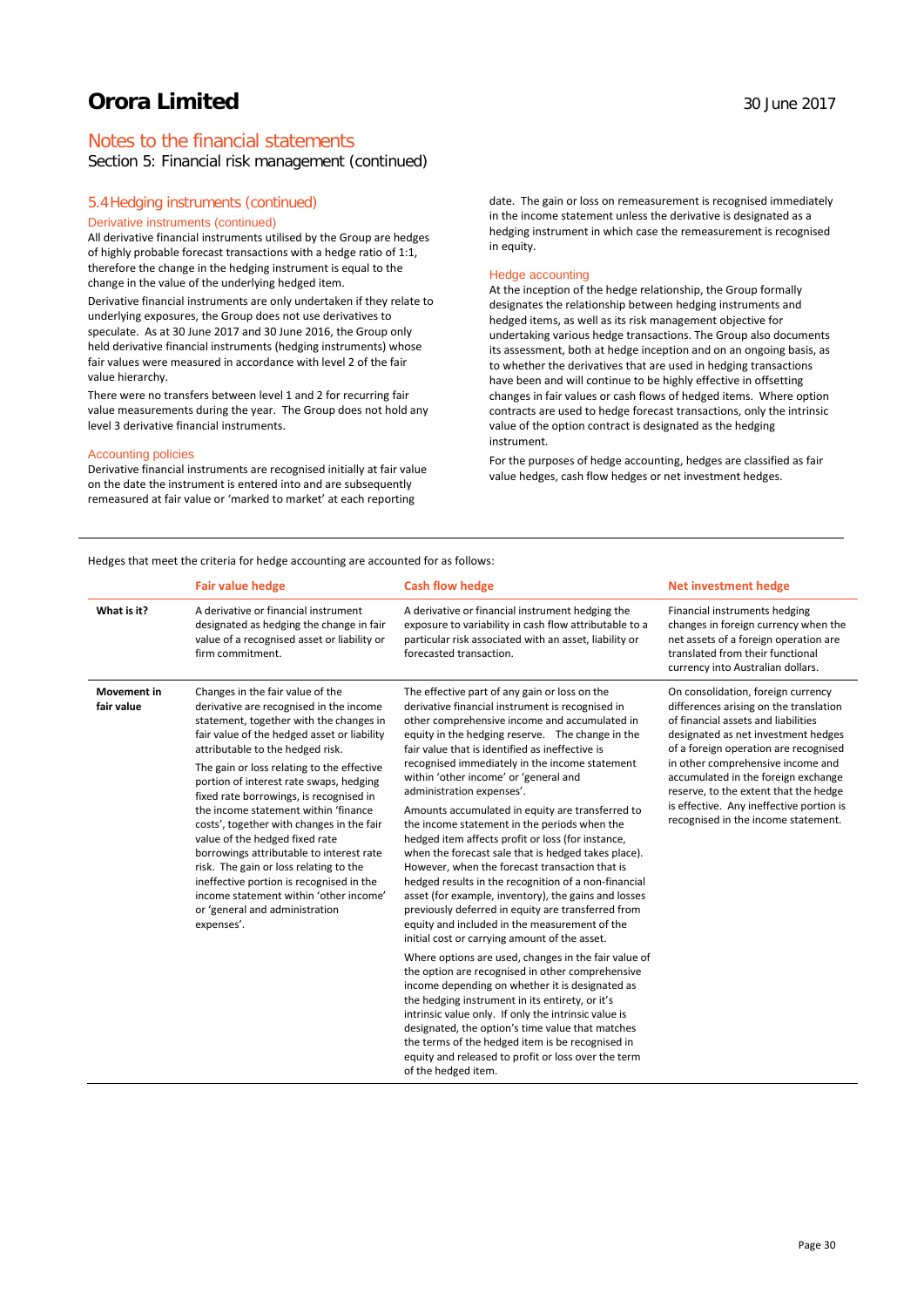# Notes to the financial statements

# Section 5: Financial risk management (continued)

# 5.4Hedging instruments (continued)

|  | Hedge accounting (continued) |  |  |
|--|------------------------------|--|--|
|--|------------------------------|--|--|

|                                                  | <b>Fair value hedge</b>                                                                                                                                                                                                                                                                                      | <b>Cash flow hedge</b>                                                                                                                                                                                                                                                                                                                                                                                                                                                                                                       | Net investment hedge                                                                                                                                                                                                                                                                                              |
|--------------------------------------------------|--------------------------------------------------------------------------------------------------------------------------------------------------------------------------------------------------------------------------------------------------------------------------------------------------------------|------------------------------------------------------------------------------------------------------------------------------------------------------------------------------------------------------------------------------------------------------------------------------------------------------------------------------------------------------------------------------------------------------------------------------------------------------------------------------------------------------------------------------|-------------------------------------------------------------------------------------------------------------------------------------------------------------------------------------------------------------------------------------------------------------------------------------------------------------------|
| <b>Discontinuation</b><br>of hedge<br>accounting | If the hedge no longer meets the criteria<br>for hedge accounting, the adjustment to<br>the carrying amount of a hedged item,<br>for which the effective interest method<br>is used, is amortised to the income<br>statement over the period to maturity<br>using a recalculated effective interest<br>rate. | When a hedging instrument expires or is sold,<br>terminated or exercised, or when a hedge no longer<br>meets the criteria for hedge accounting, any<br>cumulative gain or loss existing in equity at that<br>time remains in equity and is recognised when the<br>forecast transaction is ultimately recognised in the<br>income statement. When a forecast transaction is<br>no longer expected to occur, the cumulative gain or<br>loss that was reported in equity is immediately<br>transferred to the income statement. | Upon disposal of the foreign<br>operation, which is subject to the<br>net investment hedge, the<br>cumulative amount that has<br>been recognised in equity in<br>relation to the hedged net<br>investment is transferred to the<br>income statement and<br>recognised as part of the gain or<br>loss on disposal. |

#### **Rebalancing**

If the hedging ratio for risk management purposes is no longer optimal but the risk management objective remains unchanged and the hedge continues to qualify for hedge accounting, the hedge relationship will be rebalanced by adjusting either the volume of the hedging instrument or the volume of the hedged item so that the hedge ratio aligns with the ratio used for risk management purposes. Any hedge ineffectiveness is calculated and accounted for in profit or loss at the time of the hedge relationship rebalancing.

#### Judgements and estimates

The Orora Group Treasury team performs the financial instrument valuations and reports directly to the Chief Financial Officer (CFO) and the Audit & Compliance Committee. Discussions of valuation processes and results are held with the CFO and Orora Group Treasury at least once every six months, in line with the Group's half-yearly reporting requirements. Significant valuation issues are reported to the Audit & Compliance Committee.

When measuring the fair value of an asset or liability, the Group uses market observable data as far as possible. Fair values are categorised into three levels as prescribed under accounting standards, with each of these levels indicating the reliability of the inputs used in determining fair value. The levels in the fair value hierarchy are:

Level 1: fair value identified from quoted price traded in an active market for an identical asset or liability at the end of the reporting period. The quoted market price used for assets is the last bid price.

Level 2: fair value determined using valuation techniques that maximise the use of observable market data and rely as little as possible on entity-specific estimates. All significant inputs used in the valuation method are observable.

Level 3: one or more of the significant inputs in determining fair value for the asset or liability is not based on observable market data (unobservable input).

#### **Determining fair value**

The specific valuation techniques used to value derivative financial instruments are as follows:

- the fair value of forward exchange contracts and currency options is determined by using the difference between the contract exchange rate and the quoted exchange rate at the reporting date;
- the fair value of interest rate swaps calculated as the present value of the estimated future cash flows ie the amounts that the Group would receive or pay to terminate the swap at the reporting date, based on observable yield curves;
- the fair value of commodity forward contracts is determined by using the difference between the contract commodity price and the quoted price at the reporting date.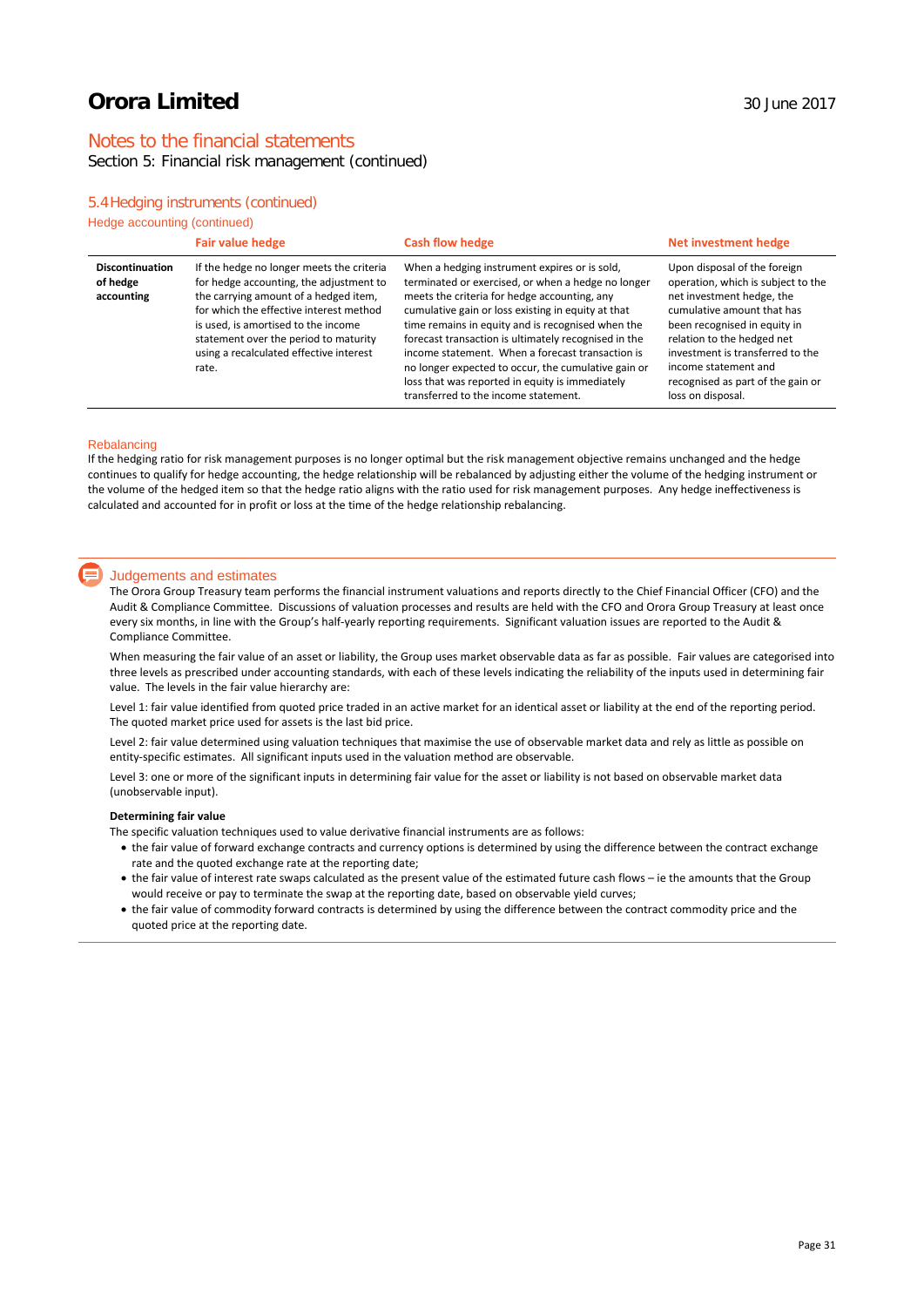# Notes to the financial statements

Section 6: Group Structure

In this section **This section provides information on those subsidiaries whose results principally affect the financial results of the** Group, including details of the acquisitions that occurred during the period. Details of the Orora Employee Share Trust are also discussed below.

#### 6.1Principal subsidiary undertakings and investments

The ultimate parent of the Group is Orora Limited, a company incorporated in Australia. The companies listed below are those whose results, in addition to the parent Company, principally affect the figures shown within the Annual Report:

| <b>Country of</b>                 |                      | <b>Orora Group's</b><br>effective interest |      |  |
|-----------------------------------|----------------------|--------------------------------------------|------|--|
| <b>Controlled entities</b>        | incorporation        | 2017                                       | 2016 |  |
| Specialty Packaging Group Pty Ltd | Australia            | 100%                                       | 100% |  |
| Orora Packaging New Zealand Ltd   | New Zealand          | 100%                                       | 100% |  |
| <b>Orora Packaging Solutions</b>  | <b>United States</b> | 100%                                       | 100% |  |
| Landsberg Orora                   | <b>United States</b> | 100%                                       | 100% |  |
| Orora Visual TX LLC               | <b>United States</b> | 100%                                       | 100% |  |

The Group did not dispose of any controlled entities during the twelve month period ending 30 June 2017 (2016: nil). Refer below for details of acquisitions.

### 6.2Acquisition of controlled businesses

#### 6.2.1 Current period acquisitions

During the period the Group acquired the assets and operations of a number of businesses which included, The Register Print Group in January 2017, and The Garvey Group and Graphic Tech in March 2017. The acquired businesses provide point-of-purchase (POP) retail display solutions to blue-chip retailers and brand owners in the USA and have expanded the Group's POP capabilities. Servicing the full POP value chain the businesses provide customers with concept development, design, digital printing, large format lithographic printing, manufacturing and fulfilment support.

The acquisitions expand the Group's footprint into the Northeast, West and Midwest of the USA and strengthen the ability of the Group to service national corporate customers across multiple locations. The results of these businesses are included in the North America segment from the date of acquisition.

The accounting for the above acquisitions has been provisionally determined as at 30 June 2017 as the post-close adjustment process remains in progress. Management is continuing to assess the fair value of the opening balance sheets which may result in adjustments to the fair value attributable to the net assets acquired as reported below.

The following information represents the aggregate impact of these three acquisitions upon the Group, as provisionally determined.

#### Purchase consideration

#### **\$ million**

| <b>Total purchase consideration</b> | 136.0 |
|-------------------------------------|-------|
| Deferred consideration              | 14.4  |
| Initial cash consideration paid     | 121.6 |

### Deferred consideration

Of the total \$14.4 million deferred consideration, \$5.4 million attracts interest of 2.0% per annum and is payable in July 2018. Of the remaining balance payable \$2.0 million is due in March 2018, \$5.7 million in September 2018 and \$1.3m is payable in March 2019.

#### Fair value of net assets acquired and goodwill

| <b>S</b> million                               | <b>Fair Value</b> |
|------------------------------------------------|-------------------|
| Trade and other receivables                    | 28.0              |
| Inventories                                    | 5.1               |
| Property, plant and equipment                  | 46.7              |
| Intangible assets                              | 0.1               |
| Trade and other payables                       | (16.7)            |
| Fair value of net identifiable assets acquired | 63.2              |
| Add goodwill                                   | 72.8              |
| Fair value of net assets acquired              | 136.0             |

#### **Goodwill**

The goodwill is mainly attributable to the synergies expected to be achieved from integrating the businesses purchased into the Group's existing North American operations and the skills and talent of the workforce in the newly acquired businesses.

#### **Acquired receivables**

The fair value of acquired trade receivables is \$25.6 million. The gross contractual amount for trade receivables due is \$25.8 million of which \$0.2 million is expected to be uncollectable.

#### Purchase consideration and acquisition-related costs

#### **\$ million**

| Cash consideration paid | 121.6 |
|-------------------------|-------|
| Less: cash acquired     |       |
| Outflow of cash         | 121.6 |

Acquisition-related costs of \$1.5 million were recognised in general and administrative expenses in the income statement and in operating cash flows in the cash flow statement.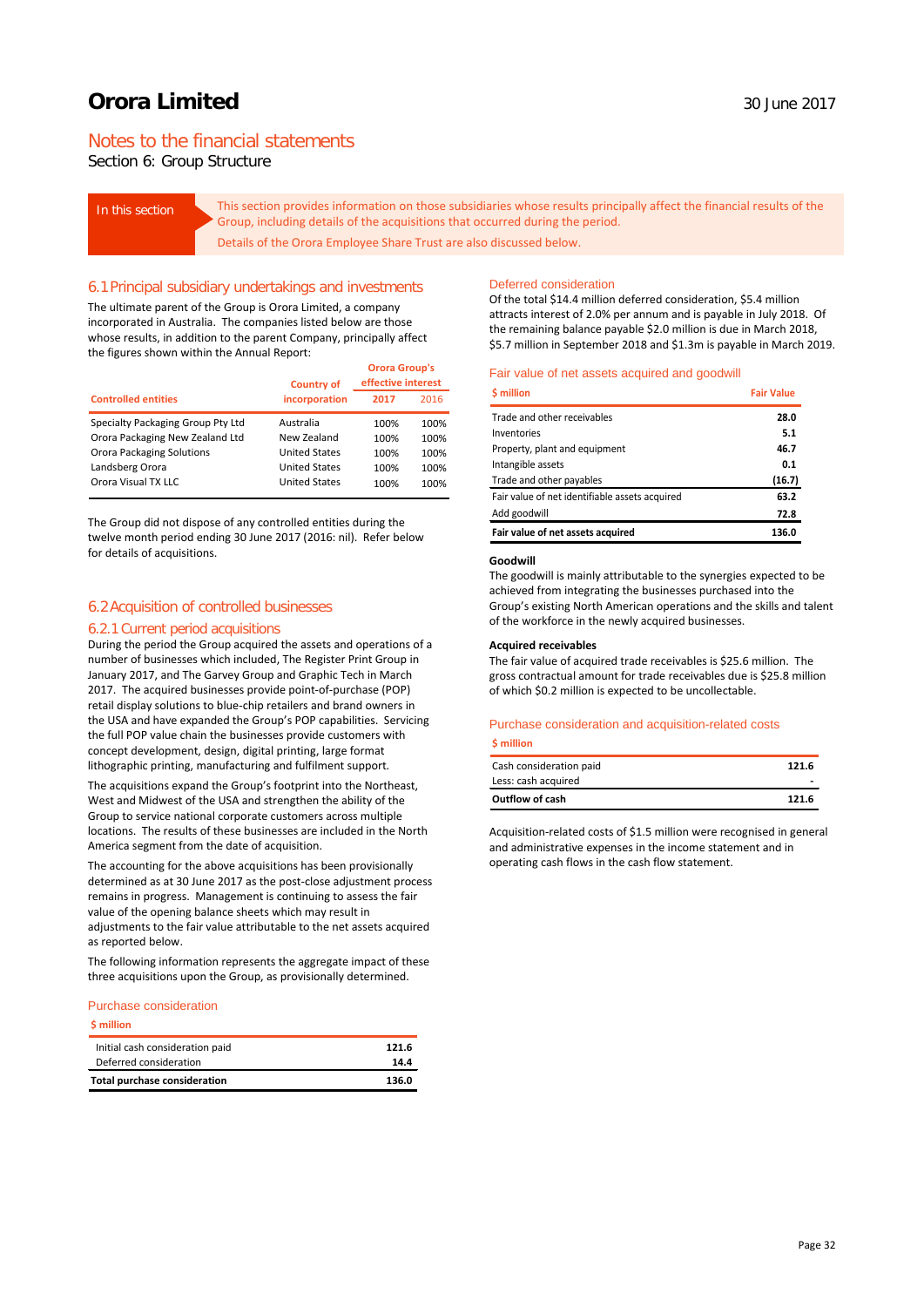# Notes to the financial statements

Section 6: Group Structure (continued)

### 6.2Acquisition of controlled businesses (continued)

### 6.2.2 Prior period acquisitions

#### IntegraColor LLC

On 1 March 2016, the Group acquired 100% of the issued share capital of IntegraColor LLC (IntegraColor), a provider of point of purchase retail display solutions and other visual communication services for customers across consumer (food and beverage), healthcare/education and horticulture industries. The operations are based in Dallas, Texas and service customers across North America. The results of IntegraColor are included in the North America segment from the date of acquisition.

The accounting for the IntegraColor acquisition was completed during the period and details of the fair attributable to the net assets acquired are reported below.

#### Purchase consideration

| <b>S</b> million                     |      |
|--------------------------------------|------|
| Initial cash consideration paid      | 91.2 |
| Cash paid for completion adjustments | 6.9  |
| Deferred consideration               |      |
| Cash settled                         | 7.1  |
| Equity settled                       | 2.1  |
| <b>Total purchase consideration</b>  | 1073 |

#### Deferred consideration

The deferred consideration payable includes a \$7.1 million cash payment and a \$2.1 million equity settled portion.

The cash settled amount attracts interest at 1.5% per annum and is payable in two instalments, the first instalment of \$4.6 million (plus interest) was paid in March 2017, whilst the second instalment of \$2.5 million is payable in September 2017.

In respect of the equity settled portion of the deferred consideration, the vendor will be entitled to receive 863,445 ordinary shares in Orora Limited in September 2017.

#### Fair value of net assets acquired and goodwill

| <b>S</b> million                               | <b>Fair value</b> |
|------------------------------------------------|-------------------|
| Cash and cash equivalents                      | 2.8               |
| Trade and other receivables                    | 25.1              |
| Inventories                                    | 12.1              |
| Property, plant and equipment                  | 16.2              |
| Deferred tax assets                            | 5.0               |
| Intangible assets                              | 7.5               |
| Trade and other payables                       | (13.2)            |
| Provisions                                     | (1.1)             |
| Other liabilities                              | (3.3)             |
| Fair value of net identifiable assets acquired | 51.1              |
| Add goodwill                                   | 56.2              |
| Fair value of net assets acquired              | 107.3             |

#### **Goodwill**

The goodwill is mainly attributable to the synergies expected to be achieved from integrating the company into the Group's existing North American business and the skills and talent of IntegraColor's workforce.

#### **Acquired receivables**

The fair value of acquired trade receivables is \$22.6 million. The gross contractual amount for trade receivables due is \$22.8 million of which \$0.2 million is expected to be uncollectable.

#### Purchase consideration and acquisition-related costs **30 June 2017**

During the period the first instalment of the deferred consideration of \$4.6 million, including interest, was paid. This payment is presented in investing cash flows in the cash flow statement.

In the twelve months to 30 June 2017 no cash payments made were made relating to acquisition costs.

#### **30 June 2016**

During the period from the date of acquisition to 30 June 2016 the Group reported the following cash flows:

| <b>S</b> million        | 2016  |
|-------------------------|-------|
| Cash consideration paid | 98.1  |
| Less: cash acquired     | (2.8) |
| Outflow of cash         | 95.3  |

In addition, acquisition related costs of \$1.4 million were recognised in general and administrative expenses in the income statement and in operating cash flows in the cash flow statement.

# Judgements and estimates

The acquisition method of accounting is used to account for all business combinations regardless of whether equity instruments or other assets of a business are acquired.

In accordance with the acquisition method the Group measures goodwill, at acquisition date, as the fair value of the consideration transferred less the fair value of the identifiable assets and liabilities acquired. The fair value of the consideration transferred comprises the initial cash paid and an estimate for any future contingent or deferred payments the Group may be liable to pay.

The application of the acquisition method requires certain estimates and assumptions to be made particularly around the determination of fair value of: any contingent or deferred consideration; the acquired intangible assets; property, plant and equipment; and liabilities assumed. Such estimates are based on the information available at the acquisition date and valuation techniques which require considerable judgement in forecasting future cash flows and developing other assumptions.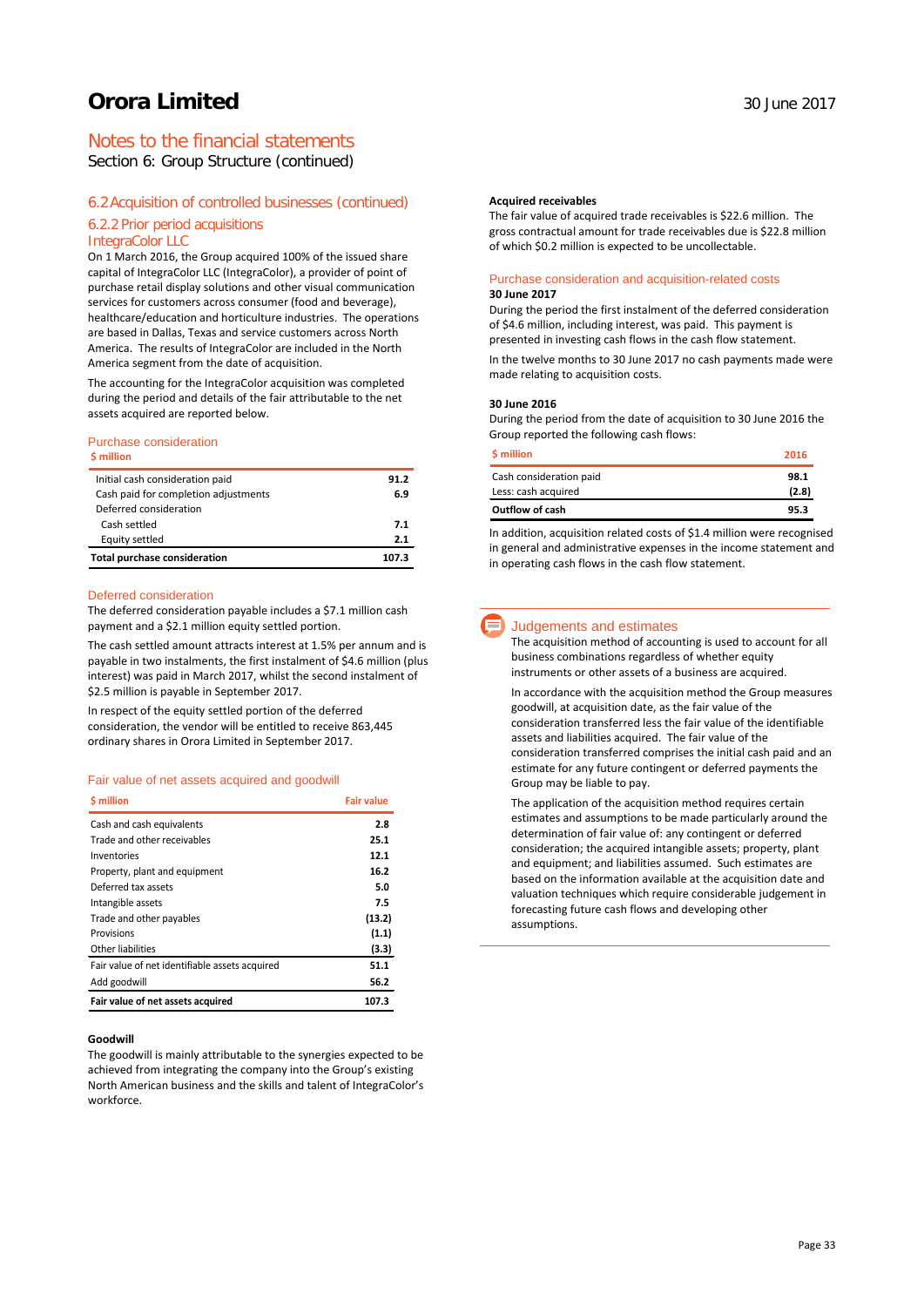# Notes to the financial statements

Section 6: Group Structure (continued)

# 6.3Orora Employee Share Trust

The Group holds shares in itself as a result of shares purchased by the Orora Employee Share Trust (the Trust). The Trust was established to manage and administer the Company's responsibilities under the Groups Employee Share Plans (refer note 7.1) through the acquiring, holding and transferring of shares, or rights to shares, in the Company to participating employees. In respect of these transactions, at any point in time the Trust may hold 'allocated' and 'unallocated' shares.

#### **Allocated shares**

Allocated shares represent those shares that have been purchased and awarded to employees under the CEO Grant (refer note 7.1). Shares granted to an employee under the CEO Grant are restricted in that the employee is unable to dispose of the shares for a period of up to five years (or as otherwise determined by the Board). The Trust holds these shares on behalf of the employee until the restriction period is lifted at which time the Trust releases the shares to the employee. Allocated shares are not identified or accounted for as treasury shares.

Where the Orora Employee Share Trust purchases equity instruments in the Company, as a result of managing the Company's responsibilities under the Group's CEO Grant Employee Share Plan award, the consideration paid, including any directly attributable costs is deducted from equity, net of any related income tax effects.

#### **Unallocated shares**

Unallocated shares represent those shares that have been purchased by the Trustee on-market to satisfy the potential future vesting of awards granted under the Groups Employee Shares Plans, other than the CEO Grant. As the shares are unallocated they are identified and accounted for as treasury shares (Treasury Shares) refer note 2.4.1.

#### **Accounting policies**

As at 30 June 2017 the Trust held 13,864,381 Treasury Shares (unallocated shares) in the Company (2016: 15,179,750) and 1,808,109 allocated shares in respect of the CEO Grant (2016: 1,119,190).

Transactions with the Group-sponsored Trust are included in these financial statements. In particular, the Trust's purchases of shares in Orora Limited are debited directly to equity. The shares are held in the Trust until such time as they may be transferred to participants of the various Group share schemes. In accordance with the Trust Deed, the Trustees have the power to exercise all voting rights in relation to any investment (including shares) held within the Trust.

Management has been authorised by the Board to issue a request to the Trustee to waive all right and entitlement to be paid the final FY17 dividend in respect of Treasury Shares held by the Trust. As a result, assuming the Trustee grants the request, the Treasury Shares will not receive a dividend payment in respect of the final FY17 dividend.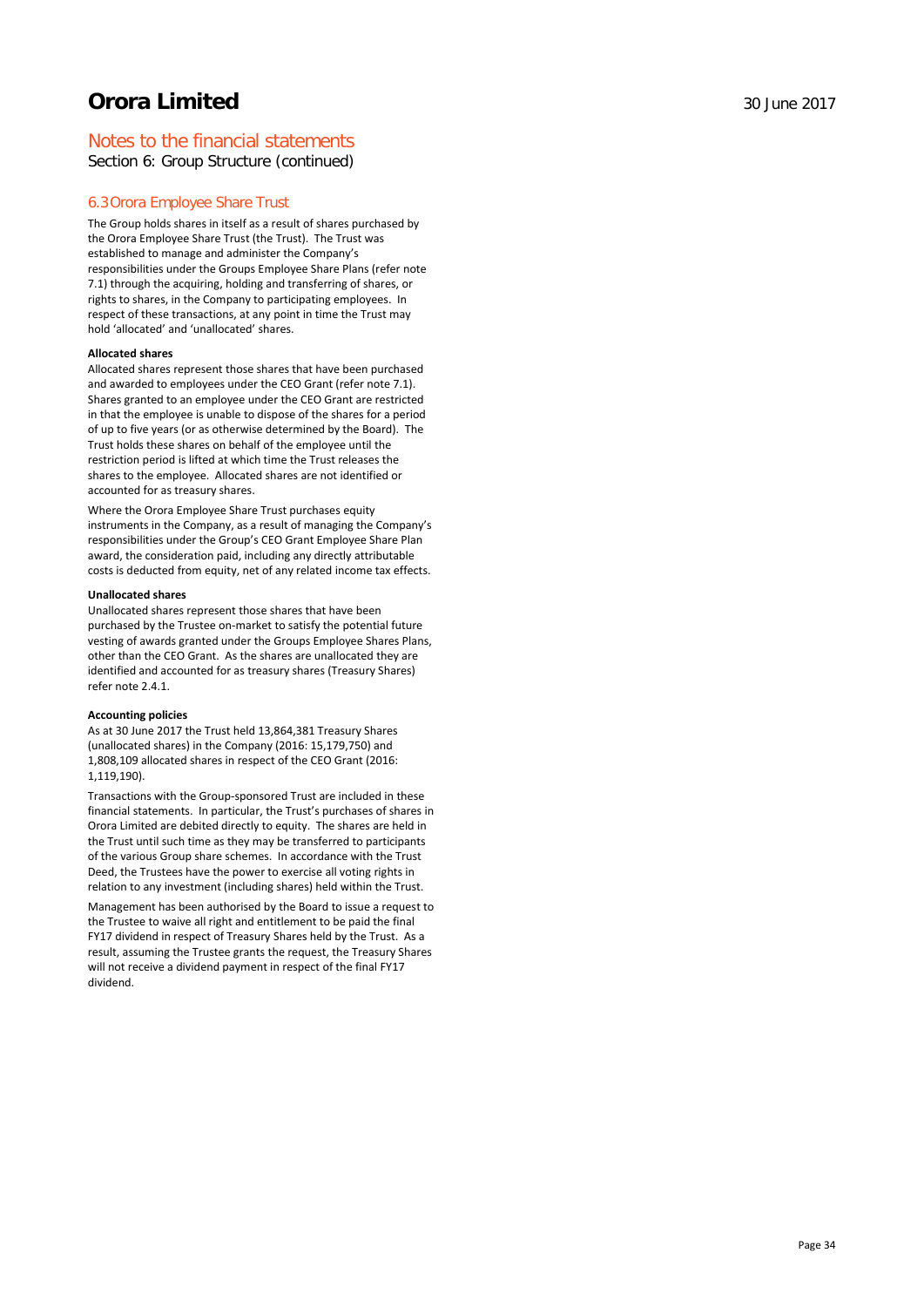# Notes to the financial statements

Section 7: Other

In this section This section includes additional financial information that is required by the accounting standards and the *Corporations Act 2001* including details about the Group's employee reward and recognition programs.

#### 7.1Share-based compensation

The Group provides benefits to employees (including senior executives) of the Group in the form of share-based incentives. The Orora employee incentive plans have been established to ensure employees are motivated and incentivised to develop and successfully execute against both short and long-term strategies that grow the business and generate shareholder returns. The plans provide an appropriate level and mix of short and long-term incentives to appropriately recognise and reward employees creating a high performance culture and Orora's ability to attract and retain talent. Orora's remuneration strategy is competitive in the relevant markets to support the attraction and retention of talent.

The following information provides details of Orora's employee incentive plans. During the period the Group recognised a share-based payment expense of \$9.1 million (2016: \$8.6 million). Employee expenses and employee provisions are shown in note 1.5 and 3.8 respectively.

This note should be read in conjunction with the Remuneration Report, as set out in the Directors' Report, which contains detailed information regarding the setting of remuneration for Key Management Personnel.

The following table details the total movement in the CEO Grant, Share Options, Performance Rights or Performance Shares issued by the Group:

|                                    |                  |                          | <b>Long Term Incentive Plans</b> |                    |                                                            | <b>Short Term Incentive Plan</b><br>Deferred Equity <sup>(1)</sup> |            |                    |
|------------------------------------|------------------|--------------------------|----------------------------------|--------------------|------------------------------------------------------------|--------------------------------------------------------------------|------------|--------------------|
|                                    | <b>CEO Grant</b> |                          | <b>Share Options</b>             |                    | <b>Performance Rights and</b><br><b>Performance Shares</b> |                                                                    |            |                    |
|                                    | No.              | $\overline{\xi^{(2)}}$   | No.                              | $\mathsf{S}^{(2)}$ | No.                                                        | $5^{(2)}$                                                          | No.        | $\mathsf{S}^{(2)}$ |
| 2017                               |                  |                          |                                  |                    |                                                            |                                                                    |            |                    |
| Outstanding at beginning of period | 1,199,190        | 1.78                     | 20,751,500                       | 0.33               | 10,263,500                                                 | 1.21                                                               | 2,238,898  | 1.96               |
| Granted during the period          | 1,152,485        | 2.47                     | 5,058,500                        | 0.55               | 1,835,500                                                  | 2.05                                                               | 1,107,411  | 2.77               |
| Exercised during the period        | (543, 566)       | 1.16                     | (5, 156, 075)                    | 0.29               | (2,368,196)                                                | 1.05                                                               | (908, 142) | 1.61               |
| Forfeited during the period        |                  | $\overline{\phantom{a}}$ | (1, 102, 364)                    | 0.29               | (455, 804)                                                 | 0.99                                                               | (35, 921)  | 2.41               |
| Outstanding at end of period       | 1,808,109        | 2.41                     | 19,551,561                       | 0.39               | 9,275,000                                                  | 1.42                                                               | 2,402,246  | 2.46               |
| Exercisable at end of period       |                  |                          | 519,561                          | 0.23               |                                                            |                                                                    |            |                    |
| 2016                               |                  |                          |                                  |                    |                                                            |                                                                    |            |                    |
| Outstanding at beginning of period | 932,132          | 0.97                     | 16,035,000                       | 0.30               | 7,909,000                                                  | 1.07                                                               | 831,228    | 1.53               |
| Granted during the period          | 708,124          | 2.29                     | 4,716,500                        | 0.43               | 2,354,500                                                  | 1.68                                                               | 1,407,670  | 2.22               |
| Exercised during the period        | (441,066)        | 0.89                     |                                  |                    |                                                            | ٠                                                                  |            |                    |
| Outstanding at end of period       | 1,199,190        | 1.78                     | 20,751,500                       | 0.33               | 10,263,500                                                 | 1.21                                                               | 2,238,898  | 1.96               |
| Exercisable at end of period       |                  |                          |                                  |                    |                                                            |                                                                    |            |                    |

 $^{(1)}$  The equity outcomes for the 2017 financial year short term incentive will be determined and allocated in September 2017.

(2) The above weighted average fair value is determined in accordance with AASB 2 *Share-based Payment* in respect of recognising the share-based payment expense of the award granted.

The exercise price of the CEO Grant, Performance Rights and Performance Shares and Deferred Equity Awards are nil. The exercise price of Share Options outstanding at the end of the year are set out below:

|                                                                          |                    | <b>Exercise</b> | <b>Number</b> |            |
|--------------------------------------------------------------------------|--------------------|-----------------|---------------|------------|
| <b>Grant date</b>                                                        | <b>Expiry date</b> | price           | 2017          | 2016       |
| 19 Feb 2014                                                              | 30 Sept 2021       | 1.22            | 519,561       | 4,175,000  |
| 19 Feb 2014                                                              | 30 Sept 2022       | 1.22            | 3,145,000     | 3,305,000  |
| 19 Feb 2014                                                              | 30 Sept 2023       | 1.22            | 2,905,000     | 3,305,000  |
| 21 Oct 2014                                                              | 30 Sept 2021       | 1.22            |               | 1,750,000  |
| 21 Oct 2014                                                              | 30 Sept 2022       | 1.22            | 1,750,000     | 1,750,000  |
| 21 Oct 2014                                                              | 30 Sept 2023       | 1.22            | 1,750,000     | 1,750,000  |
| 30 Oct 2015                                                              | 30 Sept 2024       | 2.08            | 4,423,500     | 4,716,500  |
| 30 Oct 2016                                                              | 30 Sept 2025       | 2.69            | 5,058,500     |            |
| Share options outstanding at end of period                               |                    |                 | 19,551,561    | 20,751,500 |
| Weighted average contractual life of options oustanding at end of period |                    |                 | 6.7 years     | 6.7 years  |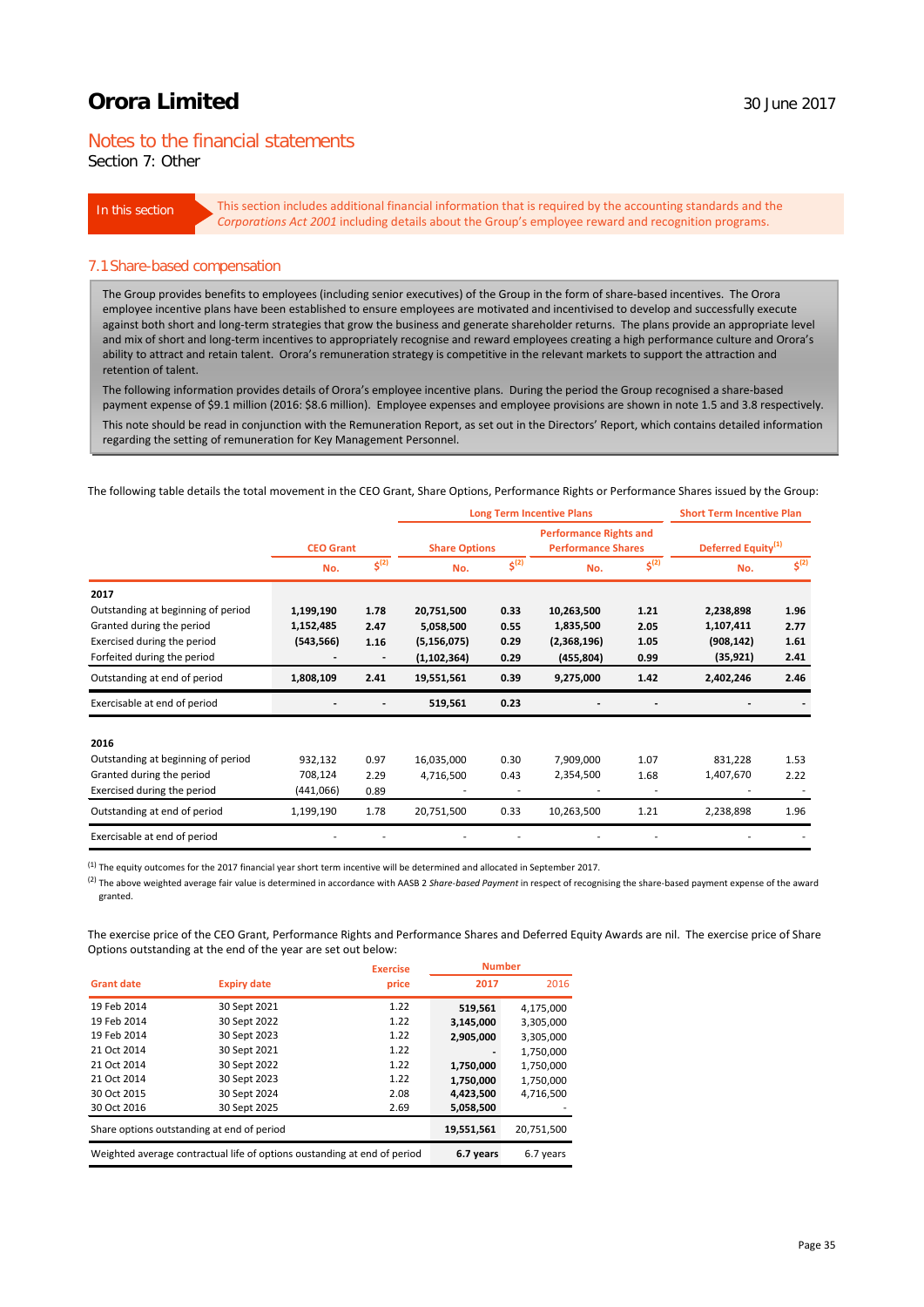# Notes to the financial statements

Section 7: Other (continued)

# 7.1Share-based compensation (continued)

A description of the equity plans in place during the year ended 30 June 2017 is described below:

|                              | <b>Retention/Share Payment plan</b>                                                                                                                                                                                                                                                                                                                                                                                                                                              | Long term incentives                                                                                                                                                                                                                                                                                                                                                                                                                                                                                                                                                                                                                                                                                  |                                                                                                                                                                                                                                                                                                                                                                             | <b>Short Term incentive</b>                                                                                                                                                                                                                                                                                                                                                                                                                                                                                                                                                                                                                                                                                                               |  |
|------------------------------|----------------------------------------------------------------------------------------------------------------------------------------------------------------------------------------------------------------------------------------------------------------------------------------------------------------------------------------------------------------------------------------------------------------------------------------------------------------------------------|-------------------------------------------------------------------------------------------------------------------------------------------------------------------------------------------------------------------------------------------------------------------------------------------------------------------------------------------------------------------------------------------------------------------------------------------------------------------------------------------------------------------------------------------------------------------------------------------------------------------------------------------------------------------------------------------------------|-----------------------------------------------------------------------------------------------------------------------------------------------------------------------------------------------------------------------------------------------------------------------------------------------------------------------------------------------------------------------------|-------------------------------------------------------------------------------------------------------------------------------------------------------------------------------------------------------------------------------------------------------------------------------------------------------------------------------------------------------------------------------------------------------------------------------------------------------------------------------------------------------------------------------------------------------------------------------------------------------------------------------------------------------------------------------------------------------------------------------------------|--|
|                              | <b>CEO Grant</b>                                                                                                                                                                                                                                                                                                                                                                                                                                                                 | <b>Share Options</b>                                                                                                                                                                                                                                                                                                                                                                                                                                                                                                                                                                                                                                                                                  | <b>Performance Rights and</b><br><b>Performance Shares</b>                                                                                                                                                                                                                                                                                                                  | <b>Deferred Equity</b>                                                                                                                                                                                                                                                                                                                                                                                                                                                                                                                                                                                                                                                                                                                    |  |
| Overview                     | The Board endorses certain<br>employees as eligible to receive<br>ordinary shares in part<br>satisfaction of their remuneration<br>for the relevant financial year.<br>The number of shares issued is at<br>the discretion of the Board.<br>The restrictions on these shares<br>do not allow the employee to<br>dispose of the shares within the<br>vesting/restriction period.<br>The shares subject to the CEO<br>Grant carry full dividend<br>entitlements and voting rights. | Under the long term incentive plan, share options or<br>performance rights over ordinary shares in the Company, or<br>performance shares, may be issued to employees. The exact<br>terms and conditions of each award are determined by the<br>Directors of the Company at the time of grant.<br>Give the employee the right<br>to acquire a share at a future<br>point in time upon meeting<br>specified vesting conditions,<br>described below, and require<br>payment of an exercise price.<br>The share options are<br>granted at no consideration<br>and carry no dividend<br>entitlement or voting rights<br>until they vest and are<br>exercised to ordinary shares<br>on a one-for-one basis. | Give the employee the right to<br>receive a share at a future<br>point in time upon meeting<br>specified vesting conditions,<br>as described below, no<br>exercise price is payable.<br>The rights are granted at no<br>consideration and carry no<br>dividend entitlement or voting<br>rights until they vest and<br>convert to ordinary shares on<br>a one-for-one basis. | Provides an additional short-term<br>incentive opportunity to selected<br>employees, in the form of rights<br>to ordinary shares. The number<br>of rights that are allocated to<br>each eligible employee is based<br>on:<br>• 33.3% of the value of the cash<br>bonus payable under the<br>Short Term Incentive Plan,<br>following the end of the<br>performance period<br>• the volume weighted average<br>price of Orora Limited<br>ordinary shares for the five<br>trading days up to and<br>including 30 June, being the<br>end of the performance<br>period; and<br>• where cash bonuses are<br>determined in currencies<br>other than Australian dollars,<br>the average foreign exchange<br>rate for the same five day<br>period. |  |
| <b>Vesting</b><br>conditions | Subject to alignment of<br>performance with Orora's Values<br>as assessed by the Board and the<br>employee remaining in<br>employment of the Group at the<br>vesting date.                                                                                                                                                                                                                                                                                                       | Subject to meeting an<br>Earnings per Share (EPS)<br>hurdle, the satisfaction of a<br>Return on Average Funds<br>Employed (RoAFE) gateway<br>test, and the employee<br>remaining in employment of<br>the Group at the vesting<br>date.                                                                                                                                                                                                                                                                                                                                                                                                                                                                | Two-thirds are subject to<br>meeting a relative Total<br>Shareholder Return test, the<br>remaining one-third is subject<br>to meeting an EPS hurdle and<br>the satisfaction of a RoAFE<br>gateway test.<br>Vesting of the rights is subject<br>to the employee remaining in<br>employment of the Group at<br>vesting date.                                                  | Remain in employment of the<br>Group at vesting date.                                                                                                                                                                                                                                                                                                                                                                                                                                                                                                                                                                                                                                                                                     |  |
| <b>Vesting</b><br>period     | Up to 5 years                                                                                                                                                                                                                                                                                                                                                                                                                                                                    | 4 years                                                                                                                                                                                                                                                                                                                                                                                                                                                                                                                                                                                                                                                                                               | 4 years                                                                                                                                                                                                                                                                                                                                                                     | 2 years                                                                                                                                                                                                                                                                                                                                                                                                                                                                                                                                                                                                                                                                                                                                   |  |
| Vested<br>awards             | Restriction lifted upon vesting                                                                                                                                                                                                                                                                                                                                                                                                                                                  | Vested share options will<br>remain exercisable until the<br>expiry date. On expiry, any<br>vested but unexercised share<br>options will lapse.                                                                                                                                                                                                                                                                                                                                                                                                                                                                                                                                                       | Shares are issued upon<br>vesting.                                                                                                                                                                                                                                                                                                                                          | Shares issued upon vesting.                                                                                                                                                                                                                                                                                                                                                                                                                                                                                                                                                                                                                                                                                                               |  |
| <b>Unvested</b><br>awards    | Unvested awards are forfeited if the employee voluntarily ceases employment or is dismissed for cause or poor performance.                                                                                                                                                                                                                                                                                                                                                       |                                                                                                                                                                                                                                                                                                                                                                                                                                                                                                                                                                                                                                                                                                       |                                                                                                                                                                                                                                                                                                                                                                             |                                                                                                                                                                                                                                                                                                                                                                                                                                                                                                                                                                                                                                                                                                                                           |  |

#### Accounting policies

The cost of the share-based compensation provided to employees is measured using the fair value at the date at which the option or right is granted and is recognised as an employee benefit expense in the income statement with a corresponding increase in the share-based payment reserve in equity. The expense is spread over the vesting period during which the employees become unconditionally entitled to the option or right granted. Upon exercise of the option or right, the balance of the share-based payment reserve, relating to the option or right, is transferred to share capital.

At each reporting period the Group revises the estimate of the number of options that are expected to vest based on the non-market vesting conditions. Any impact to the revision of an original estimate is recognised in the income statement with a corresponding adjustment to the sharebased payment reserve. The employee expense, recognised each period, reflects the most recent estimate.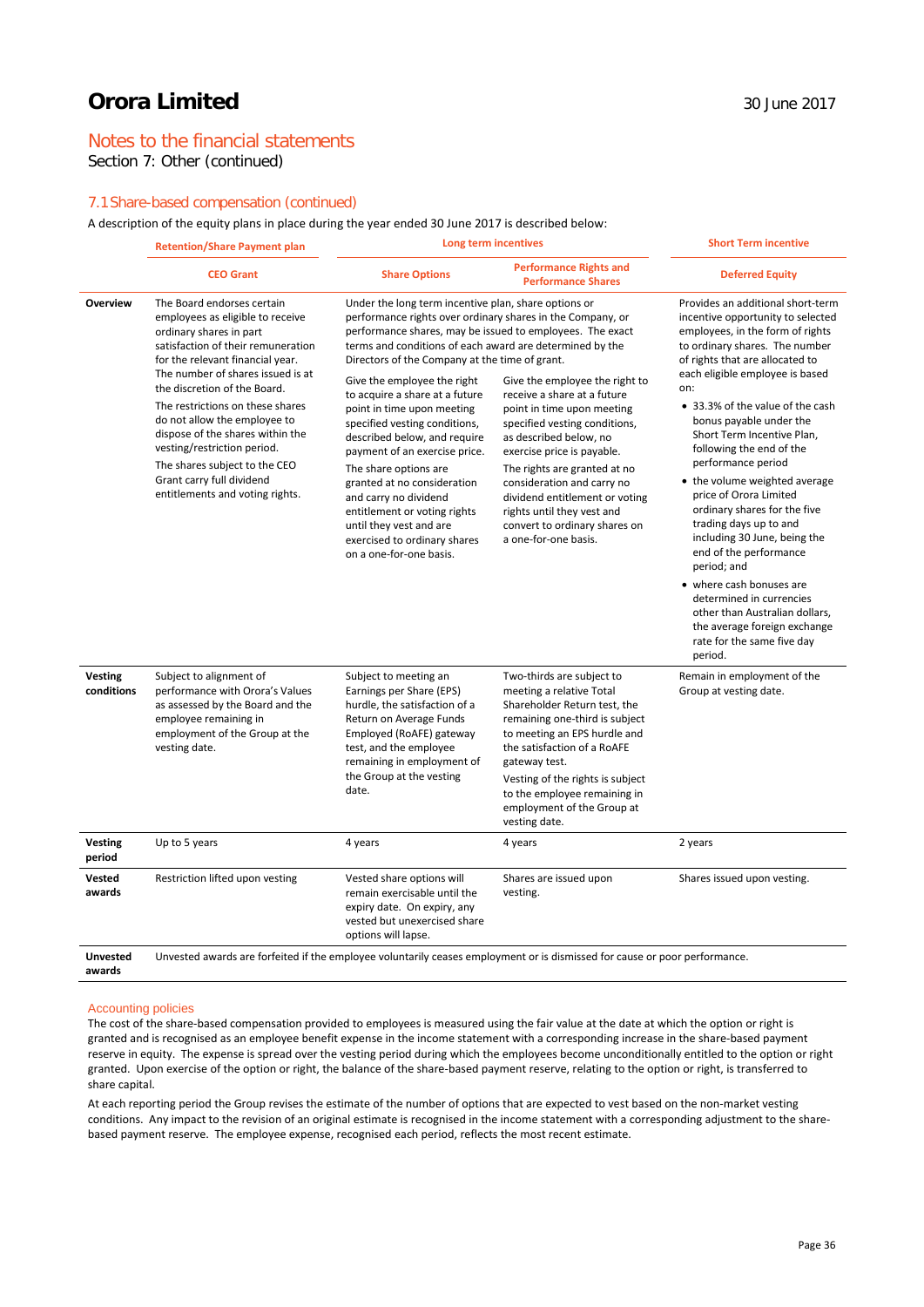# Notes to the financial statements

Section 7: Other (continued)

### 7.1Share-based compensation (continued)

#### $\equiv$  Judgements and estimates

The fair value of options is measured at grant date taking into account market performance conditions, but excludes the impact of any nonmarket conditions (eg profitability and sales growth targets). Non-market vesting conditions are included in the assumptions about the number of options that are expected to be exercisable.

The fair value of each option granted is measured on the date of grant using the Black Scholes option pricing model that takes into account the exercise price, the vesting and performance criteria, and where applicable the market condition criteria, term of the option, impact of dilution, the non-tradeable nature of the option, the share price at grant date and expected price volatility of the underlying share, the expected dividend yield and the risk free interest rate for the term of the option.

The fair value of rights is measured at grant date using a Monte-Carlo valuation model which simulates the date of vesting, the percentage vesting, the share price and total shareholder return. Once the simulated date of vesting is determined a Black-Scholes methodology is utilised to determine the fair value of the rights granted.

The following weighted average assumptions were used in determining the fair value of options and rights granted during the period:

|                                                       | 2017  | 2016  |
|-------------------------------------------------------|-------|-------|
| Expected dividend yield (%)                           | 3.80  | 3.70  |
| Expected price volatility of the Company's shares (%) | 25.64 | 23.11 |
| Share price at grant date (\$)                        | 2.99  | 2.34  |
| Exercise price $(\xi)$ - options only                 | 2.69  | 2.08  |
| Risk-free interest rate - options (%)                 | 2.16  | 2.48  |
| Expected life of options (years)                      | 4.00  | 4.00  |
| Risk-free interest rate - rights (%)                  | 1.73  | 1.84  |
| Expected life of rights (years)                       | 3.65  | 3.66  |

The dividend yield reflects the assumption that the current dividend payout will continue with no anticipated changes. The expected life of the options is based on historical data and is not necessarily indicative of exercise patterns that may occur. The expected price volatility, of the Company's shares, reflects the assumption that the historical volatility is indicative of future trends, which may not necessarily be the actual outcome.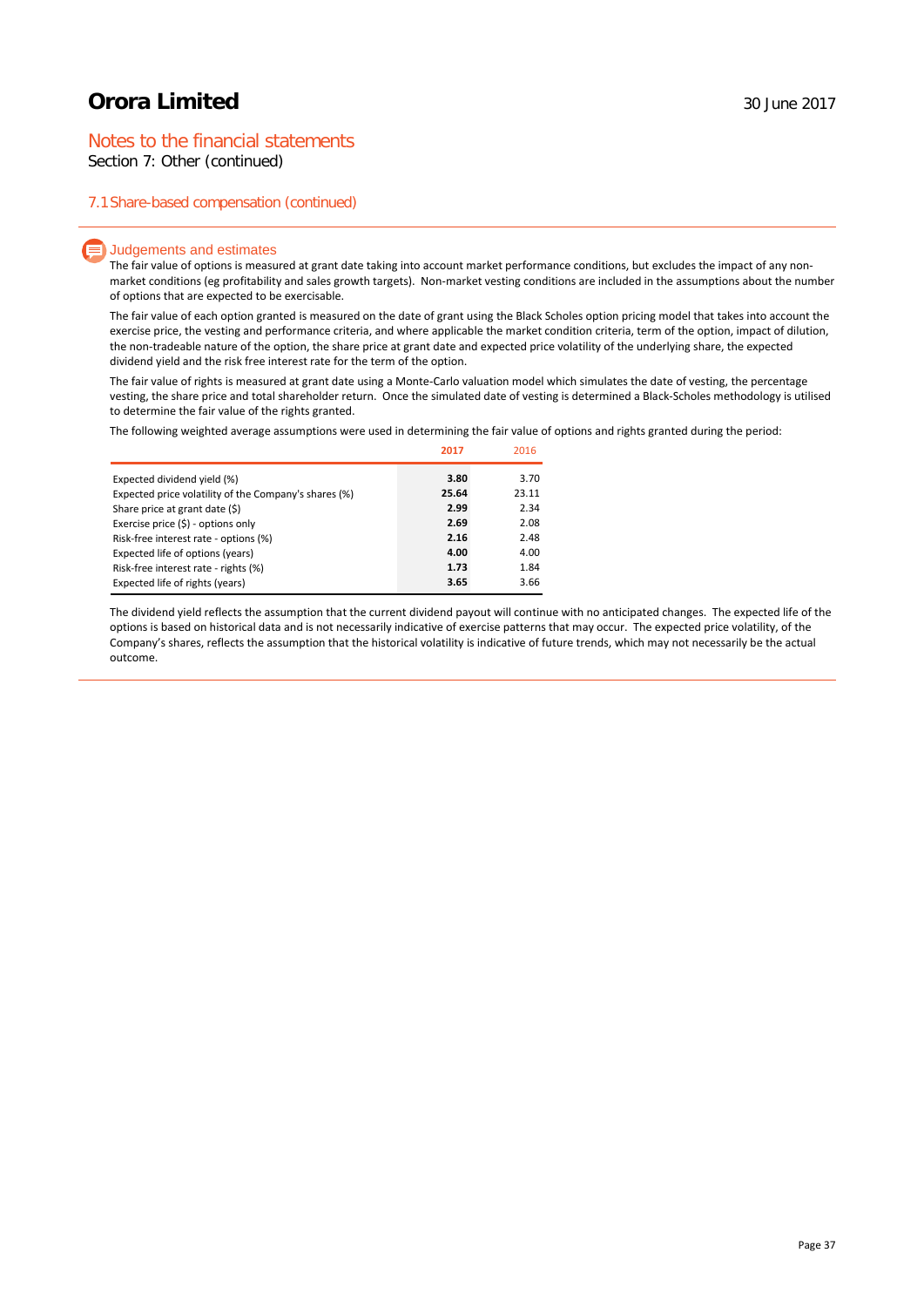# Notes to the financial statements

Section 7: Other (continued)

# 7.2Auditors' remuneration

| \$thousand                                                   | 2017    | 2016    |
|--------------------------------------------------------------|---------|---------|
| Auditors of the Company - PwC Australia                      |         |         |
| Audit and other assurance services                           |         |         |
| Audit and review of financial reports                        | 802.4   | 742.2   |
| Other assurance services                                     | 46.5    | 24.0    |
| Other services                                               |         |         |
| Taxation services and transaction<br>related taxation advice | 45.5    | 54.5    |
| Other advisory services                                      | 15.0    | 23.0    |
| <b>Total PwC Australia</b>                                   | 909.4   | 843.7   |
| <b>Network firms of PwC Australia</b>                        |         |         |
| Audit and other assurance services                           |         |         |
| Audit and review of financial reports                        | 52.5    | 73.6    |
| Other services                                               |         |         |
| Taxation services, transaction related                       |         |         |
| taxation advice and due diligence                            | 41.5    | 120.2   |
| <b>Total Network firms of PwC Australia</b>                  | 94.0    | 193.8   |
| <b>Total Auditors' remuneration</b>                          | 1,003.4 | 1,037.5 |

### 7.3Commitments and contingent liabilities

#### Capital expenditure commitments

At 30 June 2017 the Group has capital commitments contracted but not provided for in respect of the acquisition of property, plant and equipment of \$35.8 million (2016: \$31.7 million).

#### Other expenditure commitments

At 30 June 2017 the Group had other expenditure commitments of \$88.4 million (2016: \$66.4 million) in respect of other supplies and services yet to be provided.

#### Operating lease commitments

The total undiscounted future minimum lease payments under noncancellable operating leases fall due for payment as follows:

| \$ million                   | 2017  | 2016  |
|------------------------------|-------|-------|
| Within one year              | 81.4  | 83.6  |
| Between one and five years   | 268.2 | 222.1 |
| More than five years         | 122.2 | 105.1 |
|                              | 471.8 | 410.8 |
| Less sub-lease rental income |       | (0.1) |
|                              | 471.8 | 410.7 |

### Contingent liabilities

A contingent liability is a liability that is not sufficiently certain to qualify for recognition as a provision where uncertainty may exist regarding the outcome of future events.

#### **Guarantees**

The Group has issued a number of bank guarantees to third parties for various operational and legal purposes. In addition, Orora Limited has guaranteed senior notes issued by Orora DGP in the US private placement market in 2015, the notes have maturities between 2023 and 2025 (see note 2.3). It is not expected that these guarantees will be called on.

#### **Other**

Certain entities in the Group are party to various legal actions and exposures that have arisen in the ordinary course of business. The actions are being defended and the Directors are of the opinion that provisions are not required as no material losses are expected to arise.

#### Judgements and estimates **Legal proceedings**

The outcome of currently pending and future legal, judicial, regulatory and other proceedings of a litigious nature cannot be predicted with certainty. Legal proceedings can raise difficult and complex issues and are subject to many uncertainties and complexities including, but not limited to, the facts and circumstances of each particular case, issues regarding the jurisdiction in which each proceeding is brought and differences in applicable law.

An adverse decision in a legal proceeding could result in additional costs that are not covered, either wholly or partially, under insurance policies, which could significantly impact the business and the results of operations of the Group.

Each legal proceeding is evaluated on a case-by-case basis considering all available information, including that from legal counsel, to assess potential outcomes. Where it is considered probable that a future obligation will result in an outflow of resources, a provision is recognised in the amount of the present value of the expected cash outflows, if these are deemed to be reliably measureable

# 7.4Orora Limited

| Summarised income statement and comprehensive income |         |         |
|------------------------------------------------------|---------|---------|
| \$ million                                           | 2017    | 2016    |
| Profit before related income tax expense             | 97.6    | 111.9   |
| Income tax expense                                   | (20.8)  | (19.2)  |
| Profit for the financial period                      | 76.8    | 92.7    |
| <b>Total comprehensive income</b>                    | 85.3    | 80.7    |
| <b>Summarised balance sheet</b>                      |         |         |
| \$ million                                           | 2017    | 2016    |
| Total current assets                                 | 409.2   | 468.3   |
| Total non-current assets                             | 1,669.1 | 1,643.5 |
| <b>Total assets</b>                                  | 2,078.3 | 2,111.8 |
| <b>Total current liabilities</b>                     | 567.9   | 502.0   |
| Total non-current liabilities                        | 247.8   | 306.4   |
| <b>Total liabilities</b>                             | 815.7   | 808.4   |
| <b>Net assets</b>                                    | 1,262.6 | 1,303.4 |
| <b>Equity</b>                                        |         |         |
| Contributed equity                                   | 472.3   | 481.8   |
| Reserves:                                            |         |         |
| Share-based payment reserve                          | 18.1    | 15.1    |
| Cash flow hedge reserve                              | (6.4)   | (14.9)  |
| Retained profits                                     | 778.6   | 821.4   |

**Total equity 1,262.6** 1,303.4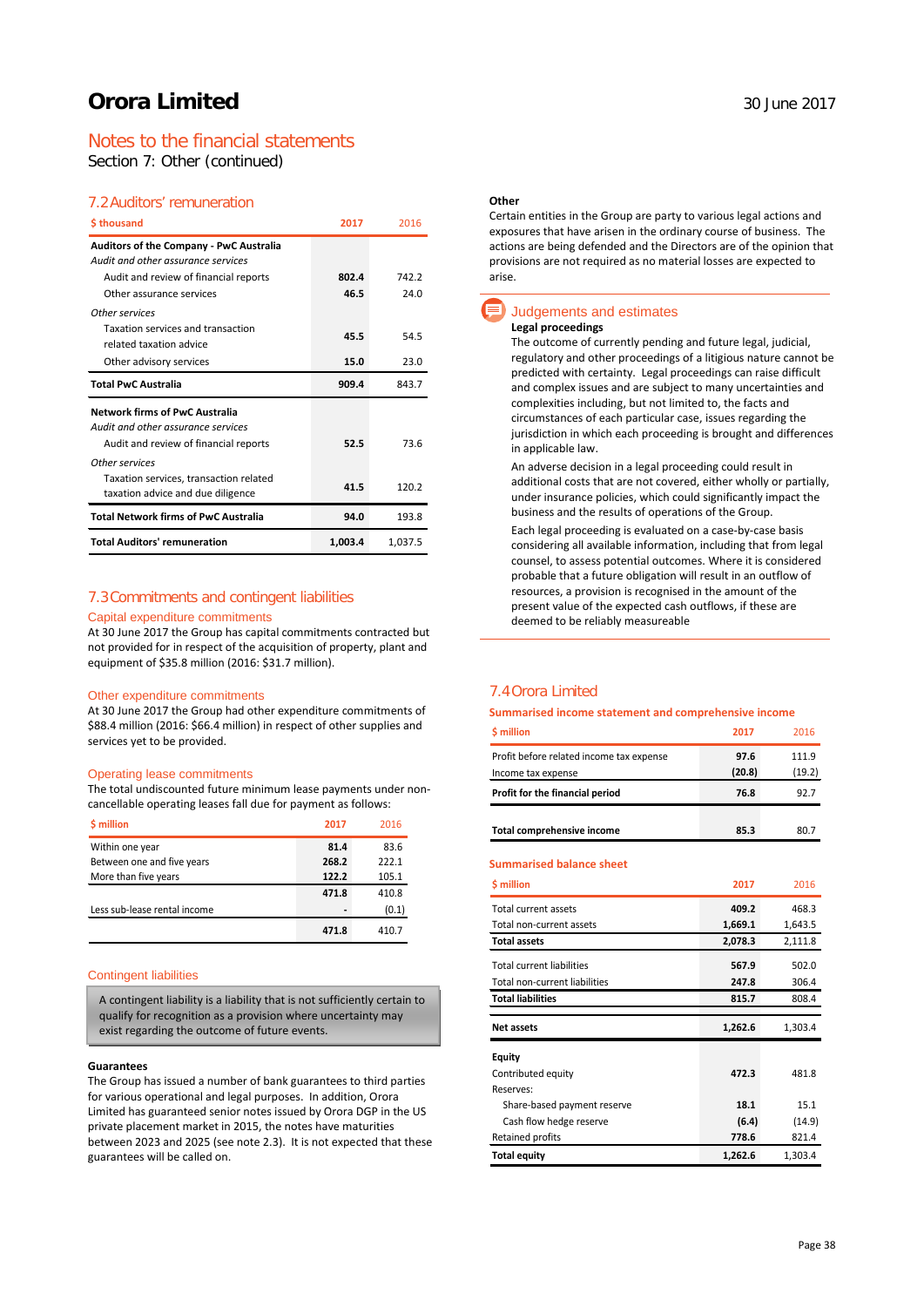# Notes to the financial statements

Section 7: Other (continued)

#### 7.4Orora Limited (continued)

#### Orora Limited financial information

The financial information for the parent entity Orora Limited has been prepared on the same basis as the consolidated financial statements, except as set out below.

#### **Investments in subsidiaries**

In the Company's financial statements, investments in subsidiaries are carried at cost less, where applicable, accumulated impairment losses.

#### **Tax consolidation regime**

Orora Limited and its wholly-owned Australian resident entities have formed a tax-consolidated group and are therefore taxed as a single entity. The head entity within the tax-consolidated group is Orora Limited.

The Company, and the members of the tax-consolidated group, recognise their own current tax expense/income and deferred tax assets and liabilities arising from temporary differences using the 'stand alone taxpayer' approach by reference to the carrying amounts of assets and liabilities in the separate financial statements of each entity and the tax values applying under tax consolidation.

In addition to its current and deferred tax balances, the Company also recognises the current tax liabilities (or assets), and the deferred tax assets arising from unused tax losses and unused tax credits assumed from members of the tax-consolidated group, as part of the tax-consolidation arrangement. Assets or liabilities arising as part of the tax consolidation arrangement are recognised as current amounts receivable or payable from the other entities within the tax-consolidated group.

#### **Nature of tax sharing agreement**

Upon tax consolidation, the entities within the tax-consolidated group entered into a tax sharing agreement. The terms of this agreement specify the methods of allocating any tax liability in the event of default by the Company on its group payment obligations and the treatment where a subsidiary member exits the group. The tax liability otherwise remains with the Company for tax purposes.

#### **Contingent liabilities of Orora Limited**

#### *Deed of Cross Guarantee*

Pursuant to the terms of the ASIC Corporations (Wholly-Owned Companies) Instrument 2016/785, which relieved certain whollyowned subsidiaries from specific accounting and financial reporting requirements, Orora Limited and all of the Company's Australian wholly-owned subsidiaries entered into an approved deed for the cross guarantee of liabilities. No liabilities subject to the Deed of Cross Guarantee at 30 June 2017 are expected to arise to Orora Limited and subsidiaries, as all such subsidiaries were financially sound and solvent at that date.

Details of the deed and the consolidated financial position of the Company and the subsidiaries party to the Deed are set out in note 7.5.

#### *Other guarantees*

Orora Limited has guaranteed senior notes issued by Orora DGP in the US private placement market in 2015, the notes have maturities between 2023 and 2025 (see note 2.3). It is not expected that these guarantees will be called on.

#### 7.5Deed of Cross Guarantee

The Company, Orora Limited, and the subsidiaries listed below are subject to a Deed of Cross Guarantee (Deed) under which each company guarantees the debts of the others:

Orora Packaging Australia Pty Ltd PP New Pty Ltd Pak Pacific Corporation Pty Ltd AP Chase Pty Ltd Fibre Containers (Queensland) Pty Ltd Lynyork Pty Ltd Speciality Packaging Group Pty Ltd Chapview Pty Ltd ACN 002693843 Box Pty Ltd AGAL Holdings Pty Ltd ACN 089523919 CCC Pty Ltd Rota Die Pty Ltd Rota Die International Pty Ltd Envirocrates Pty Ltd Orora Closure Systems Pty Ltd

Under the terms of ASIC Corporations (Wholly-Owned Companies) Instrument 2016/785, those wholly-owned subsidiaries that have entered into the Deed are granted relief from the *Corporations Act 2001* requirement to prepare and lodge audited Financial Reports and Directors' Reports.

#### Financial statements for the Orora Limited Deed of Cross **Guarantee**

The consolidated income statement, statement of comprehensive income and statement of financial position of the entities party to the Deed for the year ended and as at 30 June, are set out below.

#### **Consolidated income statement, statement of comprehensive income and retained earnings**

| <b>S</b> million                                                                    | 2017    | 2016    |
|-------------------------------------------------------------------------------------|---------|---------|
| Sales revenue                                                                       | 1,702.6 | 1,662.2 |
| <b>Profit from operations</b>                                                       | 191.5   | 204.7   |
| Net finance costs                                                                   | (11.0)  | (12.2)  |
| Profit before related income tax expense                                            | 180.5   | 192.5   |
| Income tax expense                                                                  | (25.0)  | (23.8)  |
| Profit for the financial period                                                     | 155.5   | 168.7   |
| Other comprehensive income/(expense)                                                |         |         |
| Items that may be reclassified to profit or loss:                                   |         |         |
| Cash flow hedge reserve                                                             |         |         |
| Unrealised losses on cash flow hedges, net of tax                                   | 3.5     | (9.8)   |
| Realised losses/(gains) transferred to profit or loss,                              | 5.8     | (1.8)   |
| net of tax                                                                          |         |         |
| Relaised losses/(gains) transferred to non-financial<br>assets, net of tax          | (0.8)   |         |
| Time value of options                                                               |         | (0.4)   |
| Tax on exchange differences on translating                                          |         |         |
| financial instruments                                                               |         | (0.3)   |
| Other comprehensive income/(expense), net of                                        | 8.5     | (12.3)  |
| tax                                                                                 |         |         |
| Total comprehensive income for the financial                                        | 164.0   | 156.4   |
| period                                                                              |         |         |
|                                                                                     |         |         |
| Retained profits at beginning of financial period                                   | 1,027.8 | 960.8   |
| Profit for the financial period<br>Dividends recognised during the financial period | 155.5   | 168.7   |
|                                                                                     | (119.6) | (101.7) |
| Retained profits at end of the financial period                                     | 1,063.7 | 1,027.8 |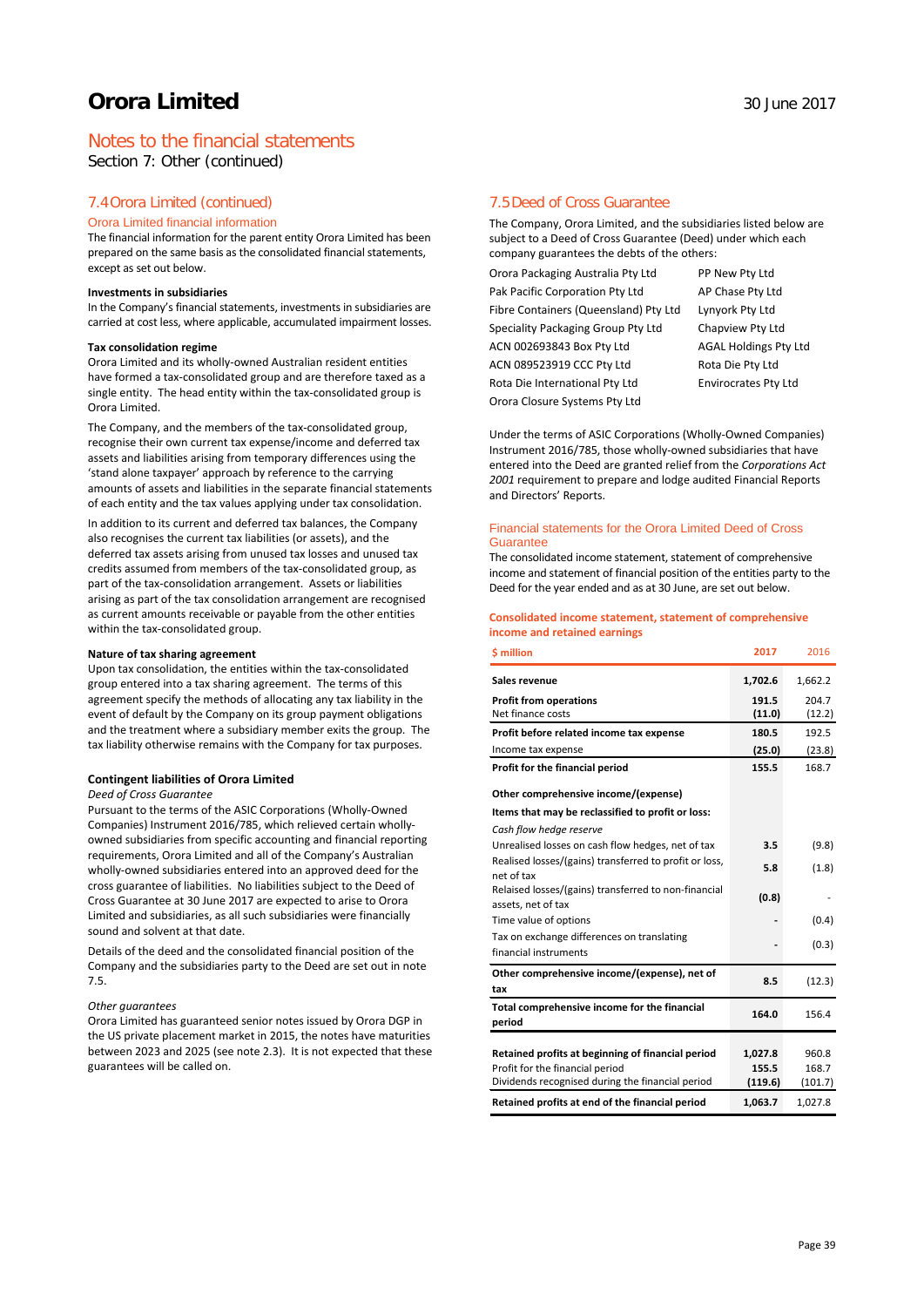# Notes to the financial statements

Section 7: Other (continued)

### 7.5Deed of Cross Guarantee (continued)

**Consolidated Balance Sheet**

| \$ million                           | 2017    | 2016    |
|--------------------------------------|---------|---------|
| <b>Current assets</b>                |         |         |
| Cash and cash equivalents            | 4.4     | 6.3     |
| Trade and other receivables          | 365.5   | 363.4   |
| Inventories                          | 298.3   | 287.8   |
| Derivatives                          | 1.3     | 0.7     |
| Other current assets                 | 28.6    | 22.7    |
| Current tax receivable               | 1.0     |         |
| <b>Total current assets</b>          | 699.1   | 680.9   |
| <b>Non-current assets</b>            |         |         |
| Investments in controlled entities   | 213.9   | 211.8   |
| Property, plant and equipment        | 1,383.6 | 1,350.5 |
| Goodwill and intangible assets       | 92.5    | 88.4    |
| Derivatives                          | 0.2     | 0.1     |
| Other non-current assets             | 39.2    | 46.3    |
| <b>Total non-current assets</b>      | 1,729.4 | 1,697.1 |
| <b>Total assets</b>                  | 2,428.5 | 2,378.0 |
|                                      |         |         |
| <b>Current liabilities</b>           |         |         |
| Trade and other payables             | 421.1   | 358.5   |
| Interest-bearing liabilities         | 53.4    | 58.6    |
| Derivatives                          | 7.8     | 10.8    |
| Provisions                           | 109.2   | 92.2    |
| <b>Total current liabilities</b>     | 591.5   | 520.1   |
| <b>Non-current liabilities</b>       |         |         |
| Other payables                       | 7.2     |         |
| Interest-bearing liabilities         | 199.4   | 268.8   |
| Derivatives                          | 5.8     | 13.3    |
| Deferred tax liabilities             | 20.1    | 3.4     |
| Provisions                           | 17.2    | 23.0    |
| <b>Total non-current liabilities</b> | 249.7   | 308.5   |
| <b>Total liabilities</b>             | 841.2   | 828.6   |
| <b>NET ASSETS</b>                    | 1,587.3 | 1,549.4 |
|                                      |         |         |
| Equity                               |         |         |
| Contributed equity                   | 508.7   | 513.1   |
| Treasury shares                      | (36.4)  | (31.3)  |
| Reserves                             | 51.3    | 39.8    |
| Retained earnings                    | 1,063.7 | 1,027.8 |
| TOTAL EQUITY                         | 1,587.3 | 1,549.4 |

### 7.6Related party transactions

The related parties identified by the Directors include investments and key management personnel.

To enable users of our financial statements to form a view about the effects of related party relationships on the Group, we disclose the related party relationship when control exists, irrespective of whether there have been transactions between the related parties.

Details of investment in subsidiaries are disclosed in note 6.1 and details of the Orora Employee Share Trust are provided in note 6.3. The Group does not hold any interests in associates or joint ventures.

#### 7.6.1 Parent entity

The ultimate parent entity within the Orora Group is Orora Limited, which is domiciled and incorporated in Australia. Transactions with entities in the wholly-owned Orora Group are made on normal commercial terms and conditions and during the year included:

- purchases and sales of goods and services;
- advancement and repayment of loans;
- interest expense paid by Orora Limited for money borrowed;
- transfer of tax related balances for tax consolidation purposes;
- provision of transactional banking facilities on behalf of subsidiaries;
- provision of payroll, superannuation, share-based remuneration and managerial assistance.

#### 7.6.2 Other related parties

Contributions to superannuation funds on behalf of employees are disclosed in note 1.5.

# 7.7Key Management Personnel

Key Management Personnel (KMP) consists of Orora Limited Executive and Non-Executive Directors, the Chief Financial Officer and the Group General Manager, Strategy. Key management personnel compensation is as follows:

| \$thousand                   | 2017  | 2016  |
|------------------------------|-------|-------|
| Short-term employee benefits | 4,693 | 4,788 |
| Long-term employee benefits  | 60    | 80    |
| Post employment benefits     | 203   | 201   |
| Share-based payment expense  | 2.688 | 3,208 |
|                              | 7.644 | 8.277 |

Detailed remuneration disclosures are provided in the Remuneration Report section of the Directors' Report. Apart from

the information disclosed in this note, no Director has entered into a material contract with the Group this financial year and there were no material contracts involving Directors' interests existing at year end (2016: nil).

At 30 June 2017 no individual KMP or related party holds a loan with the Group (2016: nil).

### 7.8Subsequent events

In July 2017, Orora announced the closure of the Fibre Smithfield, NSW facility. The operation is to be consolidated into the nearby Revesby facility by the end of FY18 and the site will be marketed for sale.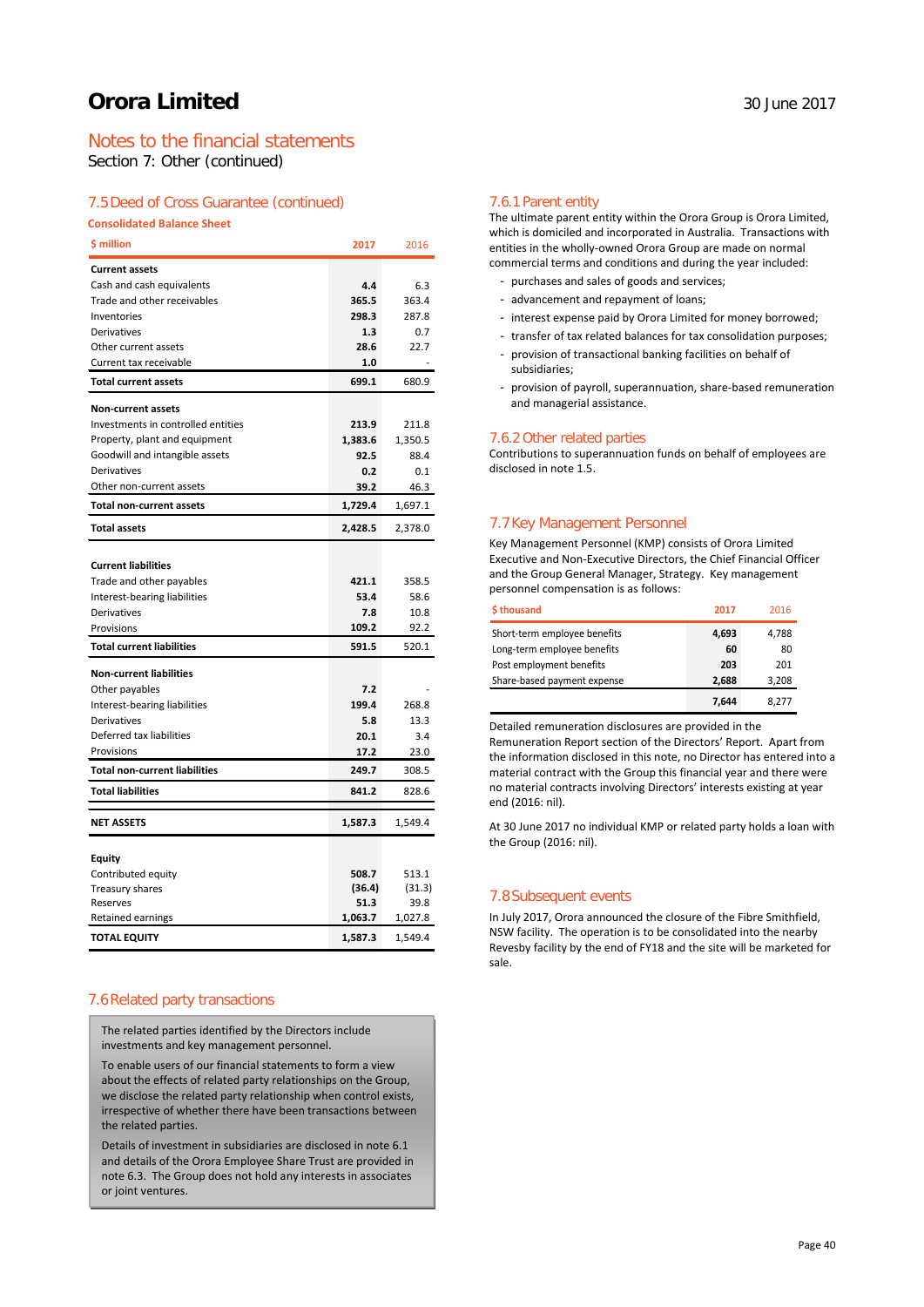Section 7: Other (continued)

### 7.9New and amended accounting standards and interpretations

#### 7.9.1 Adopted from 1 July 2016

All new and amended Australian Accounting Standards mandatory as at 1 July 2016 to the Group have been adopted, including:

- AASB 2014-4 Amendments to Australian Accounting Standards - Clarification of Acceptable Methods of Depreciation and Amortisation (AASB 116 and AASB 138)
- AASB 2015 1 Amendments to Australian Accounting Standards - Annual Improvements to Australian Accounting Standards 2012-2014 Cycle [AASB 1, AASB 2, AASB 3, AASB 5, AASB 7, AASB 11, AASB 110, AASB 119, AASB 121, AASB 133, AASB 134, AASB 137 & AASB 140]
- AASB 2015-2 Amendments to Australian Accounting Standards - Disclosure Initiative: Amendments to AASB 101 [AASB 7, AASB 101, AASB 134 & AASB 1049]

The adoption of the amending standards has not resulted in a change to the financial performance or position of the Group. However, it has resulted in some changes to the Group's presentation of, or disclosure in, this financial report.

#### 7.9.2 Issued but not yet effective

The following new or amended accounting standards issued by the AASB are relevant to current operations and may impact the Group in the period of initial application. They are available for early adoption but have not been applied in preparing this financial report.

#### AASB 16 Leases

AASB 16 replaces the current dual operating/finance lease accounting model for lessees under AASB 117 *Leases* and the guidance contained in Interpretation 4 *Determining whether an Arrangement contains a Lease*.The new standard introduces a single, on-balance sheet accounting model, similar to the current finance lease accounting. Under the new standard Orora will be required to recognise a 'right-of-use' asset and a lease liability for all identified leased assets. The current operating lease expense will be replaced with a depreciation and finance charge.

The standard is applicable from 1 January 2019 with early adoption permitted with some targeted relief from the application of the lease accounting model where a lease is for a term of 12 months or less and for low value items.

The new standard will primarily impact the Group's accounting for operating leases. As at 30 June 2017, the Group has non-cancellable operating lease commitments of \$471.8 million as disclosed in note 7.3. The detailed assessment of the impact of AASB 16 is ongoing and therefore management has yet to determine the extent to which the lease commitments will result in the recognition of a 'right-of-use' asset and liability for future payments and how this will affect the affect the Group's profit and classification of cash flows.

The adoption is likely to have material impact on the financial position of the Group as new assets and liabilities will be recognised for the Group's operating leases of warehouse and manufacturing facilities.

#### AASB 15 Revenue from Contracts with Customers

AASB 15 replaces existing revenue recognition guidance, including AASB 118 *Revenue,* AASB 111 *Construction Contracts*, Interpretation 13 *Customer Loyalty Programmes*, Interpretation 15 *Agreements for the Construction of Real Estate,* Interpretation 18 *Transfers of Assets*  *from Customers* and Interpretation 131 *Revenue – Barter Transactions Involving Advertising Services.* 

The new standard establishes a comprehensive framework for determining whether, how much and when revenue is recognised. The framework is based on the principle that revenue is recognised when control of a good or service transfers to a customer. The notion of control under AASB 15 replaces the existing notion of risks and rewards under the current accounting standards. AASB 15 will require the Group to identify distinct promises in contracts with customers that qualify as 'performance obligations'. The price receivable from customers must then be allocated between the performance obligations identified.

The initial assessment has identified a number of areas where further detail analysis is required to assess the potential impact, if any, upon the Group's revenue recognition practices, these include:

- trading terms with customers that include bill and hold arrangements;
- pricing adjustment structures including volume rebates and discounts and payment of upfront contract incentives; and
- consignment arrangements with customers and provisioning of other services.

The detailed assessment of the impact of AASB 15 upon the Group's material revenue streams has yet to be completed and therefore at this stage management is unable to estimate the financial impact on adopting the standard. It is not anticipated that the Groups revenue recognition policy or the Group's the financial results will be significantly impact upon adoption of the standard.

The standard is applicable from 1 January 2018 with early adoption permitted. When adopted, AASB 15 can be applied either on a fully retrospective basis, requiring restatement of the comparative periods presented in the financial statements, or with the cumulative retrospective impact of the standard applied as an adjustment to equity on the date of adoption.

#### AASB 2016-5 Amendments to Australian Accounting Standards – Classification and Measurement of Share-based Payment Transactions

AASB 2016-5 amends the accounting for cash-settled share-based payments and equity-settled awards that include a 'net settlement' feature in respect of withholding taxes.

The amendment clarifies that the fair value of a cash-settled award is determined on a basis consistent with that used for equity-settled awards with any modification to a cash-settled award reflected immediately in the measurement of fair value. Any incremental value added to an equity-settled award is to be recognised over the remaining vesting period, any reduction in value is ignored.

In respect of net settlement features relating to withholdings taxes the amendments require the entity to disclose an estimate of the amount that it expects to pay to the tax authority in respect of the withholding tax obligations.

The amendments are applicable from 1 January 2018, with early adoption permitted. At the date of this report the assessment of the amendments made to AASB 2 by AASB 2016-5 indicate that there will be no impact upon the financial performance or position of Orora. The Group has not granted any cash-settlement arrangements nor are there any net settlement features relating to tax obligations. All current awards are accounted for as equity settled share based payments.